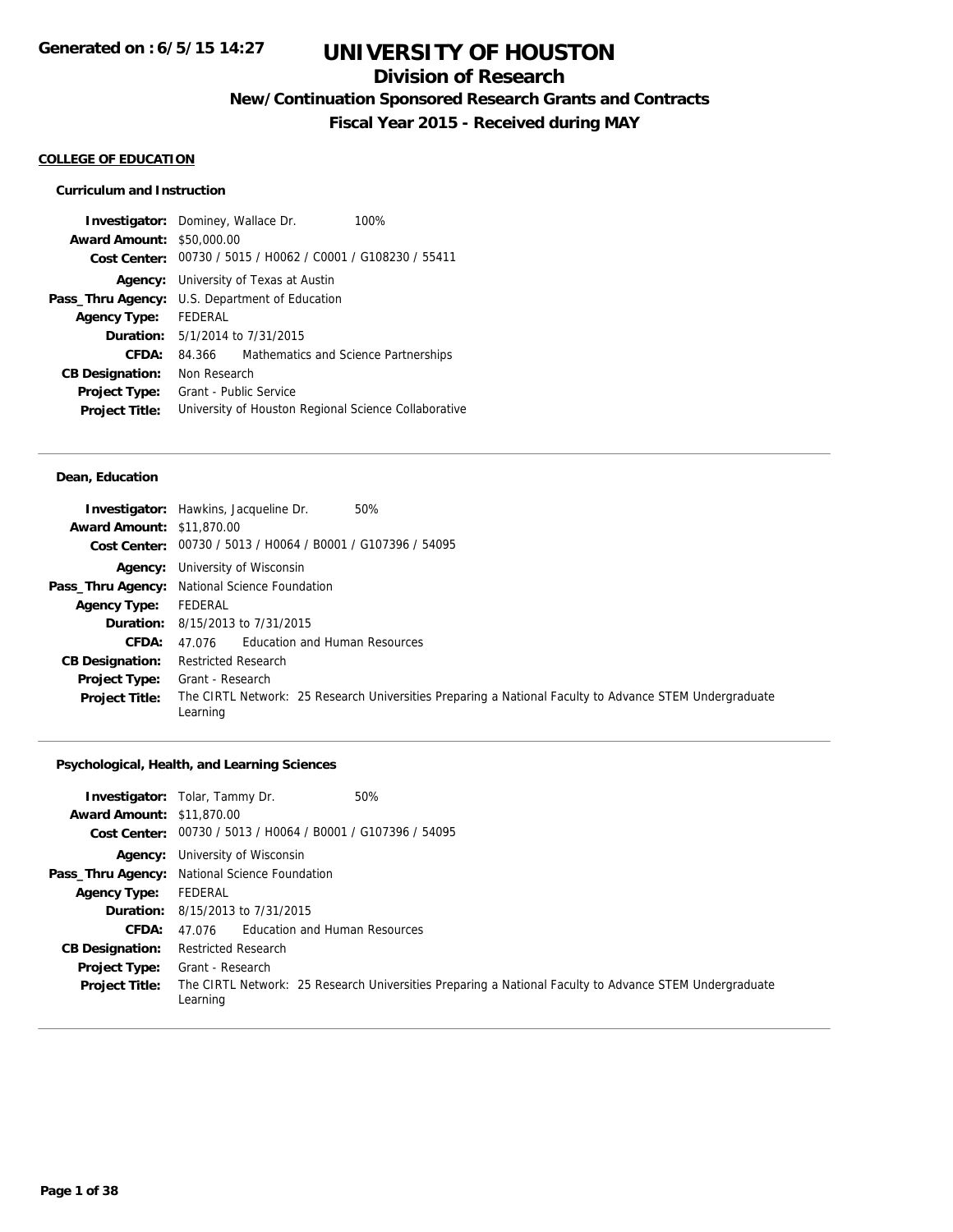## **Division of Research**

**New/Continuation Sponsored Research Grants and Contracts**

**Fiscal Year 2015 - Received during MAY**

### **COLLEGE OF LIBERAL ARTS AND SOCIAL SCIENCES**

### **Arte Publico Press**

|                                  | <b>Investigator:</b> Kanellos, Nicolas Dr.     | 100%                                                               |
|----------------------------------|------------------------------------------------|--------------------------------------------------------------------|
| <b>Award Amount: \$40,000.00</b> |                                                |                                                                    |
| Cost Center:                     | 00730 / 5013 / H0093 / C0001 / G108291 / 57283 |                                                                    |
| Agency:                          | National Endowment for the Arts                |                                                                    |
| Pass_Thru Agency:                |                                                |                                                                    |
| <b>Agency Type:</b>              | FEDERAL                                        |                                                                    |
|                                  | <b>Duration:</b> 1/1/2015 to 12/31/2016        |                                                                    |
| CFDA:                            | Promotion of the Arts<br>45.024                |                                                                    |
| <b>CB Designation:</b>           | Non Research                                   |                                                                    |
| <b>Project Type:</b>             | Grant - Research                               |                                                                    |
| <b>Project Title:</b>            |                                                | Publication of Contemporary and Pioneering Hispanic Literary Works |

#### **Cynthia Woods Mitchell Center for the Arts**

|                                  | <b>Investigator:</b> Farber, Karen Ms.                      | 100% |  |
|----------------------------------|-------------------------------------------------------------|------|--|
| <b>Award Amount: \$10,000.00</b> |                                                             |      |  |
|                                  | Cost Center: 00730 / 5021 / H0473 / C0001 / G109903 / 57220 |      |  |
| Agency:                          | New England Foundation for the Arts                         |      |  |
| Pass_Thru Agency:                | Andrew W. Mellon Foundation                                 |      |  |
| <b>Agency Type:</b>              | <b>FOUNDATION</b>                                           |      |  |
|                                  | <b>Duration:</b> 4/1/2015 to 4/30/2015                      |      |  |
| CFDA:                            |                                                             |      |  |
| <b>CB Designation:</b>           | Non Research                                                |      |  |
| <b>Project Type:</b>             | Grant - Public Service                                      |      |  |
| <b>Project Title:</b>            | Mondo Bizarro's Cry You One Presenter Subsidy               |      |  |

### **English**

| <b>Investigator:</b> Gregory, Elizabeth Dr. |                                                                |                                                | 100%                                                                          |  |  |  |
|---------------------------------------------|----------------------------------------------------------------|------------------------------------------------|-------------------------------------------------------------------------------|--|--|--|
| <b>Award Amount: \$1,000.00</b>             |                                                                |                                                |                                                                               |  |  |  |
| Cost Center:                                |                                                                | 00730 / 5013 / H0086 / C0001 / C109472 / 57285 |                                                                               |  |  |  |
| Agency:                                     | Humanities Texas                                               |                                                |                                                                               |  |  |  |
|                                             | <b>Pass_Thru Agency:</b> National Endowment for the Humanities |                                                |                                                                               |  |  |  |
| <b>Agency Type:</b>                         | FEDERAL                                                        |                                                |                                                                               |  |  |  |
|                                             |                                                                | <b>Duration:</b> $2/1/2015$ to $3/31/2015$     |                                                                               |  |  |  |
| CFDA:                                       | 45 129                                                         |                                                | Promotion of the Humanities - Federal/State Partnership                       |  |  |  |
| <b>CB Designation:</b>                      | Non Research                                                   |                                                |                                                                               |  |  |  |
| <b>Project Type:</b> Grant - Public Service |                                                                |                                                |                                                                               |  |  |  |
| <b>Project Title:</b>                       |                                                                |                                                | Liberating the Feminist Archive: Mapping Chicana Feminisms in the Digital Age |  |  |  |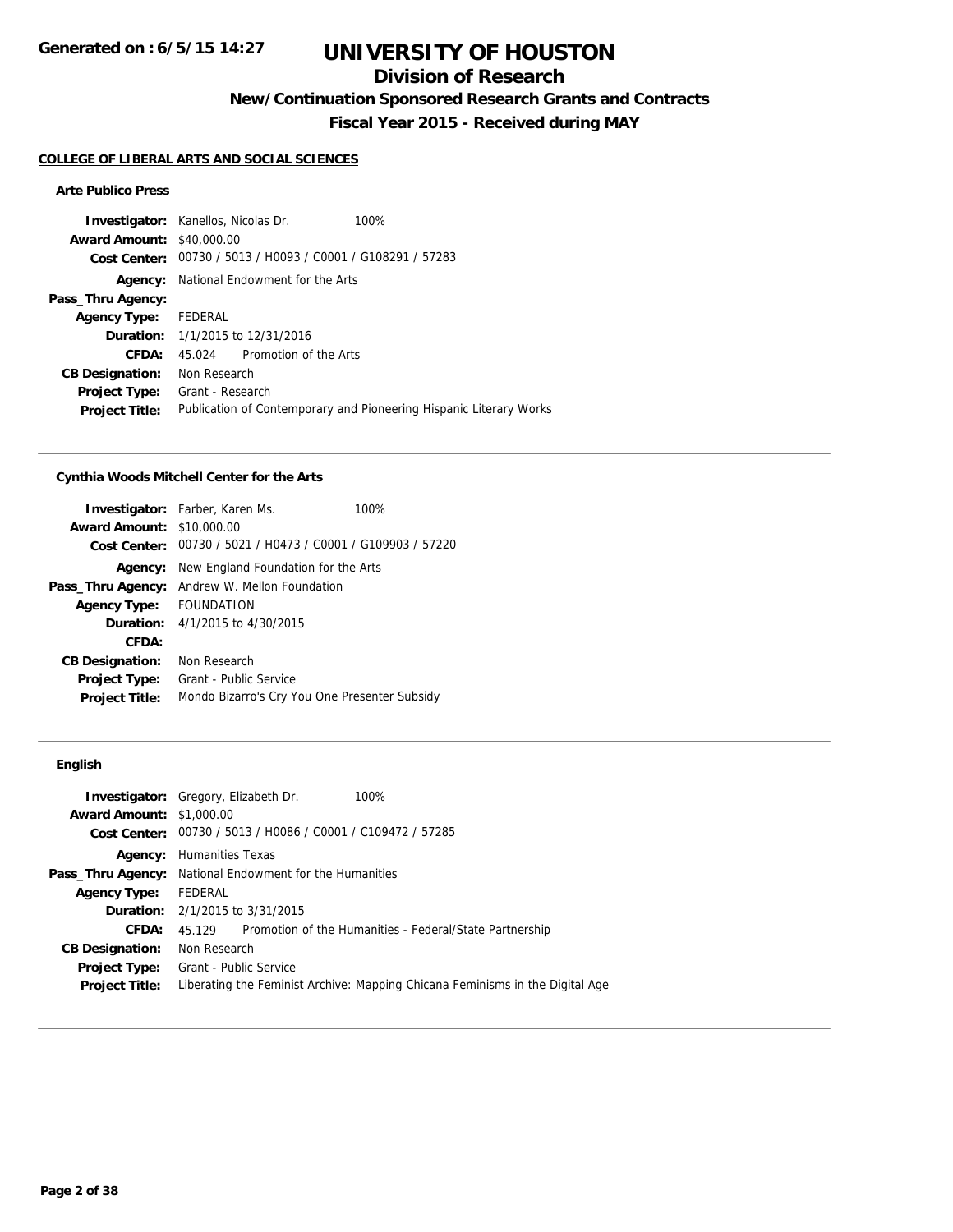## **Division of Research**

**New/Continuation Sponsored Research Grants and Contracts**

**Fiscal Year 2015 - Received during MAY**

#### **COLLEGE OF LIBERAL ARTS AND SOCIAL SCIENCES**

#### **Health and Human Performance**

|                                  | <b>Investigator:</b> Layne, Charles S. Dr.<br>100%                                                   |
|----------------------------------|------------------------------------------------------------------------------------------------------|
| <b>Award Amount: \$45,500.00</b> |                                                                                                      |
|                                  | Cost Center: 00730 / 5043 / H0065 / B0001 / G105754 / 51657                                          |
|                                  | <b>Agency:</b> WYLE Laboratories                                                                     |
|                                  | <b>Pass_Thru Agency:</b> NASA - National Aeronautics and Space Administration - Johnson Space Center |
| <b>Agency Type:</b>              | FEDERAL                                                                                              |
|                                  | <b>Duration:</b> 9/1/2012 to 9/30/2015                                                               |
| <b>CFDA:</b>                     | Aerospace Education Services Program<br>43.001                                                       |
| <b>CB Designation:</b>           | <b>Restricted Research</b>                                                                           |
| <b>Project Type:</b>             | Contract - Research                                                                                  |
| <b>Project Title:</b>            | Enhanced Development of the Office of Scientific Data Review and Dissemination - Holly Patterson     |

|                                  | <b>Investigator:</b> Layne, Charles S. Dr.<br>100%                                                   |
|----------------------------------|------------------------------------------------------------------------------------------------------|
| <b>Award Amount: \$14,000.00</b> |                                                                                                      |
|                                  | Cost Center: 00730 / 5043 / H0065 / B0001 / G107344 / 53962                                          |
| Agency:                          | <b>WYLE Laboratories</b>                                                                             |
|                                  | <b>Pass_Thru Agency:</b> NASA - National Aeronautics and Space Administration - Johnson Space Center |
| <b>Agency Type:</b>              | FEDERAL                                                                                              |
|                                  | <b>Duration:</b> 6/1/2013 to 9/30/2015                                                               |
| <b>CFDA:</b>                     | Aerospace Education Services Program<br>43.001                                                       |
| <b>CB Designation:</b>           | <b>Restricted Research</b>                                                                           |
|                                  | <b>Project Type:</b> Contract - Research                                                             |
| <b>Project Title:</b>            | Enhanced Development of the Office of Scientific Data Review and Dissemination - Joshua Yellen       |

| <b>Award Amount: \$5,000.00</b>               | 100%<br><b>Investigator:</b> Simpson, Richard Dr.<br>Cost Center: 00730 / 5021 / H0065 / B0001 / C109618 / 57235    |
|-----------------------------------------------|---------------------------------------------------------------------------------------------------------------------|
|                                               | <b>Agency:</b> American College of Sports Medicine                                                                  |
| Pass_Thru Agency:                             |                                                                                                                     |
| Agency Type:                                  | UNIVERSITY                                                                                                          |
|                                               | <b>Duration:</b> $7/1/2015$ to $6/30/2016$                                                                          |
| <b>CFDA:</b>                                  |                                                                                                                     |
| <b>CB Designation:</b>                        | <b>Restricted Research</b>                                                                                          |
| <b>Project Type:</b><br><b>Project Title:</b> | Grant - Research<br>Enhancing adenovirus-specific immulty with exercise: Role of adrenergic receptors (Hawley Kunz) |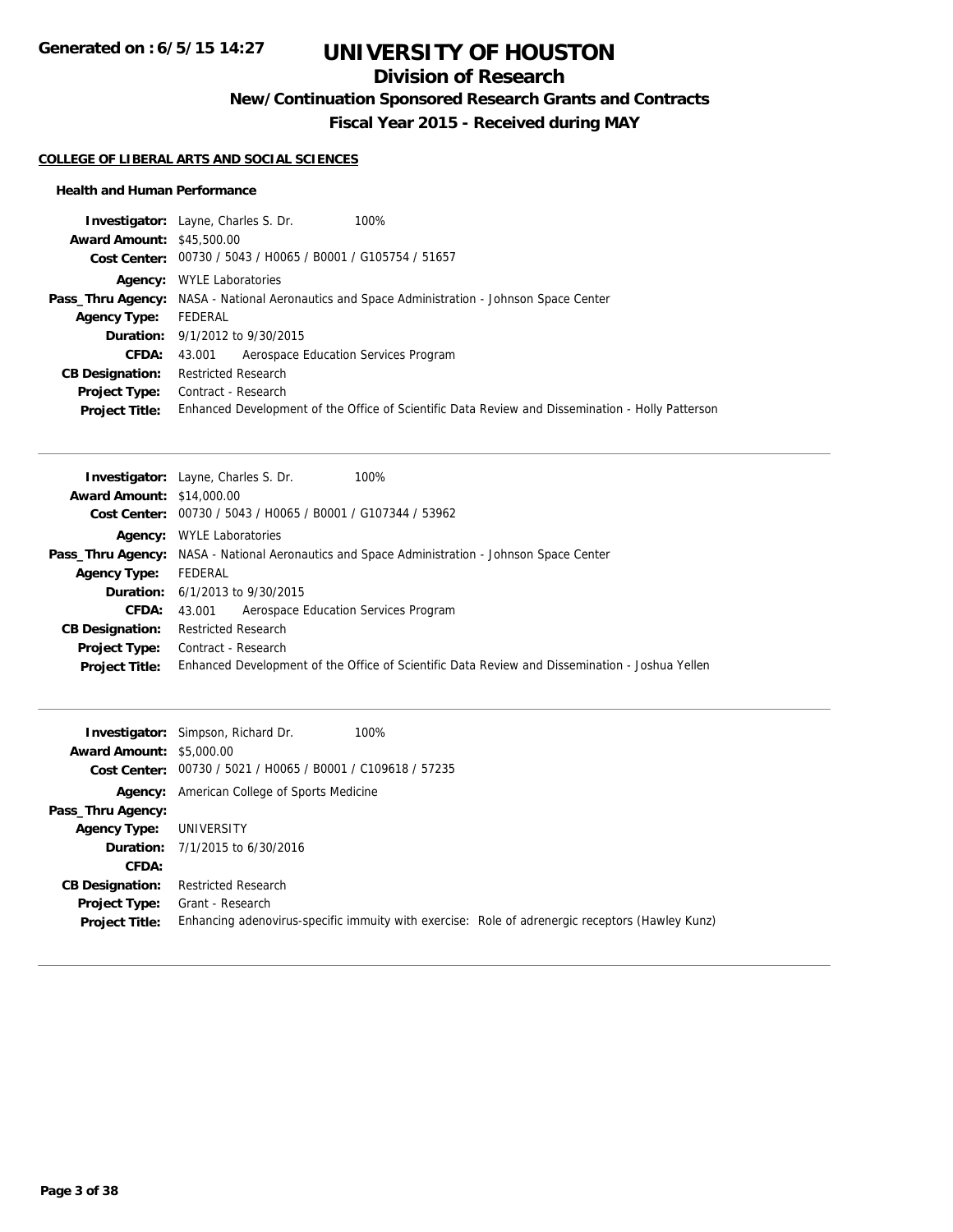## **Division of Research**

**New/Continuation Sponsored Research Grants and Contracts**

**Fiscal Year 2015 - Received during MAY**

#### **COLLEGE OF LIBERAL ARTS AND SOCIAL SCIENCES**

#### **Health and Human Performance**

|                                  | <b>Investigator:</b> Layne, Charles S. Dr.<br>100%                                                   |
|----------------------------------|------------------------------------------------------------------------------------------------------|
| <b>Award Amount: \$72,400.00</b> |                                                                                                      |
|                                  | Cost Center: 00730 / 5043 / H0065 / B0001 / G109347 / 56477                                          |
|                                  | <b>Agency:</b> WYLE Laboratories                                                                     |
|                                  | <b>Pass_Thru Agency:</b> NASA - National Aeronautics and Space Administration - Johnson Space Center |
| <b>Agency Type:</b>              | FEDERAL                                                                                              |
|                                  | <b>Duration:</b> 11/1/2014 to 9/30/2015                                                              |
| <b>CFDA:</b>                     | Aerospace Education Services Program<br>43.001                                                       |
| <b>CB Designation:</b>           | Restricted Research                                                                                  |
| <b>Project Type:</b>             | Contract - Research                                                                                  |
| <b>Project Title:</b>            | Enhanced Development of the Office of Scientific Data Review and Dissemination - Malinda Moller      |
|                                  |                                                                                                      |

### **Modern/Classical Languages**

| <b>Investigator:</b> Wen, Sharon Dr. |                     |                                                             | 100%                                                             |
|--------------------------------------|---------------------|-------------------------------------------------------------|------------------------------------------------------------------|
| <b>Award Amount: \$89,835,00</b>     |                     |                                                             |                                                                  |
|                                      |                     | Cost Center: 00730 / 5013 / H0092 / A0001 / G109233 / 57258 |                                                                  |
| Agency:                              |                     | National Security Agency                                    |                                                                  |
| Pass_Thru Agency:                    |                     |                                                             |                                                                  |
| Agency Type: FEDERAL                 |                     |                                                             |                                                                  |
|                                      |                     | <b>Duration:</b> 4/23/2015 to 2/28/2016                     |                                                                  |
| CFDA:                                | 12.900              | Language Grant Program                                      |                                                                  |
| <b>CB Designation:</b>               | Non Research        |                                                             |                                                                  |
| <b>Project Type:</b>                 | Grant - Instruction |                                                             |                                                                  |
| <b>Project Title:</b>                |                     |                                                             | STARTALK Texas Teacher Program at the University of Houston 2015 |

### **Psychology**

| <b>Investigator:</b> Norton, Peter Dr.<br><b>Award Amount: \$17,679.50</b> |                                                  |  | 50%<br>Cost Center: 00730 / 5013 / H0125 / B0001 / G105782 / 53189 |  |
|----------------------------------------------------------------------------|--------------------------------------------------|--|--------------------------------------------------------------------|--|
| Agency:                                                                    |                                                  |  | National Institute of Mental Health                                |  |
| Pass_Thru Agency:                                                          |                                                  |  |                                                                    |  |
| <b>Agency Type:</b>                                                        | FEDERAL                                          |  |                                                                    |  |
|                                                                            | <b>Duration:</b> $6/1/2013$ to $5/31/2016$       |  |                                                                    |  |
| CFDA:                                                                      | 93.242                                           |  | Mental Health Research Grants                                      |  |
| <b>CB Designation:</b>                                                     | <b>Restricted Research</b>                       |  |                                                                    |  |
| <b>Project Type:</b>                                                       | Grant - Research                                 |  |                                                                    |  |
| <b>Project Title:</b>                                                      | Anxiety Reduction Treatment for HIV+ Individuals |  |                                                                    |  |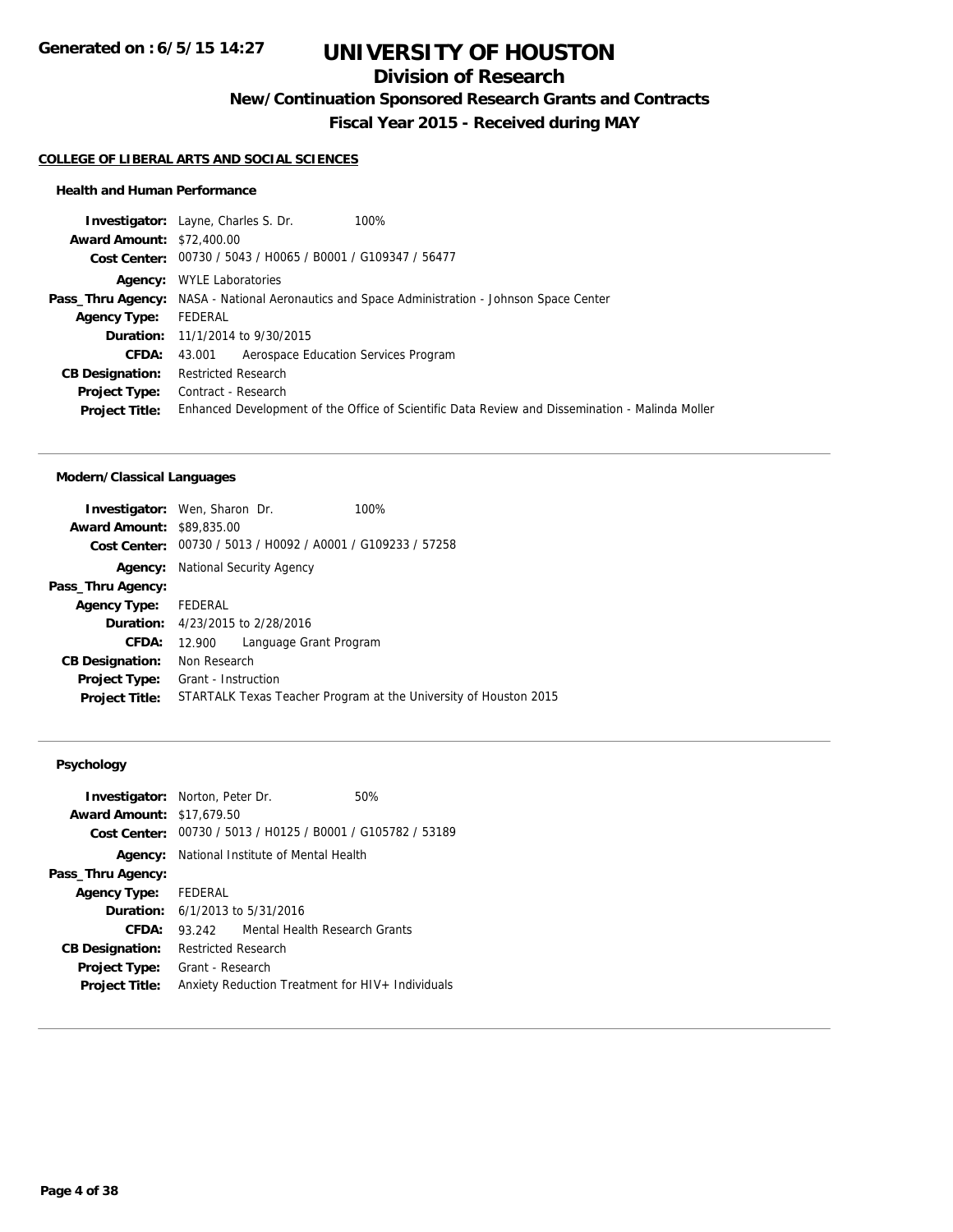## **Division of Research**

**New/Continuation Sponsored Research Grants and Contracts**

**Fiscal Year 2015 - Received during MAY**

#### **COLLEGE OF LIBERAL ARTS AND SOCIAL SCIENCES**

### **Psychology**

**Investigator:** Zvolensky, Michael Dr. 50% **Award Amount:** \$17,679.50 **Cost Center:** 00730 / 5013 / H0125 / B0001 / G105782 / 53189 **Agency:** National Institute of Mental Health **Pass\_Thru Agency: Agency Type:** FEDERAL **Duration:** 6/1/2013 to 5/31/2016 **CFDA:** 93.242 Mental Health Research Grants **CB Designation:** Restricted Research **Project Type:** Grant - Research **Project Title:** Anxiety Reduction Treatment for HIV+ Individuals

#### **COLLEGE OF NATURAL SCIENCES AND MATHEMATICS**

#### **Biology of Behavior Institute**

|                                  | <b>Investigator:</b> Cole, Blaine J. Dr.                    | 25%                                                                |
|----------------------------------|-------------------------------------------------------------|--------------------------------------------------------------------|
| <b>Award Amount: \$20,402.00</b> |                                                             |                                                                    |
|                                  | Cost Center: 00730 / 5013 / H0104 / B0001 / G104024 / 50831 |                                                                    |
| Agency:                          | National Science Foundation                                 |                                                                    |
| Pass_Thru Agency:                |                                                             |                                                                    |
| <b>Agency Type:</b>              | FEDERAL                                                     |                                                                    |
|                                  | <b>Duration:</b> 5/1/2012 to 4/30/2017                      |                                                                    |
| <b>CFDA:</b>                     | <b>Biological Sciences</b><br>47.074                        |                                                                    |
| <b>CB Designation:</b>           | <b>Restricted Research</b>                                  |                                                                    |
| <b>Project Type:</b>             | Grant - Research                                            |                                                                    |
| <b>Project Title:</b>            |                                                             | LTREB: Sources of variation in lifetime fitness of harvester ants. |

|                                  | <b>Investigator:</b> Wiernasz, Diane Dr.       | 25%                                                                |
|----------------------------------|------------------------------------------------|--------------------------------------------------------------------|
| <b>Award Amount: \$20,402.00</b> |                                                |                                                                    |
| Cost Center:                     | 00730 / 5013 / H0104 / B0001 / G104024 / 50831 |                                                                    |
| Agency:                          | National Science Foundation                    |                                                                    |
| Pass_Thru Agency:                |                                                |                                                                    |
| <b>Agency Type:</b>              | FEDERAL                                        |                                                                    |
|                                  | <b>Duration:</b> 5/1/2012 to 4/30/2017         |                                                                    |
| CFDA:                            | <b>Biological Sciences</b><br>47.074           |                                                                    |
| <b>CB Designation:</b>           | <b>Restricted Research</b>                     |                                                                    |
| Project Type:                    | Grant - Research                               |                                                                    |
| <b>Project Title:</b>            |                                                | LTREB: Sources of variation in lifetime fitness of harvester ants. |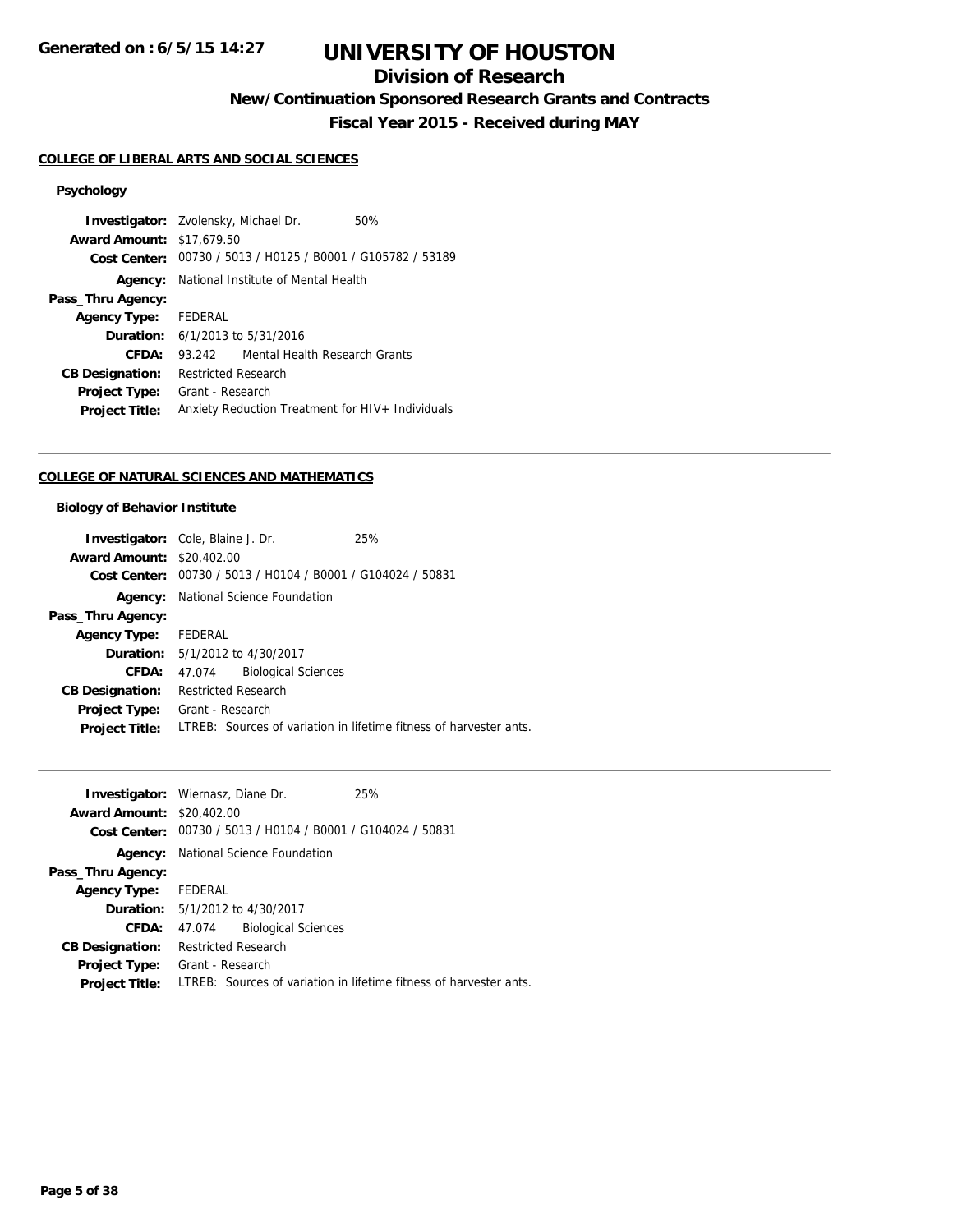## **Division of Research**

**New/Continuation Sponsored Research Grants and Contracts**

**Fiscal Year 2015 - Received during MAY**

### **COLLEGE OF NATURAL SCIENCES AND MATHEMATICS**

### **Biology/Biochemistry**

|                                  | <b>Investigator:</b> Willson, Richard Dr.                        | 10%                                                                                              |
|----------------------------------|------------------------------------------------------------------|--------------------------------------------------------------------------------------------------|
| <b>Award Amount: \$29,580.30</b> |                                                                  |                                                                                                  |
|                                  | Cost Center: 00730 / 5016 / H0067 / B0001 / G108656 / 57360      |                                                                                                  |
|                                  | <b>Agency:</b> Cancer Prevention and Research Institute of Texas |                                                                                                  |
| Pass_Thru Agency:                |                                                                  |                                                                                                  |
| <b>Agency Type:</b>              | <b>STATE</b>                                                     |                                                                                                  |
|                                  | <b>Duration:</b> 3/1/2015 to 2/28/2019                           |                                                                                                  |
| CFDA:                            |                                                                  |                                                                                                  |
| <b>CB Designation:</b>           | <b>Restricted Research</b>                                       |                                                                                                  |
| Project Type:                    | Grant - Research                                                 |                                                                                                  |
| <b>Project Title:</b>            |                                                                  | An ultra-sensitive nanomagnetic sensor for the early detection of anaplastic large cell lymphoma |

|                                  | <b>Investigator:</b> Cole, Blaine J. Dr.       | 25%                                                                |
|----------------------------------|------------------------------------------------|--------------------------------------------------------------------|
| <b>Award Amount: \$20,402.00</b> |                                                |                                                                    |
| Cost Center:                     | 00730 / 5013 / H0104 / B0001 / G104024 / 50831 |                                                                    |
| Agency:                          | National Science Foundation                    |                                                                    |
| Pass_Thru Agency:                |                                                |                                                                    |
| <b>Agency Type:</b>              | FEDERAL                                        |                                                                    |
|                                  | <b>Duration:</b> 5/1/2012 to 4/30/2017         |                                                                    |
| CFDA:                            | <b>Biological Sciences</b><br>47.074           |                                                                    |
| <b>CB Designation:</b>           | <b>Restricted Research</b>                     |                                                                    |
| <b>Project Type:</b>             | Grant - Research                               |                                                                    |
| <b>Project Title:</b>            |                                                | LTREB: Sources of variation in lifetime fitness of harvester ants. |
|                                  |                                                |                                                                    |

| <b>Award Amount: \$20,402.00</b> | <b>Investigator:</b> Wiernasz, Diane Dr.<br>Cost Center: 00730 / 5013 / H0104 / B0001 / G104024 / 50831 | 25%                                                                |
|----------------------------------|---------------------------------------------------------------------------------------------------------|--------------------------------------------------------------------|
| Agency:                          | National Science Foundation                                                                             |                                                                    |
| Pass_Thru Agency:                |                                                                                                         |                                                                    |
| <b>Agency Type:</b>              | FEDERAL                                                                                                 |                                                                    |
|                                  | <b>Duration:</b> 5/1/2012 to 4/30/2017                                                                  |                                                                    |
| <b>CFDA:</b>                     | <b>Biological Sciences</b><br>47.074                                                                    |                                                                    |
| <b>CB Designation:</b>           | <b>Restricted Research</b>                                                                              |                                                                    |
| Project Type:                    | Grant - Research                                                                                        |                                                                    |
| <b>Project Title:</b>            |                                                                                                         | LTREB: Sources of variation in lifetime fitness of harvester ants. |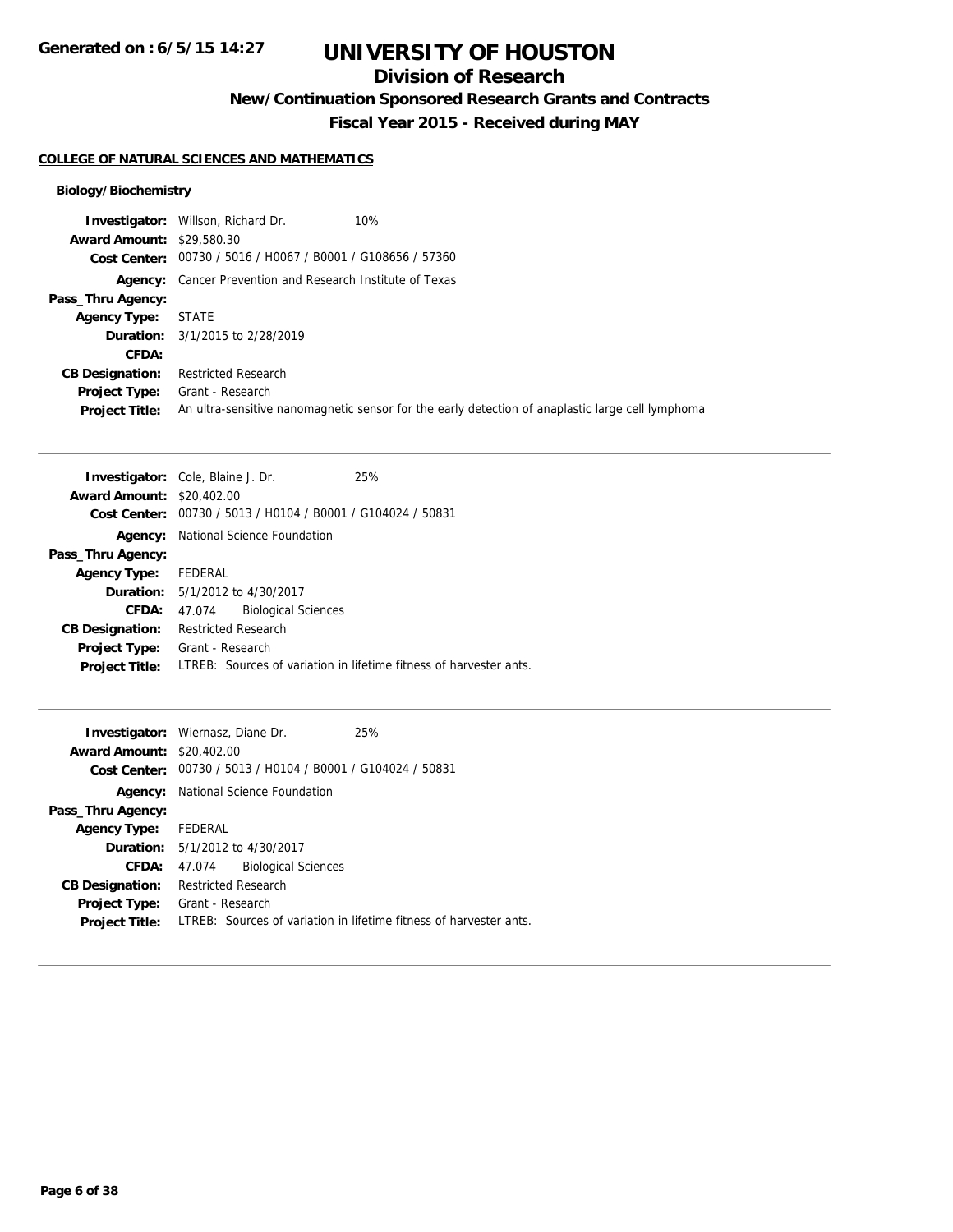## **Division of Research**

**New/Continuation Sponsored Research Grants and Contracts**

**Fiscal Year 2015 - Received during MAY**

### **COLLEGE OF NATURAL SCIENCES AND MATHEMATICS**

### **Biology/Biochemistry**

|                                   | <b>Investigator:</b> Schwartz, Robert Dr.                   | 100% |
|-----------------------------------|-------------------------------------------------------------|------|
| <b>Award Amount: \$122,000.00</b> |                                                             |      |
|                                   | Cost Center: 00730 / 5021 / H0104 / B0001 / G109402 / 56524 |      |
|                                   | <b>Agency:</b> Texas Heart Institute                        |      |
| Pass_Thru Agency:                 |                                                             |      |
| Agency Type: NON PROFIT           |                                                             |      |
|                                   | <b>Duration:</b> 9/1/2014 to 8/31/2015                      |      |
| CFDA:                             |                                                             |      |
| <b>CB Designation:</b>            | <b>Restricted Research</b>                                  |      |
| <b>Project Type:</b>              | Grant - Research                                            |      |
| <b>Project Title:</b>             | Salary reimbursement agreement with Texas Heart Institute   |      |

|                                                             | 100%                                                                                                                                                           |
|-------------------------------------------------------------|----------------------------------------------------------------------------------------------------------------------------------------------------------------|
|                                                             |                                                                                                                                                                |
| Cost Center: 00730 / 5021 / H0104 / B0001 / C109650 / 57184 |                                                                                                                                                                |
|                                                             |                                                                                                                                                                |
|                                                             |                                                                                                                                                                |
| FOUNDATION                                                  |                                                                                                                                                                |
|                                                             |                                                                                                                                                                |
|                                                             |                                                                                                                                                                |
| <b>Restricted Research</b>                                  |                                                                                                                                                                |
| Grant - Research                                            |                                                                                                                                                                |
|                                                             | The kinetics and conformational changes during the peptidyl transferase reaction in single ribosomes                                                           |
|                                                             | <b>Investigator:</b> Wang, Yuhong Dr.<br><b>Award Amount: \$65,000.00</b><br><b>Agency:</b> The Welch Foundation<br><b>Duration:</b> $6/1/2015$ to $5/31/2016$ |

| <b>Award Amount: \$75,000.00</b> | Investigator: Yeo, Hye-Jeong Dr.                            | 100% |
|----------------------------------|-------------------------------------------------------------|------|
|                                  | Cost Center: 00730 / 5021 / H0104 / B0001 / C109966 / 57177 |      |
|                                  | <b>Agency:</b> The Welch Foundation                         |      |
| Pass_Thru Agency:                |                                                             |      |
| Agency Type: FOUNDATION          |                                                             |      |
|                                  | <b>Duration:</b> $6/1/2015$ to $5/31/2016$                  |      |
| CFDA:                            |                                                             |      |
| <b>CB Designation:</b>           | <b>Restricted Research</b>                                  |      |
| <b>Project Type:</b>             | Grant - Research                                            |      |
| <b>Project Title:</b>            | Structural Studies of Novel Lipoproteins                    |      |
|                                  |                                                             |      |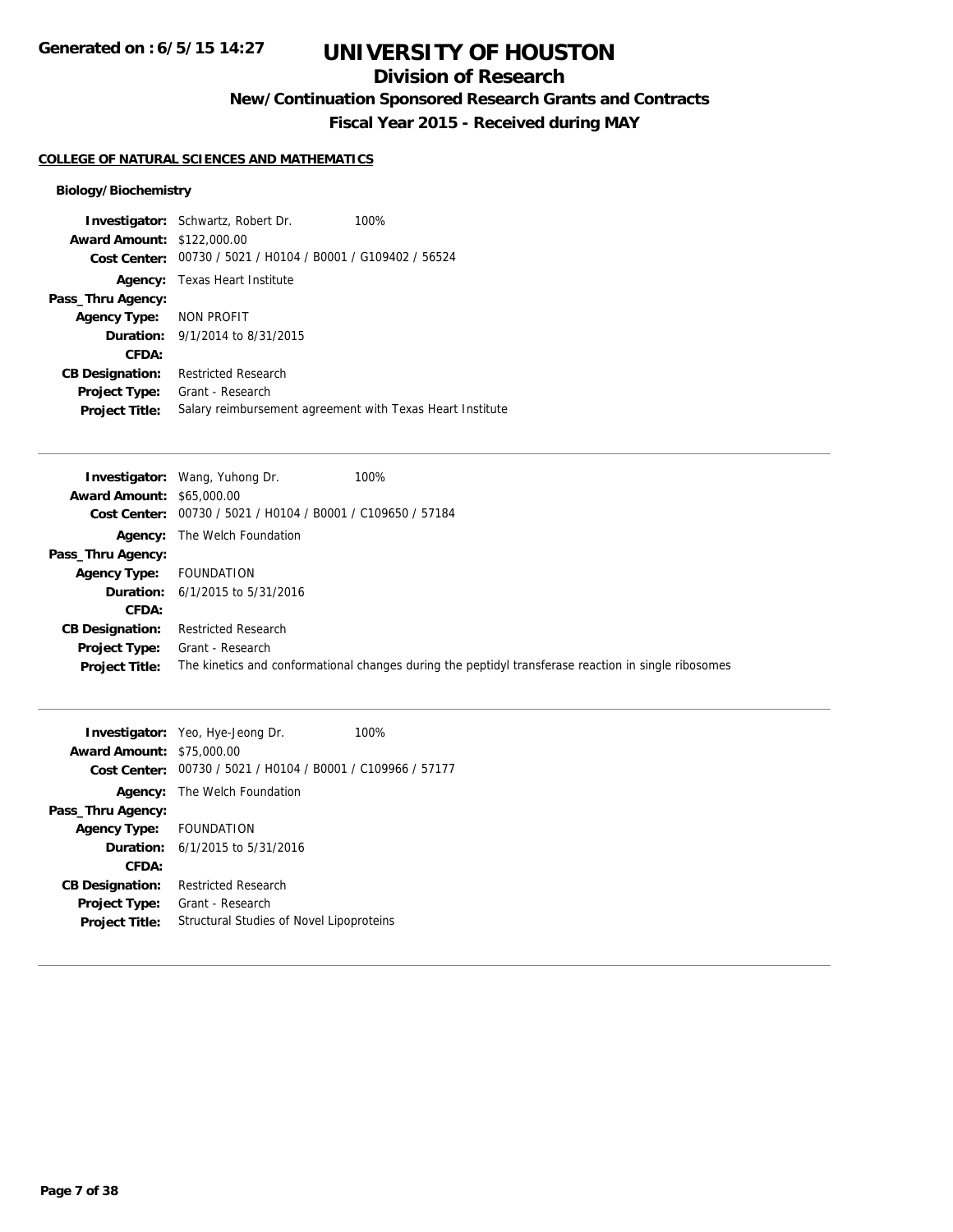## **Division of Research**

**New/Continuation Sponsored Research Grants and Contracts**

**Fiscal Year 2015 - Received during MAY**

#### **COLLEGE OF NATURAL SCIENCES AND MATHEMATICS**

### **Biology/Biochemistry**

| <b>Award Amount: \$175,681.50</b><br>00730 / 5013 / H0515 / B0001 / G108705 / 57216<br>Cost Center:<br>National Cancer Institute<br>Agency:<br>Pass_Thru Agency:<br>FEDERAL<br><b>Agency Type:</b><br><b>Duration:</b> $4/1/2015$ to $3/31/2016$<br>93.395 Cancer Treatment Research<br>CFDA:<br><b>Restricted Research</b><br><b>CB Designation:</b><br>Grant - Research<br><b>Project Type:</b><br>Novel Xtrategies to Potentiate a Ras-targeted Oncolytic Herpes Simplex Virus<br><b>Project Title:</b> | <b>Investigator:</b> Zhang, Xiaoliu Dr. |  | 50% |
|------------------------------------------------------------------------------------------------------------------------------------------------------------------------------------------------------------------------------------------------------------------------------------------------------------------------------------------------------------------------------------------------------------------------------------------------------------------------------------------------------------|-----------------------------------------|--|-----|
|                                                                                                                                                                                                                                                                                                                                                                                                                                                                                                            |                                         |  |     |
|                                                                                                                                                                                                                                                                                                                                                                                                                                                                                                            |                                         |  |     |
|                                                                                                                                                                                                                                                                                                                                                                                                                                                                                                            |                                         |  |     |
|                                                                                                                                                                                                                                                                                                                                                                                                                                                                                                            |                                         |  |     |
|                                                                                                                                                                                                                                                                                                                                                                                                                                                                                                            |                                         |  |     |
|                                                                                                                                                                                                                                                                                                                                                                                                                                                                                                            |                                         |  |     |
|                                                                                                                                                                                                                                                                                                                                                                                                                                                                                                            |                                         |  |     |
|                                                                                                                                                                                                                                                                                                                                                                                                                                                                                                            |                                         |  |     |
|                                                                                                                                                                                                                                                                                                                                                                                                                                                                                                            |                                         |  |     |
|                                                                                                                                                                                                                                                                                                                                                                                                                                                                                                            |                                         |  |     |

|                                  | 100%<br><b>Investigator:</b> Meisel, Richard Dr.                                                       |
|----------------------------------|--------------------------------------------------------------------------------------------------------|
| <b>Award Amount: \$48,695.00</b> |                                                                                                        |
|                                  | Cost Center: 00730 / 5013 / H0104 / B0001 / G108414 / 57215                                            |
|                                  | <b>Agency:</b> National Science Foundation                                                             |
| Pass_Thru Agency:                |                                                                                                        |
| <b>Agency Type:</b>              | FEDERAL                                                                                                |
|                                  | <b>Duration:</b> $4/1/2015$ to $3/31/2016$                                                             |
| <b>CFDA:</b>                     | International Science and Engineering (OISE)<br>47.079                                                 |
| <b>CB Designation:</b>           | Restricted Research                                                                                    |
| <b>Project Type:</b>             | Grant - Research                                                                                       |
| <b>Project Title:</b>            | US-Switzerland Planning Visit: Gene Expression and Genetic Manipulation of House Fly Sex Determination |

### **Center for Applied Geoscience Excellence**

| <b>Award Amount: \$2,500.00</b> | <b>Investigator:</b> Stewart, Robert Dr.                    | 50% |
|---------------------------------|-------------------------------------------------------------|-----|
|                                 | Cost Center: 00730 / 5022 / H0451 / A0001 / C109971 / 57363 |     |
|                                 | <b>Agency:</b> Society of Exploration Geophysicists         |     |
| Pass_Thru Agency:               |                                                             |     |
| Agency Type: PROFIT             |                                                             |     |
|                                 | <b>Duration:</b> 5/17/2015 to 5/28/2015                     |     |
| CFDA:                           |                                                             |     |
| <b>CB Designation:</b>          | Non Research                                                |     |
| <b>Project Type:</b>            | Grant - Instruction                                         |     |
| <b>Project Title:</b>           | Geophysics Field School 2015                                |     |
|                                 |                                                             |     |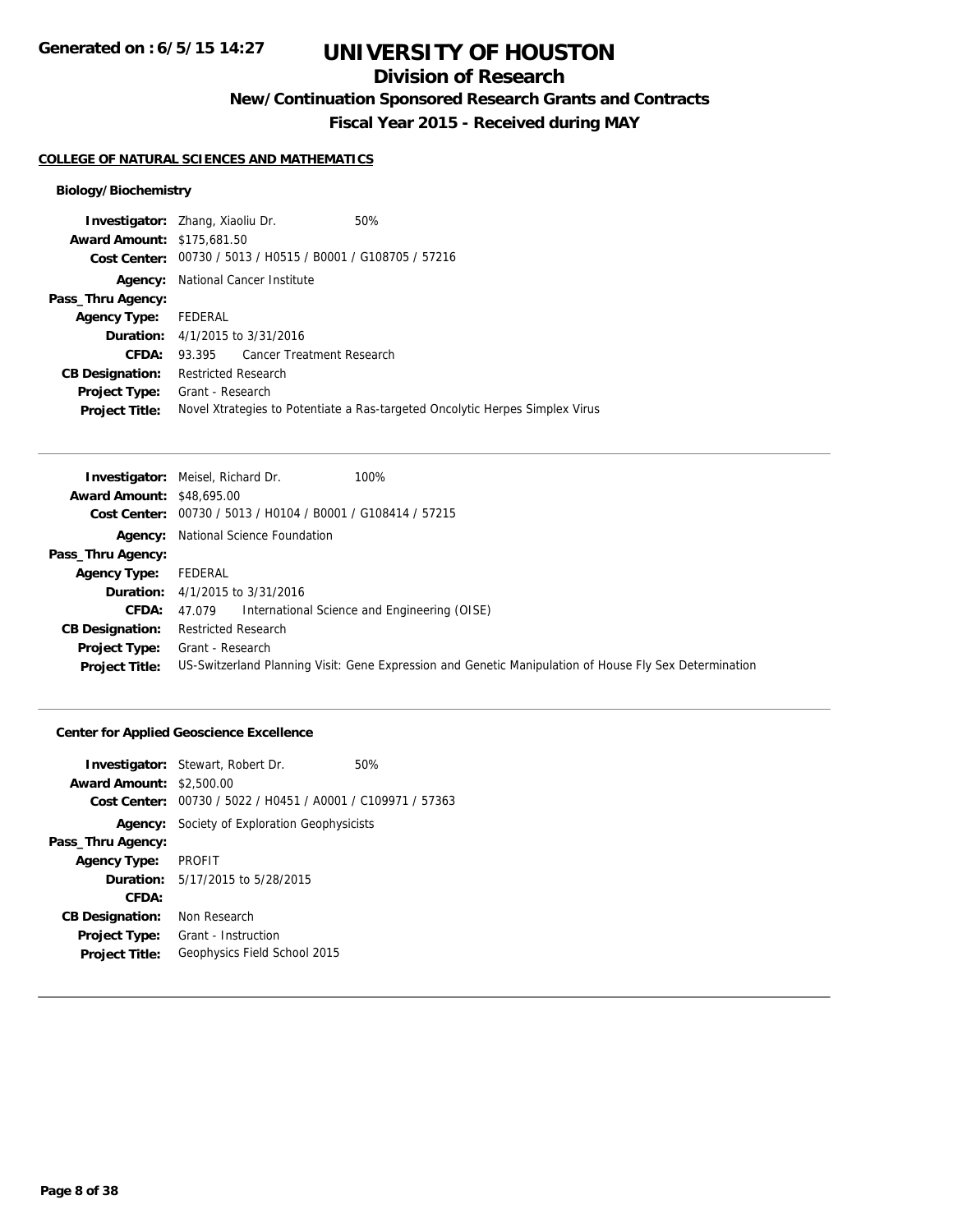## **Division of Research**

**New/Continuation Sponsored Research Grants and Contracts**

**Fiscal Year 2015 - Received during MAY**

### **COLLEGE OF NATURAL SCIENCES AND MATHEMATICS**

#### **Center for Nuclear Receptors and Cell Signaling**

**Investigator:** Zhang, Xiaoliu Dr. 50% **Award Amount:** \$175,681.50 **Cost Center:** 00730 / 5013 / H0515 / B0001 / G108705 / 57216 **Agency:** National Cancer Institute **Pass\_Thru Agency: Agency Type:** FEDERAL **Duration:** 4/1/2015 to 3/31/2016 **CFDA:** 93.395 Cancer Treatment Research **CB Designation:** Restricted Research **Project Type:** Grant - Research **Project Title:** Novel Xtrategies to Potentiate a Ras-targeted Oncolytic Herpes Simplex Virus

| <b>Award Amount: \$225,000.00</b> | <b>Investigator:</b> Miljanic, Ognien Dr.<br>50%<br>Cost Center: 00730 / 5013 / H0107 / B0001 / G109283 / 57385 |
|-----------------------------------|-----------------------------------------------------------------------------------------------------------------|
|                                   | <b>Agency:</b> National Science Foundation                                                                      |
| Pass_Thru Agency:                 |                                                                                                                 |
| <b>Agency Type:</b>               | FEDERAL                                                                                                         |
|                                   | <b>Duration:</b> 6/1/2015 to 5/31/2018                                                                          |
| <b>CFDA:</b>                      | 47.049 Mathematical and Physical Sciences                                                                       |
| <b>CB Designation:</b>            | <b>Restricted Research</b>                                                                                      |
| <b>Project Type:</b>              | Grant - Research                                                                                                |
| <b>Project Title:</b>             | Porous Molecular Crystals and Metal-Organic Frameworks Based on Fluorinated Pyrazoles                           |

| <b>Award Amount: \$38,739.00</b> | <b>Investigator:</b> Lee, T. Randall Dr.<br>20%<br>Cost Center: 00730 / 5045 / H0567 / B0001 / G108266 / 56286           |
|----------------------------------|--------------------------------------------------------------------------------------------------------------------------|
|                                  | <b>Agency:</b> Texas A&M University                                                                                      |
|                                  | <b>Pass_Thru Agency:</b> U.S. Department of the Interior - Bureau of Ocean Energy Management, Regulation and Enforcement |
| <b>Agency Type:</b>              | FEDERAL                                                                                                                  |
|                                  | <b>Duration:</b> 1/1/2014 to 12/31/2015                                                                                  |
|                                  | Safety & Environmental Enforcement Research & Data Collection for Offshore Energy & Mineral Activities<br>CFDA: 15.441   |
| <b>CB Designation:</b>           | <b>Restricted Research</b>                                                                                               |
|                                  | <b>Project Type:</b> Contract - Research                                                                                 |
| <b>Project Title:</b>            | Operation and Maintenance of the Ocean Energy Safety Institute (OESI)                                                    |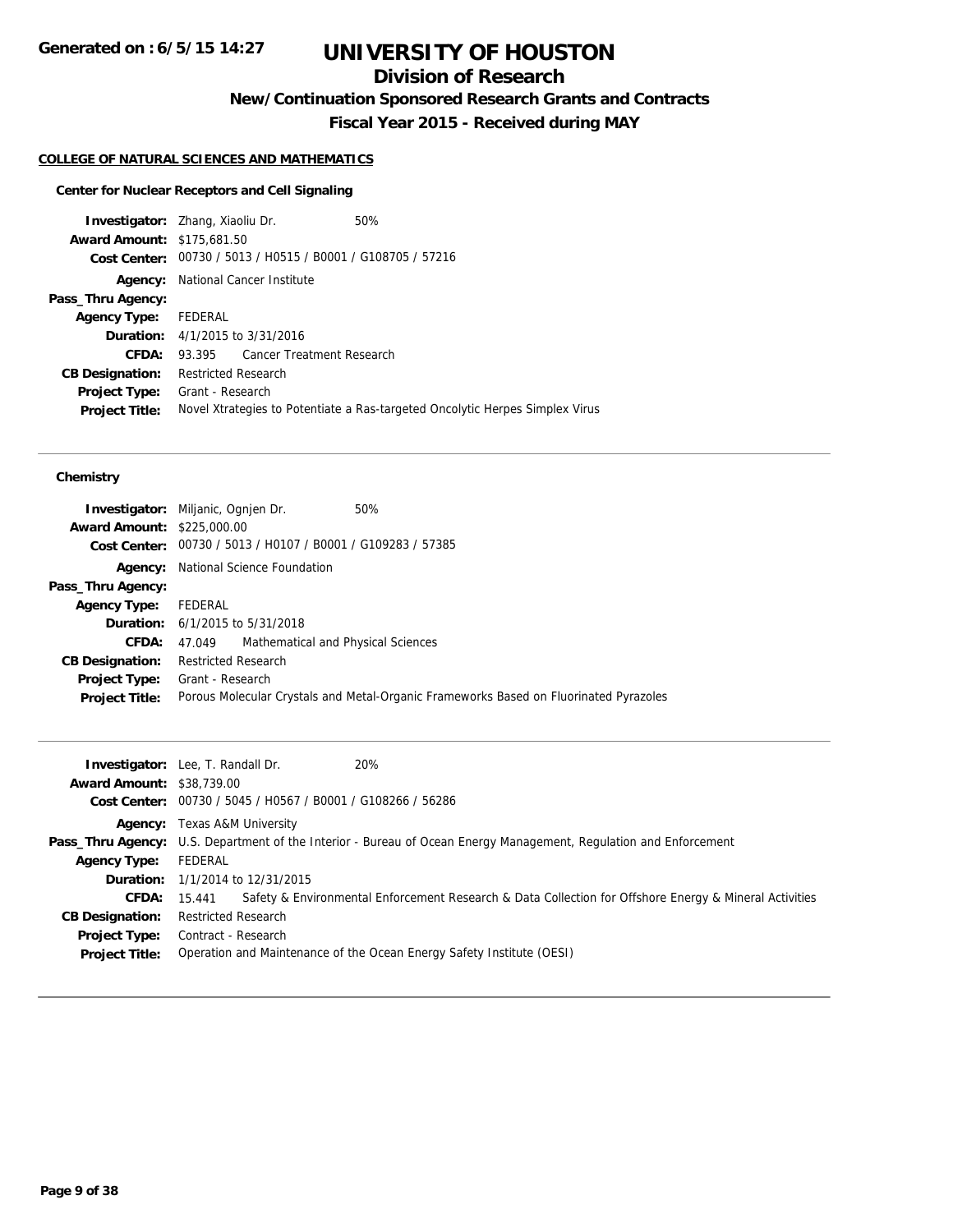**Generated on : 6/5/15 14:27**

# **UNIVERSITY OF HOUSTON**

## **Division of Research**

**New/Continuation Sponsored Research Grants and Contracts**

**Fiscal Year 2015 - Received during MAY**

### **COLLEGE OF NATURAL SCIENCES AND MATHEMATICS**

| <b>Award Amount: \$100,000.00</b> | <b>Investigator:</b> Kadish, Karl M. Dr.                    | 100%                                                                                  |
|-----------------------------------|-------------------------------------------------------------|---------------------------------------------------------------------------------------|
|                                   | Cost Center: 00730 / 5021 / H0107 / B0001 / C109960 / 57170 |                                                                                       |
|                                   | <b>Agency:</b> The Welch Foundation                         |                                                                                       |
| Pass_Thru Agency:                 |                                                             |                                                                                       |
| <b>Agency Type:</b>               | FOUNDATION                                                  |                                                                                       |
|                                   | <b>Duration:</b> $6/1/2015$ to $5/31/2016$                  |                                                                                       |
| CFDA:                             |                                                             |                                                                                       |
| <b>CB Designation:</b>            | <b>Restricted Research</b>                                  |                                                                                       |
| <b>Project Type:</b>              | Grant - Research                                            |                                                                                       |
| <b>Project Title:</b>             |                                                             | Electrochemistry and Spectroelectrochemistry of Compounds with Multiple Redox Centers |

| <b>Investigator:</b> Yang, Ding-Shyue Dr.<br>100%                   |
|---------------------------------------------------------------------|
| <b>Award Amount: \$60,000.00</b>                                    |
| 00730 / 5021 / H0107 / B0001 / C109967 / 57178                      |
| The Welch Foundation                                                |
|                                                                     |
| FOUNDATION                                                          |
| <b>Duration:</b> $6/1/2015$ to $5/31/2016$                          |
|                                                                     |
| <b>Restricted Research</b>                                          |
| Grant - Research                                                    |
| Ultrafast Structural Dynamics of Molecular Assemblies at Interfaces |
|                                                                     |

|                                  | 100%<br><b>Investigator:</b> Guloy, Arnold M. Dr.                                               |
|----------------------------------|-------------------------------------------------------------------------------------------------|
| <b>Award Amount: \$75,000.00</b> |                                                                                                 |
|                                  | Cost Center: 00730 / 5021 / H0107 / B0001 / C109961 / 57171                                     |
|                                  | <b>Agency:</b> The Welch Foundation                                                             |
| Pass_Thru Agency:                |                                                                                                 |
| <b>Agency Type:</b>              | FOUNDATION                                                                                      |
|                                  | <b>Duration:</b> $6/1/2015$ to $5/31/2016$                                                      |
| <b>CFDA:</b>                     |                                                                                                 |
| <b>CB Designation:</b>           | <b>Restricted Research</b>                                                                      |
| <b>Project Type:</b>             | Grant - Research                                                                                |
| <b>Project Title:</b>            | Chemical Bonding and Reactivity of Intermetallics along the Border between Metals and Nonmetals |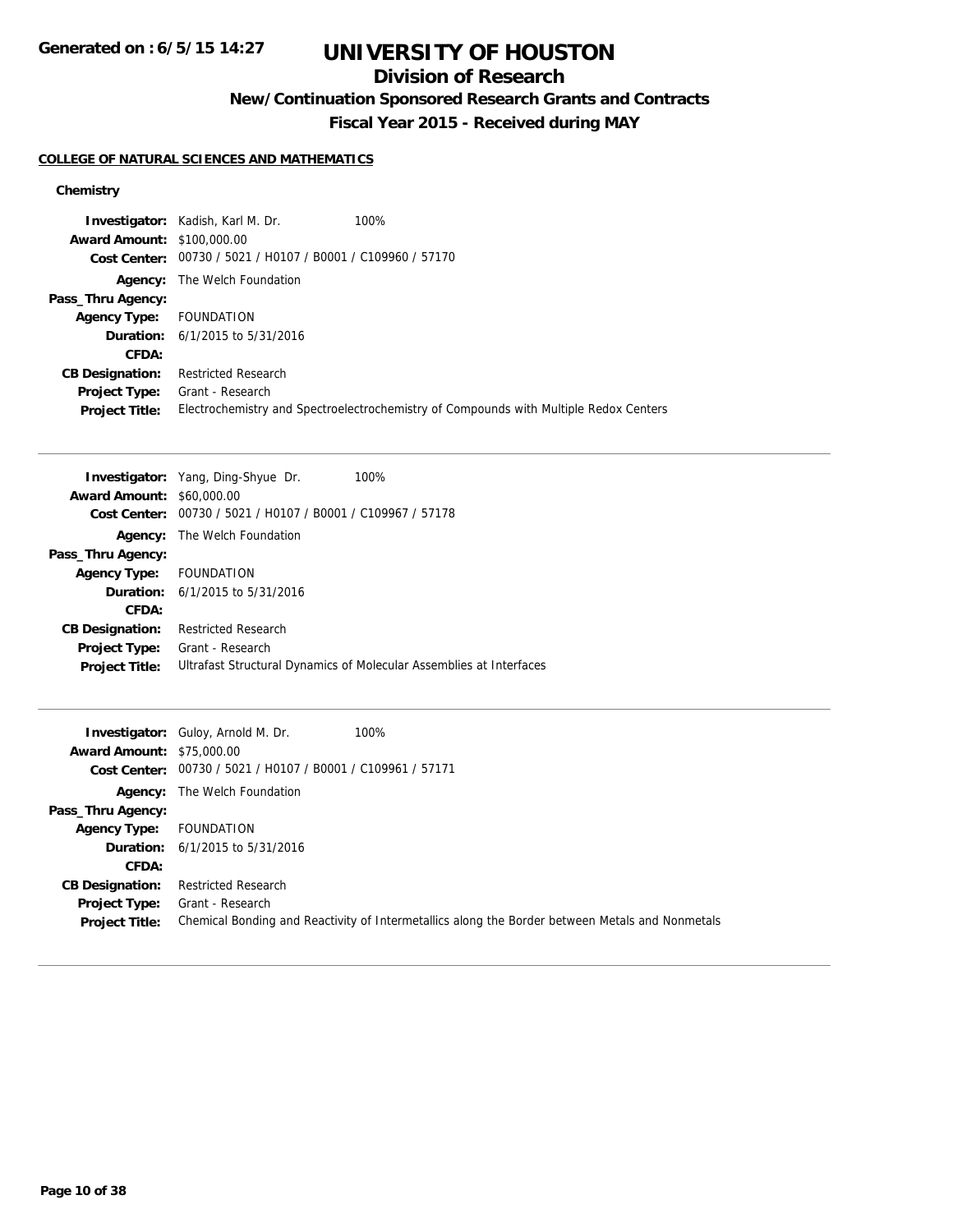## **Division of Research**

**New/Continuation Sponsored Research Grants and Contracts**

**Fiscal Year 2015 - Received during MAY**

### **COLLEGE OF NATURAL SCIENCES AND MATHEMATICS**

|                                  | <b>Investigator:</b> Lee, T. Randall Dr.       | 100%                                                                            |
|----------------------------------|------------------------------------------------|---------------------------------------------------------------------------------|
| <b>Award Amount: \$75,000.00</b> |                                                |                                                                                 |
| Cost Center:                     | 00730 / 5021 / H0107 / B0001 / C109959 / 57168 |                                                                                 |
| Agency:                          | The Welch Foundation                           |                                                                                 |
| Pass_Thru Agency:                |                                                |                                                                                 |
| <b>Agency Type:</b>              | FOUNDATION                                     |                                                                                 |
|                                  | <b>Duration:</b> $6/1/2015$ to $5/31/2016$     |                                                                                 |
| CFDA:                            |                                                |                                                                                 |
| <b>CB Designation:</b>           | <b>Restricted Research</b>                     |                                                                                 |
| <b>Project Type:</b>             | Grant - Research                               |                                                                                 |
| <b>Project Title:</b>            |                                                | Aliphatic Xanthates and Analogs for Tailored Surfaces and Nanoparticle Coatings |

| <b>Investigator:</b> May, Jeremy Dr.           | 100%                                                                   |
|------------------------------------------------|------------------------------------------------------------------------|
| <b>Award Amount: \$60,000.00</b>               |                                                                        |
| 00730 / 5021 / H0107 / B0001 / C109956 / 57165 |                                                                        |
| The Welch Foundation                           |                                                                        |
|                                                |                                                                        |
| FOUNDATION                                     |                                                                        |
| <b>Duration:</b> $6/1/2015$ to $5/31/2016$     |                                                                        |
|                                                |                                                                        |
| <b>Restricted Research</b>                     |                                                                        |
| Grant - Research                               |                                                                        |
|                                                | The Total Synthesis of Bioactive Natural Products via Novel Strategies |
|                                                |                                                                        |

|                                  | <b>Investigator:</b> Hoffman, David M. Dr.                  | 100%                                                                              |
|----------------------------------|-------------------------------------------------------------|-----------------------------------------------------------------------------------|
| <b>Award Amount: \$65,000.00</b> |                                                             |                                                                                   |
|                                  | Cost Center: 00730 / 5021 / H0107 / B0001 / C109689 / 57187 |                                                                                   |
|                                  | <b>Agency:</b> The Welch Foundation                         |                                                                                   |
| Pass_Thru Agency:                |                                                             |                                                                                   |
| Agency Type: FOUNDATION          |                                                             |                                                                                   |
|                                  | <b>Duration:</b> $6/1/2015$ to $5/31/2016$                  |                                                                                   |
| CFDA:                            |                                                             |                                                                                   |
| <b>CB Designation:</b>           | <b>Restricted Research</b>                                  |                                                                                   |
| <b>Project Type:</b>             | Grant - Research                                            |                                                                                   |
| <b>Project Title:</b>            |                                                             | Synthesis of Transition Metal Complexes with Di-Anionic Tridentate Pincer Ligands |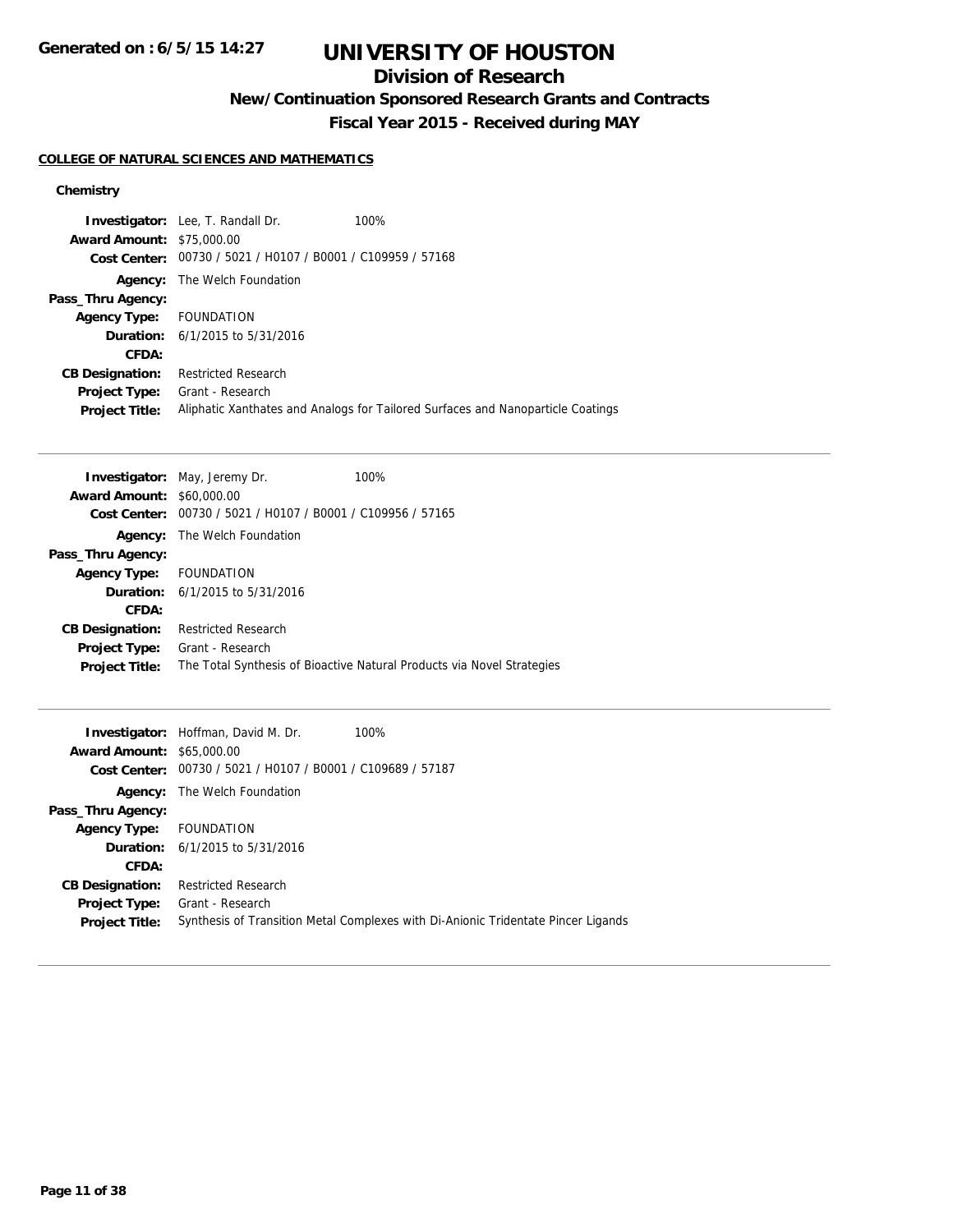## **Division of Research**

**New/Continuation Sponsored Research Grants and Contracts**

**Fiscal Year 2015 - Received during MAY**

### **COLLEGE OF NATURAL SCIENCES AND MATHEMATICS**

|                                  | <b>Investigator:</b> Miljanic, Ognien Dr.                   | 100%                                                                               |
|----------------------------------|-------------------------------------------------------------|------------------------------------------------------------------------------------|
| <b>Award Amount: \$60,000.00</b> |                                                             |                                                                                    |
|                                  | Cost Center: 00730 / 5021 / H0107 / B0001 / C109955 / 57163 |                                                                                    |
| Agency:                          | The Welch Foundation                                        |                                                                                    |
| Pass_Thru Agency:                |                                                             |                                                                                    |
| <b>Agency Type:</b>              | FOUNDATION                                                  |                                                                                    |
|                                  | <b>Duration:</b> $6/1/2015$ to $5/31/2016$                  |                                                                                    |
| CFDA:                            |                                                             |                                                                                    |
| <b>CB Designation:</b>           | <b>Restricted Research</b>                                  |                                                                                    |
| <b>Project Type:</b>             | Grant - Research                                            |                                                                                    |
| <b>Project Title:</b>            |                                                             | Shape-Persistent Fluorophores Based on Benzimidazoles and Tetrasubstituted Silanes |

|                                  | 100%<br><b>Investigator:</b> Bittner, Eric R. Dr.                                                        |  |
|----------------------------------|----------------------------------------------------------------------------------------------------------|--|
| <b>Award Amount: \$80,000.00</b> |                                                                                                          |  |
| Cost Center:                     | 00730 / 5021 / H0107 / B0001 / C109701 / 57189                                                           |  |
| Agency:                          | The Welch Foundation                                                                                     |  |
| Pass_Thru Agency:                |                                                                                                          |  |
| <b>Agency Type:</b>              | FOUNDATION                                                                                               |  |
|                                  | <b>Duration:</b> $6/1/2015$ to $5/31/2016$                                                               |  |
| CFDA:                            |                                                                                                          |  |
| <b>CB Designation:</b>           | <b>Restricted Research</b>                                                                               |  |
| <b>Project Type:</b>             | Grant - Research                                                                                         |  |
| <b>Project Title:</b>            | Theoretical studies of ultrafast and coherent charge-separation dynamics in organic photovoltaic systems |  |

| <b>Award Amount:</b>   | <b>Investigator:</b> Halasyamani, P. Shiv Dr.<br>100%<br>\$80,000.00<br>Cost Center: 00730 / 5021 / H0107 / B0001 / C109700 / 57188              |
|------------------------|--------------------------------------------------------------------------------------------------------------------------------------------------|
|                        | <b>Agency:</b> The Welch Foundation                                                                                                              |
| Pass_Thru Agency:      |                                                                                                                                                  |
| <b>Agency Type:</b>    | FOUNDATION                                                                                                                                       |
|                        | <b>Duration:</b> $6/1/2015$ to $5/31/2016$                                                                                                       |
| CFDA:                  |                                                                                                                                                  |
| <b>CB Designation:</b> | Restricted Research                                                                                                                              |
| <b>Project Type:</b>   | Grant - Research                                                                                                                                 |
| <b>Project Title:</b>  | Synthesis, Crystal Growth, Characterization, and Structure-Property Relationships in New Deep Ultraviolet Non-linear<br><b>Optical Materials</b> |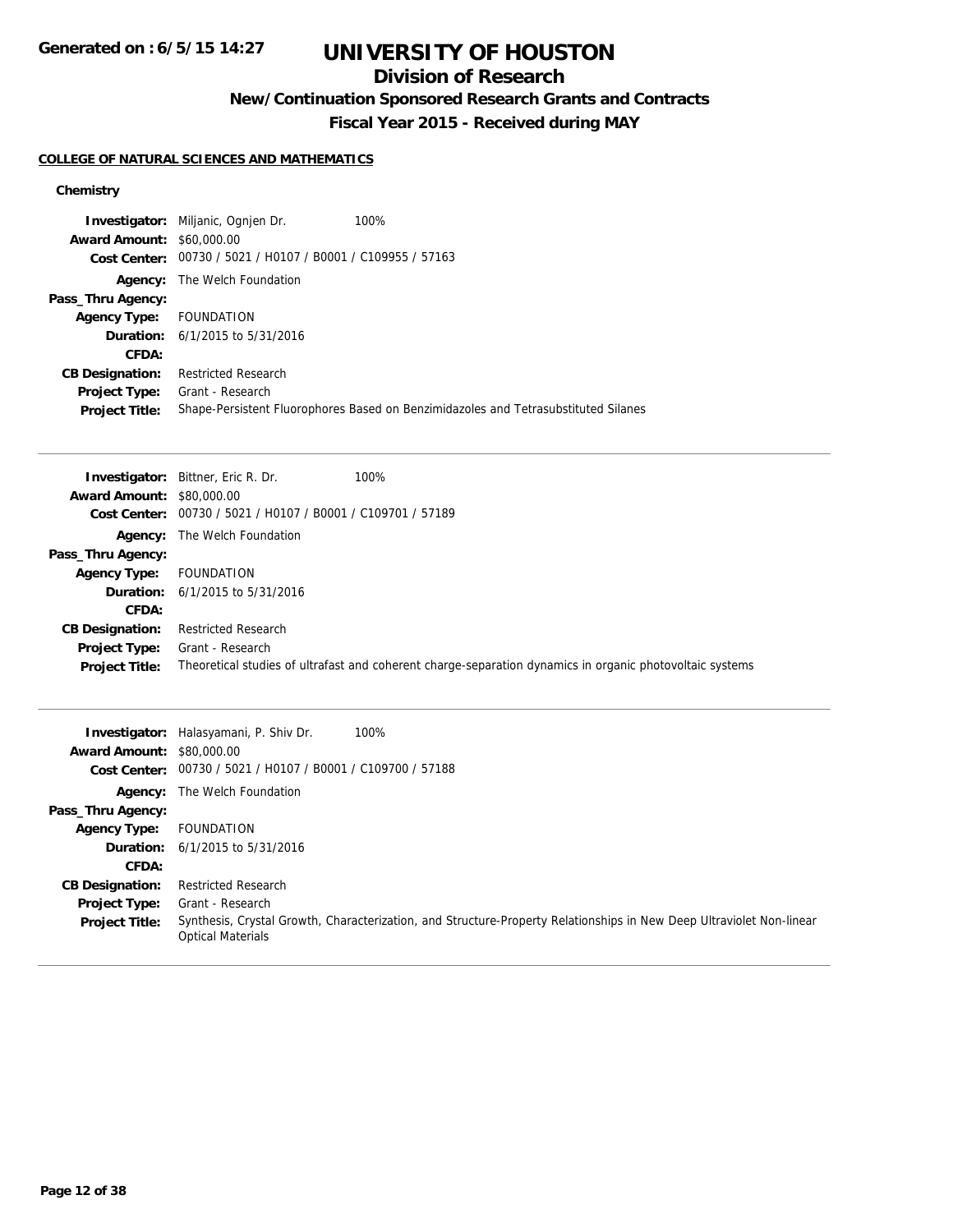## **Division of Research**

**New/Continuation Sponsored Research Grants and Contracts**

**Fiscal Year 2015 - Received during MAY**

### **COLLEGE OF NATURAL SCIENCES AND MATHEMATICS**

|                                  | <b>Investigator:</b> Lubchenko, Vassiliy Dr.<br>100%        |
|----------------------------------|-------------------------------------------------------------|
| <b>Award Amount: \$60,000.00</b> |                                                             |
|                                  | Cost Center: 00730 / 5021 / H0107 / B0001 / C109957 / 57167 |
|                                  | <b>Agency:</b> The Welch Foundation                         |
| Pass_Thru Agency:                |                                                             |
| Agency Type: FOUNDATION          |                                                             |
|                                  | <b>Duration:</b> $6/1/2015$ to $5/31/2016$                  |
| CFDA:                            |                                                             |
| <b>CB Designation:</b>           | <b>Restricted Research</b>                                  |
| <b>Project Type:</b>             | Grant - Research                                            |
| <b>Project Title:</b>            | Predicting the Structure of Complex Inorganic Solids        |

|                                  | <b>Investigator:</b> Teets, Thomas Dr.         | 100%                                                                            |
|----------------------------------|------------------------------------------------|---------------------------------------------------------------------------------|
| <b>Award Amount: \$65,000.00</b> |                                                |                                                                                 |
| Cost Center:                     | 00730 / 5021 / H0107 / B0001 / C109653 / 57183 |                                                                                 |
|                                  | <b>Agency:</b> The Welch Foundation            |                                                                                 |
| Pass_Thru Agency:                |                                                |                                                                                 |
| Agency Type: FOUNDATION          |                                                |                                                                                 |
|                                  | <b>Duration:</b> $6/1/2015$ to $5/31/2016$     |                                                                                 |
| CFDA:                            |                                                |                                                                                 |
| <b>CB Designation:</b>           | <b>Restricted Research</b>                     |                                                                                 |
| <b>Project Type:</b>             | Grant - Research                               |                                                                                 |
| <b>Project Title:</b>            |                                                | Fine Tuning of Molecular Catalysts and Photosensitizers via Synthetic Allostery |
|                                  |                                                |                                                                                 |

| <b>Award Amount: \$60,000.00</b> | <b>Investigator:</b> Coltart, Don Dr.          | 100%                                                        |
|----------------------------------|------------------------------------------------|-------------------------------------------------------------|
| Cost Center:                     | 00730 / 5021 / H0107 / B0001 / C109963 / 57174 |                                                             |
|                                  | <b>Agency:</b> The Welch Foundation            |                                                             |
| Pass_Thru Agency:                |                                                |                                                             |
| Agency Type: FOUNDATION          |                                                |                                                             |
|                                  | <b>Duration:</b> $6/1/2015$ to $5/31/2016$     |                                                             |
| CFDA:                            |                                                |                                                             |
| <b>CB Designation:</b>           | <b>Restricted Research</b>                     |                                                             |
| <b>Project Type:</b>             | Grant - Research                               |                                                             |
| <b>Project Title:</b>            |                                                | New Catalytic Asymmetric Carbon-Carbon Bond Forming Methods |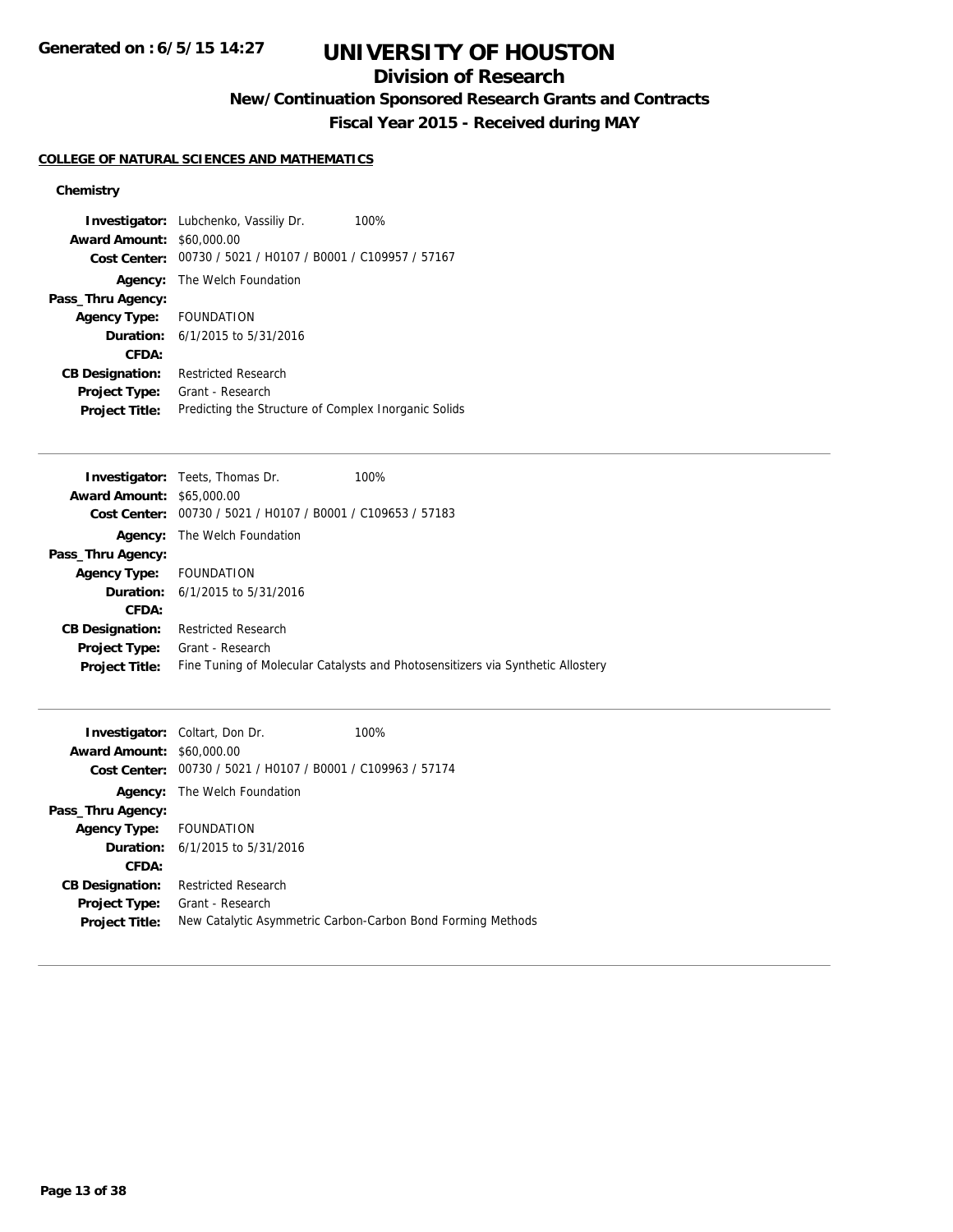## **Division of Research**

**New/Continuation Sponsored Research Grants and Contracts**

**Fiscal Year 2015 - Received during MAY**

### **COLLEGE OF NATURAL SCIENCES AND MATHEMATICS**

| <b>Award Amount: \$75,000.00</b> | <b>Investigator:</b> Thummel, Randolph P. Dr.<br>100%       |
|----------------------------------|-------------------------------------------------------------|
|                                  | Cost Center: 00730 / 5021 / H0107 / B0001 / C109965 / 57176 |
|                                  | <b>Agency:</b> The Welch Foundation                         |
| Pass_Thru Agency:                |                                                             |
| Agency Type: FOUNDATION          |                                                             |
|                                  | <b>Duration:</b> $6/1/2015$ to $5/31/2016$                  |
| CFDA:                            |                                                             |
| <b>CB Designation:</b>           | Restricted Research                                         |
| <b>Project Type:</b>             | Grant - Research                                            |
| <b>Project Title:</b>            | 6-5 Chelators: A New Paradigm in Polypyridine Chemistry     |

| <b>Investigator:</b> Jacobson, Allan J. Dr.<br>60%                       |  |
|--------------------------------------------------------------------------|--|
| <b>Award Amount:</b><br>\$4,954.80                                       |  |
| 00730 / 5022 / H0452 / B0001 / C109399 / 56830<br>Cost Center:           |  |
| Rare Resource Recycling<br>Agency:                                       |  |
| Pass_Thru Agency:                                                        |  |
| <b>PROFIT</b><br><b>Agency Type:</b>                                     |  |
| <b>Duration:</b> $11/15/2014$ to $6/30/2015$                             |  |
| CFDA:                                                                    |  |
| Restricted Research<br><b>CB Designation:</b>                            |  |
| Grant - Research<br><b>Project Type:</b>                                 |  |
| Rare Earth Elements Recovery from NdFeB Magnets<br><b>Project Title:</b> |  |

|                                   | 40%<br><b>Investigator:</b> Daugulis, Olafs Dr.                                       |
|-----------------------------------|---------------------------------------------------------------------------------------|
| <b>Award Amount: \$180,000.00</b> |                                                                                       |
|                                   | Cost Center: 00730 / 5013 / H0107 / B0001 / G109283 / 57385                           |
|                                   | <b>Agency:</b> National Science Foundation                                            |
| Pass_Thru Agency:                 |                                                                                       |
| <b>Agency Type:</b>               | FEDERAL                                                                               |
|                                   | <b>Duration:</b> 6/1/2015 to 5/31/2018                                                |
|                                   | <b>CFDA:</b> 47.049 Mathematical and Physical Sciences                                |
| <b>CB Designation:</b>            | <b>Restricted Research</b>                                                            |
| <b>Project Type:</b>              | Grant - Research                                                                      |
| <b>Project Title:</b>             | Porous Molecular Crystals and Metal-Organic Frameworks Based on Fluorinated Pyrazoles |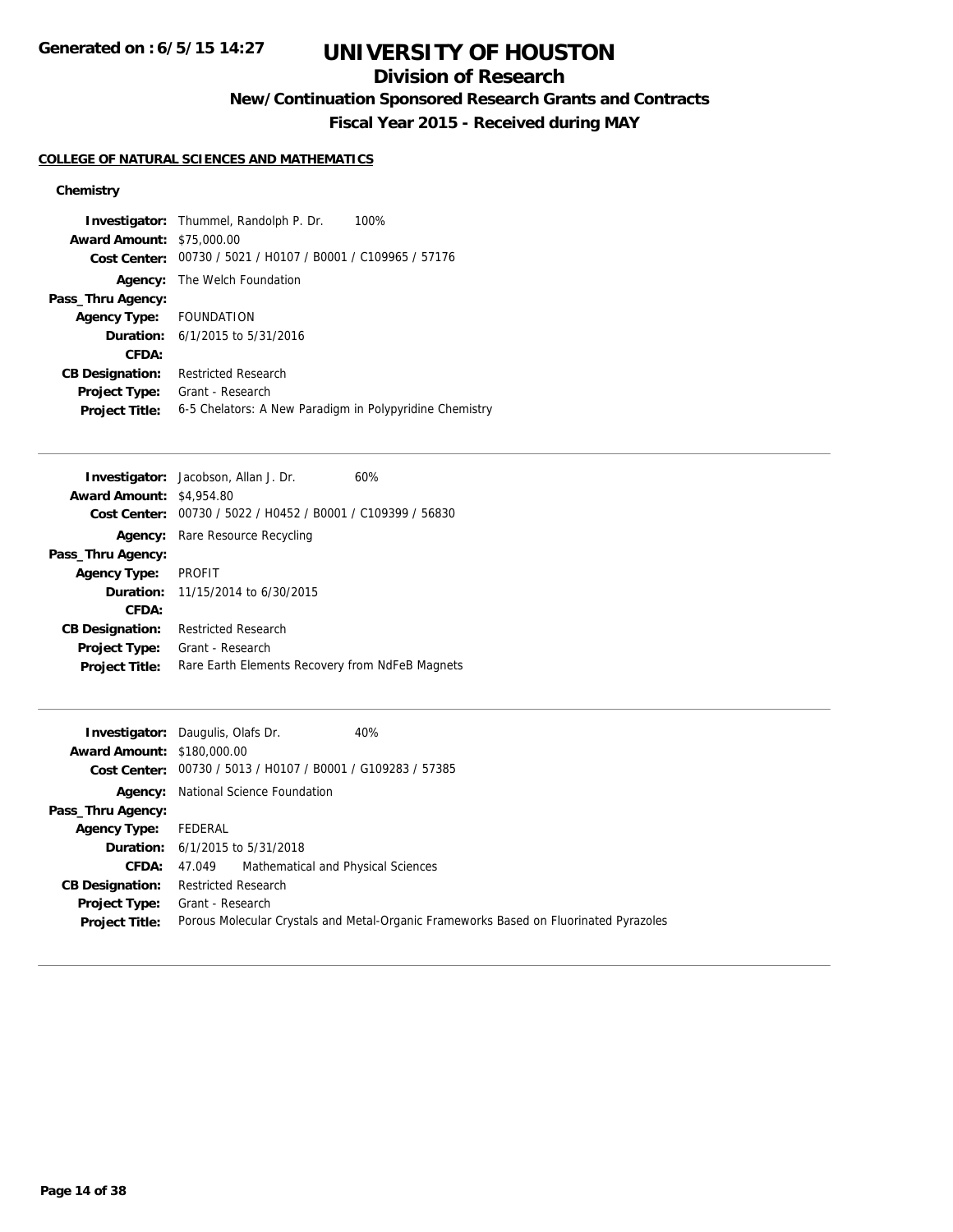**Generated on : 6/5/15 14:27**

# **UNIVERSITY OF HOUSTON**

## **Division of Research**

**New/Continuation Sponsored Research Grants and Contracts**

**Fiscal Year 2015 - Received during MAY**

### **COLLEGE OF NATURAL SCIENCES AND MATHEMATICS**

### **Earth & Atmospheric Sciences**

|                                  | 25%<br><b>Investigator:</b> Lefer, Barry Dr.                                           |                                                                                                               |
|----------------------------------|----------------------------------------------------------------------------------------|---------------------------------------------------------------------------------------------------------------|
| <b>Award Amount: \$12,499.75</b> |                                                                                        |                                                                                                               |
|                                  | Cost Center: 00730 / 5013 / H0109 / B0001 / G109273 / 56545                            |                                                                                                               |
|                                  | Agency: NASA - National Aeronautics and Space Administration - Langley Research Center |                                                                                                               |
| Pass_Thru Agency:                |                                                                                        |                                                                                                               |
| <b>Agency Type:</b>              | FEDERAL                                                                                |                                                                                                               |
|                                  | <b>Duration:</b> 12/1/2014 to 12/31/2015                                               |                                                                                                               |
| <b>CFDA:</b>                     | Aerospace Education Services Program<br>43.001                                         |                                                                                                               |
| <b>CB Designation:</b>           | <b>Restricted Research</b>                                                             |                                                                                                               |
| <b>Project Type:</b>             | Grant - Research                                                                       |                                                                                                               |
| <b>Project Title:</b>            |                                                                                        | Analysis and Presentation of Spatial and Temporal Variability of NO2 and O3 in Support of DISCOVER-AQ Houston |

|                                  | 25%<br><b>Investigator:</b> Flynn, James Dr.                                                                  |  |
|----------------------------------|---------------------------------------------------------------------------------------------------------------|--|
| <b>Award Amount: \$12,499.75</b> |                                                                                                               |  |
|                                  | Cost Center: 00730 / 5013 / H0109 / B0001 / G109273 / 56545                                                   |  |
|                                  | Agency: NASA - National Aeronautics and Space Administration - Langley Research Center                        |  |
| Pass_Thru Agency:                |                                                                                                               |  |
| Agency Type:                     | FEDERAL                                                                                                       |  |
|                                  | <b>Duration:</b> 12/1/2014 to 12/31/2015                                                                      |  |
| <b>CFDA:</b>                     | Aerospace Education Services Program<br>43.001                                                                |  |
| <b>CB Designation:</b>           | <b>Restricted Research</b>                                                                                    |  |
| <b>Project Type:</b>             | Grant - Research                                                                                              |  |
| <b>Project Title:</b>            | Analysis and Presentation of Spatial and Temporal Variability of NO2 and O3 in Support of DISCOVER-AQ Houston |  |

|                                 | <b>Investigator:</b> Stewart, Robert Dr.                    | 50% |
|---------------------------------|-------------------------------------------------------------|-----|
| <b>Award Amount: \$2,500.00</b> |                                                             |     |
|                                 | Cost Center: 00730 / 5022 / H0451 / A0001 / C109971 / 57363 |     |
|                                 | <b>Agency:</b> Society of Exploration Geophysicists         |     |
| Pass_Thru Agency:               |                                                             |     |
| <b>Agency Type:</b>             | <b>PROFIT</b>                                               |     |
|                                 | <b>Duration:</b> $5/17/2015$ to $5/28/2015$                 |     |
| CFDA:                           |                                                             |     |
| <b>CB Designation:</b>          | Non Research                                                |     |
| <b>Project Type:</b>            | Grant - Instruction                                         |     |
| <b>Project Title:</b>           | Geophysics Field School 2015                                |     |
|                                 |                                                             |     |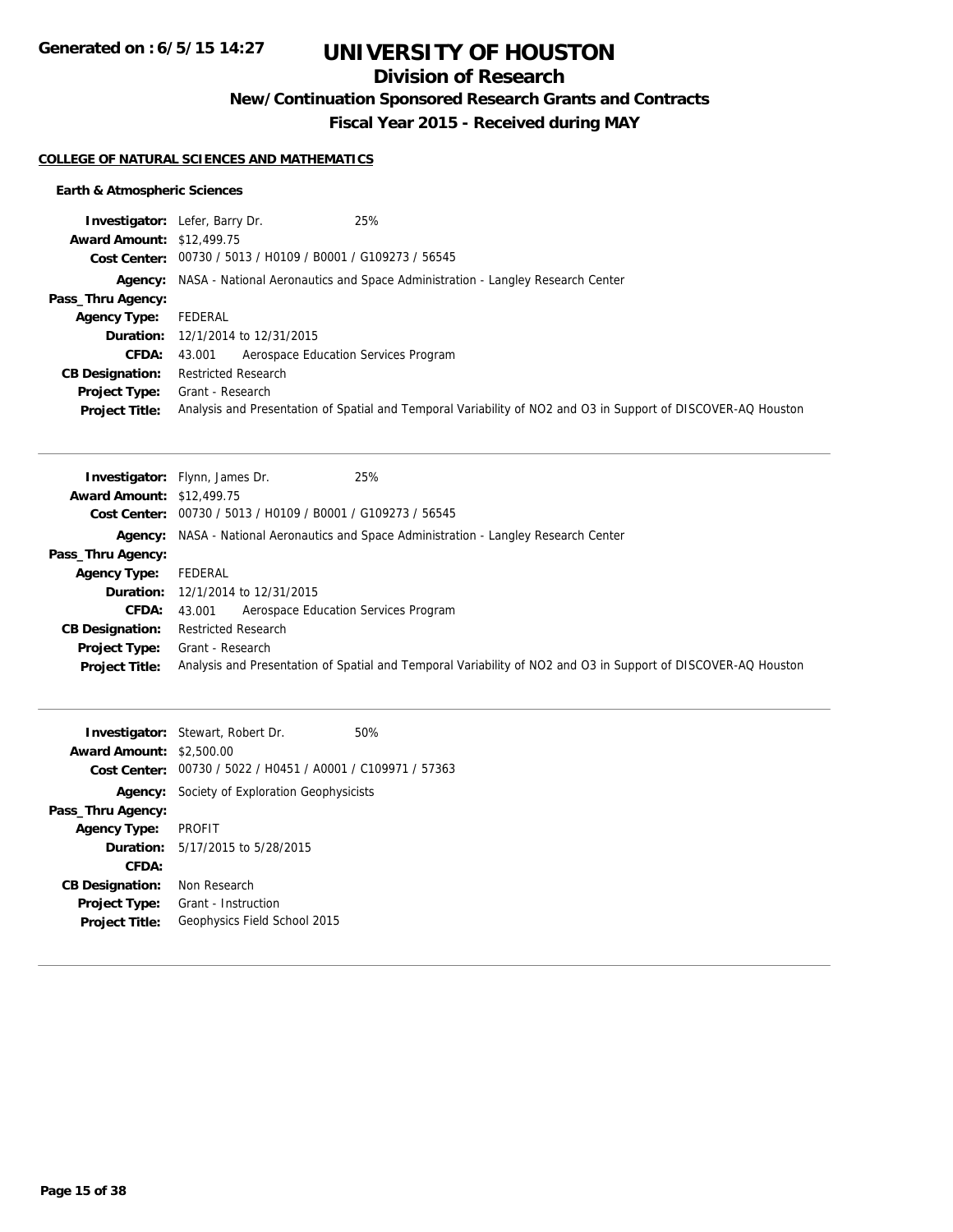## **Division of Research**

**New/Continuation Sponsored Research Grants and Contracts**

**Fiscal Year 2015 - Received during MAY**

### **COLLEGE OF NATURAL SCIENCES AND MATHEMATICS**

### **Earth & Atmospheric Sciences**

|                                  | <b>Investigator:</b> Lapen, Thomas Dr.                       | 100%                                                                                                       |  |  |
|----------------------------------|--------------------------------------------------------------|------------------------------------------------------------------------------------------------------------|--|--|
| <b>Award Amount: \$21,571.00</b> |                                                              |                                                                                                            |  |  |
|                                  |                                                              | Cost Center: 00730 / 5013 / H0109 / B0001 / G107006 / 55182                                                |  |  |
|                                  | <b>Agency:</b> Universities Space Research Association       |                                                                                                            |  |  |
|                                  |                                                              | <b>Pass_Thru Agency:</b> NASA - National Aeronautics and Space Administration - Headquarters (Wash., D.C.) |  |  |
| <b>Agency Type:</b>              | FEDERAL                                                      |                                                                                                            |  |  |
|                                  | <b>Duration:</b> 3/15/2014 to 2/14/2019                      |                                                                                                            |  |  |
| CFDA:                            | 43.001                                                       | Aerospace Education Services Program                                                                       |  |  |
| <b>CB Designation:</b>           | <b>Restricted Research</b>                                   |                                                                                                            |  |  |
| <b>Project Type:</b>             | Grant - Research                                             |                                                                                                            |  |  |
| <b>Project Title:</b>            | Solar System Exploration Research Virtual Institute (SSERVI) |                                                                                                            |  |  |
|                                  |                                                              |                                                                                                            |  |  |

|                                 | 25%<br><b>Investigator:</b> Lefer, Barry Dr.   |                                                                                               |
|---------------------------------|------------------------------------------------|-----------------------------------------------------------------------------------------------|
| <b>Award Amount: \$8,029.25</b> |                                                |                                                                                               |
| Cost Center:                    | 00730 / 5022 / H0429 / B0001 / C109797 / 57037 |                                                                                               |
|                                 | <b>Agency:</b> ENVIRON International Corp.     |                                                                                               |
| Pass_Thru Agency:               |                                                |                                                                                               |
| <b>Agency Type:</b>             | PROFIT                                         |                                                                                               |
|                                 | <b>Duration:</b> 3/1/2015 to 7/31/2015         |                                                                                               |
| CFDA:                           |                                                |                                                                                               |
| <b>CB Designation:</b>          | <b>Restricted Research</b>                     |                                                                                               |
| <b>Project Type:</b>            | Contract - Research                            |                                                                                               |
| <b>Project Title:</b>           |                                                | Mobile measurements of VOC, NO2, and SO2 by SOF, DOAS, and extractive FTIR in northeast Texas |

| <b>Award Amount:</b><br>Cost Center: | <b>Investigator:</b> Han, De-Hua Dr.<br>\$2,500.00<br>00730 / 5022 / H0109 / B0001 / C106965 / 53599 | 100% |
|--------------------------------------|------------------------------------------------------------------------------------------------------|------|
|                                      | <b>Agency:</b> Various Private Profit Agencies                                                       |      |
| Pass_Thru Agency:                    |                                                                                                      |      |
| <b>Agency Type:</b>                  | <b>PROFIT</b>                                                                                        |      |
|                                      | <b>Duration:</b> 5/30/2013 to 12/31/2020                                                             |      |
| CFDA:                                |                                                                                                      |      |
| <b>CB Designation:</b>               | <b>Restricted Research</b>                                                                           |      |
| <b>Project Type:</b>                 | Contract - Research                                                                                  |      |
| <b>Project Title:</b>                | Fluid & Rock Properties and Seismic Hydrocarbon Indicators                                           |      |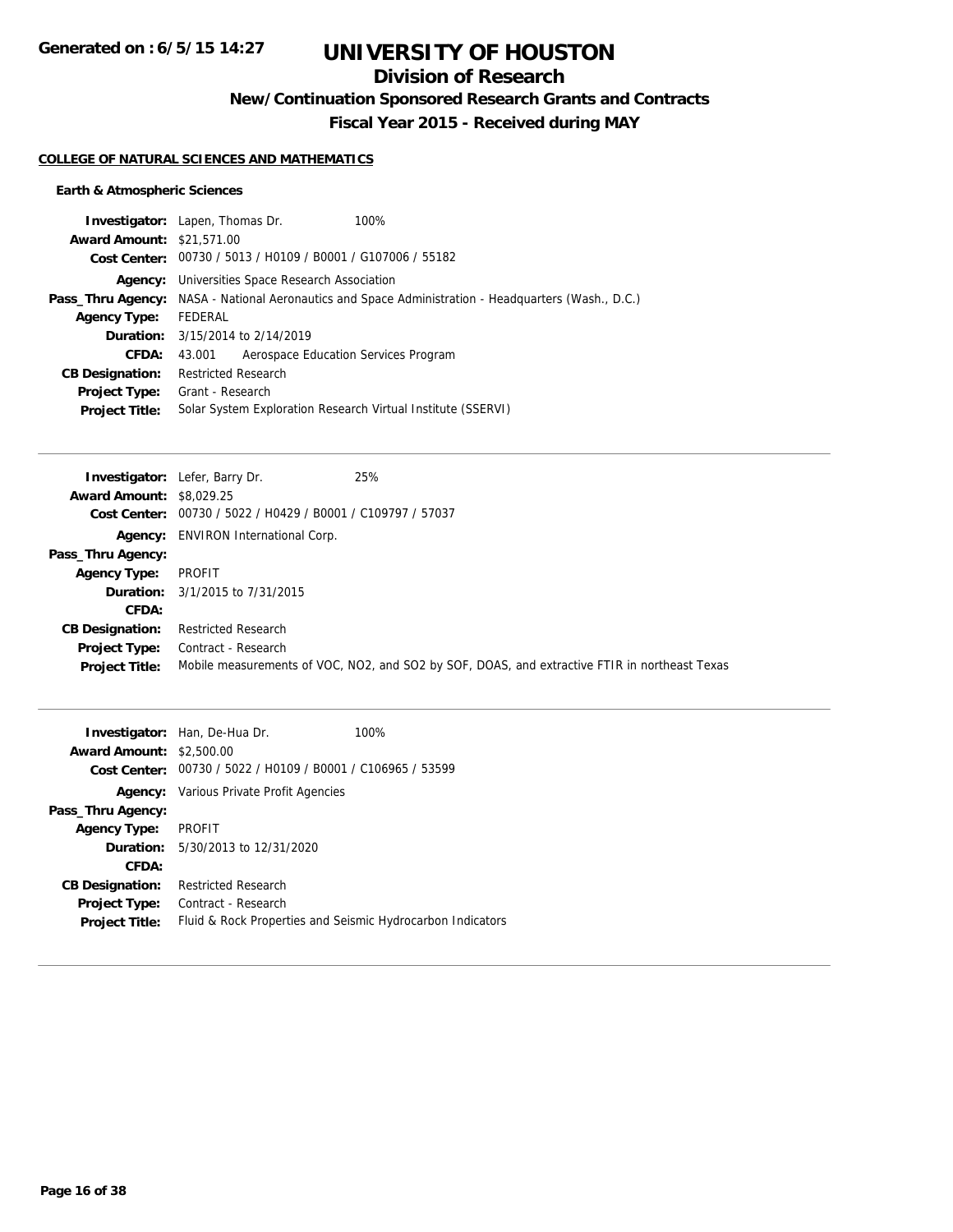## **Division of Research**

**New/Continuation Sponsored Research Grants and Contracts**

**Fiscal Year 2015 - Received during MAY**

### **COLLEGE OF NATURAL SCIENCES AND MATHEMATICS**

### **Earth & Atmospheric Sciences**

|                                  | <b>Investigator:</b> Goloshubin, Gennady Dr.   | 100%                                                              |
|----------------------------------|------------------------------------------------|-------------------------------------------------------------------|
| <b>Award Amount: \$45,300.00</b> |                                                |                                                                   |
| Cost Center:                     | 00730 / 5021 / H0109 / B0100 / C109141 / 56925 |                                                                   |
| Agency:                          | Universitetet i Stavenger                      |                                                                   |
| Pass_Thru Agency:                |                                                |                                                                   |
| <b>Agency Type: UNIVERSITY</b>   |                                                |                                                                   |
|                                  | <b>Duration:</b> $11/1/2014$ to $11/30/2016$   |                                                                   |
| CFDA:                            |                                                |                                                                   |
| <b>CB Designation:</b>           | Non Restricted Research                        |                                                                   |
| <b>Project Type:</b>             | Co-Op Agreement - Research                     |                                                                   |
| <b>Project Title:</b>            |                                                | The research project - Low Frequency - indicator of hydrocarbons? |

|                                  | <b>Investigator:</b> Han, De-Hua Dr.                        | 100%                                                                                    |
|----------------------------------|-------------------------------------------------------------|-----------------------------------------------------------------------------------------|
| <b>Award Amount: \$75,000.00</b> |                                                             |                                                                                         |
|                                  | Cost Center: 00730 / 5022 / H0109 / B0001 / C109478 / 56857 |                                                                                         |
|                                  | <b>Agency:</b> ExxonMobil Upstream Research Co.             |                                                                                         |
| Pass_Thru Agency:                |                                                             |                                                                                         |
| <b>Agency Type:</b>              | PROFIT                                                      |                                                                                         |
|                                  | <b>Duration:</b> 12/31/2014 to 11/20/2015                   |                                                                                         |
| CFDA:                            |                                                             |                                                                                         |
| <b>CB Designation:</b>           | <b>Restricted Research</b>                                  |                                                                                         |
| <b>Project Type:</b>             | Grant - Research                                            |                                                                                         |
| <b>Project Title:</b>            |                                                             | Investigation of Partial Gas Saturation Effect on Seismic Velocity and Wave Attenuation |

|                                 | <b>Investigator:</b> Flynn, James Dr.                       | 25%                                                                                           |
|---------------------------------|-------------------------------------------------------------|-----------------------------------------------------------------------------------------------|
| <b>Award Amount: \$8,029.25</b> |                                                             |                                                                                               |
|                                 | Cost Center: 00730 / 5022 / H0429 / B0001 / C109797 / 57037 |                                                                                               |
|                                 | <b>Agency:</b> ENVIRON International Corp.                  |                                                                                               |
| Pass_Thru Agency:               |                                                             |                                                                                               |
| <b>Agency Type:</b>             | PROFIT                                                      |                                                                                               |
|                                 | <b>Duration:</b> 3/1/2015 to 7/31/2015                      |                                                                                               |
| <b>CFDA:</b>                    |                                                             |                                                                                               |
| <b>CB Designation:</b>          | <b>Restricted Research</b>                                  |                                                                                               |
| <b>Project Type:</b>            | Contract - Research                                         |                                                                                               |
| <b>Project Title:</b>           |                                                             | Mobile measurements of VOC, NO2, and SO2 by SOF, DOAS, and extractive FTIR in northeast Texas |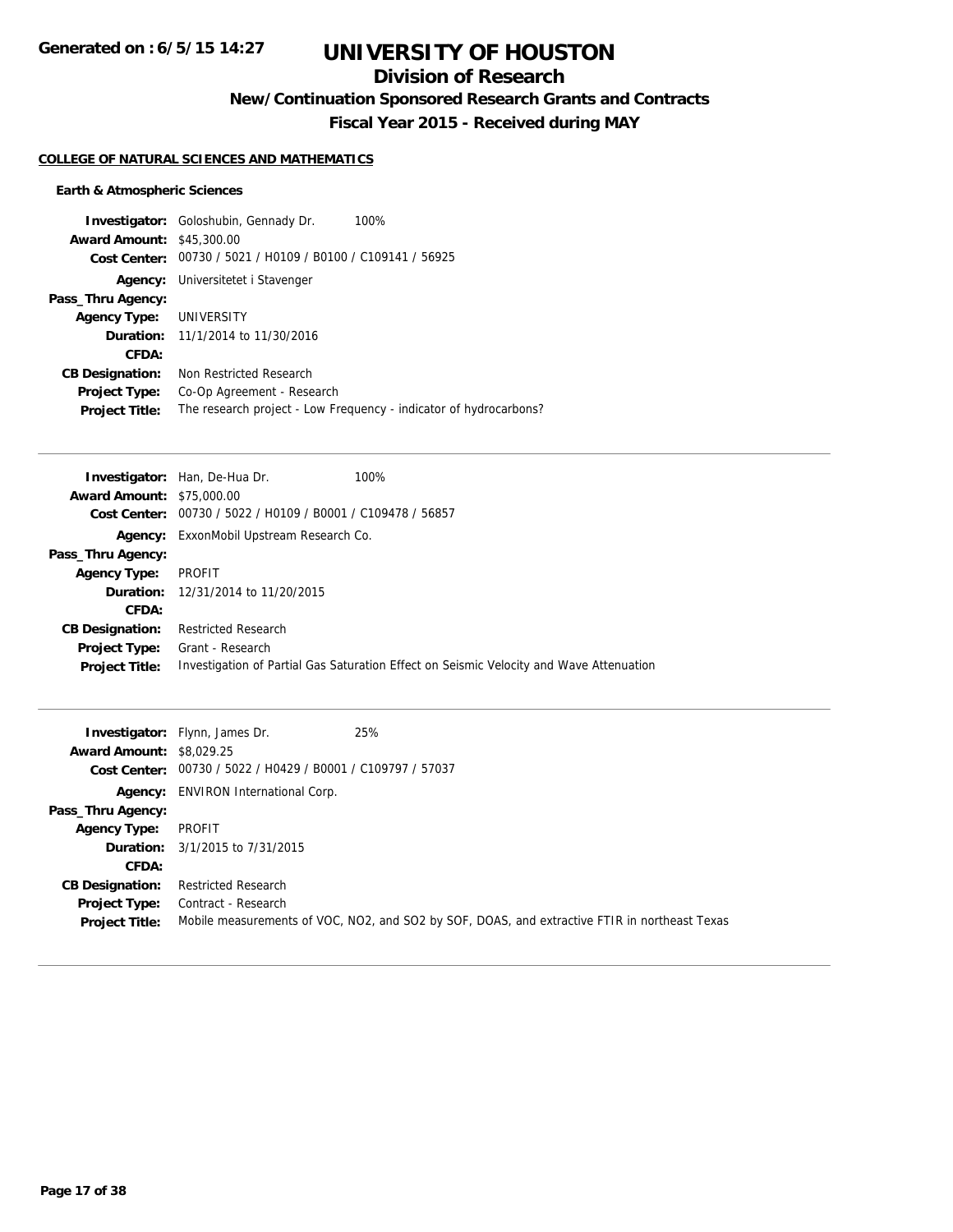## **Division of Research**

**New/Continuation Sponsored Research Grants and Contracts**

**Fiscal Year 2015 - Received during MAY**

### **COLLEGE OF NATURAL SCIENCES AND MATHEMATICS**

### **Institute for Climate and Atmospheric Science**

|                                  | 25%<br><b>Investigator:</b> Flynn, James Dr.                |                                                                                                               |
|----------------------------------|-------------------------------------------------------------|---------------------------------------------------------------------------------------------------------------|
| <b>Award Amount: \$12,499.75</b> |                                                             |                                                                                                               |
|                                  | Cost Center: 00730 / 5013 / H0109 / B0001 / G109273 / 56545 |                                                                                                               |
|                                  |                                                             | Agency: NASA - National Aeronautics and Space Administration - Langley Research Center                        |
| Pass_Thru Agency:                |                                                             |                                                                                                               |
| <b>Agency Type:</b>              | FEDERAL                                                     |                                                                                                               |
|                                  | <b>Duration:</b> 12/1/2014 to 12/31/2015                    |                                                                                                               |
| <b>CFDA:</b>                     | Aerospace Education Services Program<br>43.001              |                                                                                                               |
| <b>CB Designation:</b>           | <b>Restricted Research</b>                                  |                                                                                                               |
| <b>Project Type:</b>             | Grant - Research                                            |                                                                                                               |
| <b>Project Title:</b>            |                                                             | Analysis and Presentation of Spatial and Temporal Variability of NO2 and O3 in Support of DISCOVER-AQ Houston |

|                                  | 25%<br><b>Investigator:</b> Lefer, Barry Dr.                |                                                                                                               |
|----------------------------------|-------------------------------------------------------------|---------------------------------------------------------------------------------------------------------------|
| <b>Award Amount: \$12,499.75</b> |                                                             |                                                                                                               |
|                                  | Cost Center: 00730 / 5013 / H0109 / B0001 / G109273 / 56545 |                                                                                                               |
|                                  |                                                             | Agency: NASA - National Aeronautics and Space Administration - Langley Research Center                        |
| Pass_Thru Agency:                |                                                             |                                                                                                               |
| <b>Agency Type:</b>              | FEDERAL                                                     |                                                                                                               |
|                                  | <b>Duration:</b> 12/1/2014 to 12/31/2015                    |                                                                                                               |
| <b>CFDA:</b>                     | Aerospace Education Services Program<br>43.001              |                                                                                                               |
| <b>CB Designation:</b>           | <b>Restricted Research</b>                                  |                                                                                                               |
| <b>Project Type:</b>             | Grant - Research                                            |                                                                                                               |
| <b>Project Title:</b>            |                                                             | Analysis and Presentation of Spatial and Temporal Variability of NO2 and O3 in Support of DISCOVER-AQ Houston |

|                                 | <b>Investigator:</b> Flynn, James Dr.                       | 25%                                                                                           |
|---------------------------------|-------------------------------------------------------------|-----------------------------------------------------------------------------------------------|
| <b>Award Amount: \$8,029.25</b> |                                                             |                                                                                               |
|                                 | Cost Center: 00730 / 5022 / H0429 / B0001 / C109797 / 57037 |                                                                                               |
|                                 | <b>Agency:</b> ENVIRON International Corp.                  |                                                                                               |
| Pass_Thru Agency:               |                                                             |                                                                                               |
| <b>Agency Type:</b>             | PROFIT                                                      |                                                                                               |
|                                 | <b>Duration:</b> 3/1/2015 to 7/31/2015                      |                                                                                               |
| <b>CFDA:</b>                    |                                                             |                                                                                               |
| <b>CB Designation:</b>          | <b>Restricted Research</b>                                  |                                                                                               |
| <b>Project Type:</b>            | Contract - Research                                         |                                                                                               |
| <b>Project Title:</b>           |                                                             | Mobile measurements of VOC, NO2, and SO2 by SOF, DOAS, and extractive FTIR in northeast Texas |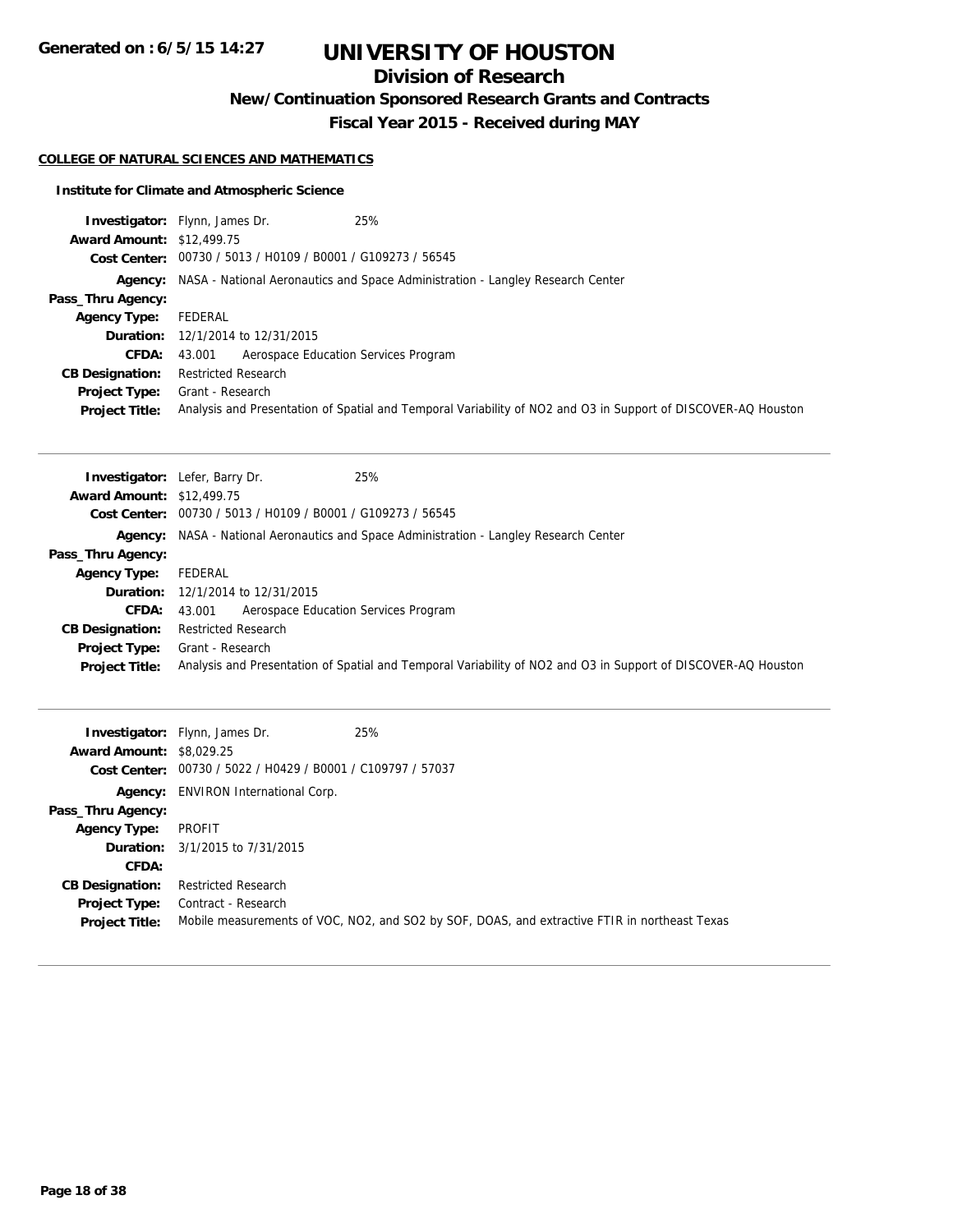## **Division of Research**

**New/Continuation Sponsored Research Grants and Contracts**

**Fiscal Year 2015 - Received during MAY**

### **COLLEGE OF NATURAL SCIENCES AND MATHEMATICS**

#### **Institute for Climate and Atmospheric Science**

**Investigator:** Lefer, Barry Dr. 25% **Award Amount:** \$8,029.25 **Cost Center:** 00730 / 5022 / H0429 / B0001 / C109797 / 57037 **Agency:** ENVIRON International Corp. **Pass\_Thru Agency: Agency Type:** PROFIT **Duration:** 3/1/2015 to 7/31/2015 **CFDA: CB Designation:** Restricted Research **Project Type:** Contract - Research **Project Title:** Mobile measurements of VOC, NO2, and SO2 by SOF, DOAS, and extractive FTIR in northeast Texas

### **Mathematics**

|                                 | <b>Investigator:</b> Tomforde, Mark Dr.                     | 100% |
|---------------------------------|-------------------------------------------------------------|------|
| <b>Award Amount: \$5,500.00</b> |                                                             |      |
|                                 | Cost Center: 00730 / 5021 / H0110 / A0001 / C109777 / 57094 |      |
| Agency:                         | Mathematical Association of America                         |      |
| Pass_Thru Agency:               |                                                             |      |
| Agency Type: NON PROFIT         |                                                             |      |
|                                 | <b>Duration:</b> 3/18/2015 to 5/31/2016                     |      |
| CFDA:                           |                                                             |      |
| <b>CB Designation:</b>          | Non Research                                                |      |
| <b>Project Type:</b>            | Grant - Instruction                                         |      |
| <b>Project Title:</b>           | CHAMP-Cougars and Houston Area Math Program                 |      |

|                                  | 50%<br><b>Investigator:</b> Josic, Kresimir Dr.                                                                        |  |  |
|----------------------------------|------------------------------------------------------------------------------------------------------------------------|--|--|
| <b>Award Amount: \$38,643.00</b> |                                                                                                                        |  |  |
| Cost Center:                     | 00730 / 5013 / H0110 / B0001 / G104362 / 51413                                                                         |  |  |
|                                  | <b>Agency:</b> Rice University                                                                                         |  |  |
|                                  | Pass_Thru Agency: National Institutes of Health                                                                        |  |  |
| <b>Agency Type:</b>              | FEDERAL                                                                                                                |  |  |
|                                  | <b>Duration:</b> $7/1/2012$ to $4/30/2016$                                                                             |  |  |
| CFDA:                            | Pharmacology, Physiology, and Biological Chemistry Research<br>93.859                                                  |  |  |
| <b>CB Designation:</b>           | <b>Restricted Research</b>                                                                                             |  |  |
| <b>Project Type:</b>             | Grant - Research                                                                                                       |  |  |
| <b>Project Title:</b>            | Collaborative Research: The Impact of Delay on Transcriptional Signaling: An Experimental and Mathematical<br>Analysis |  |  |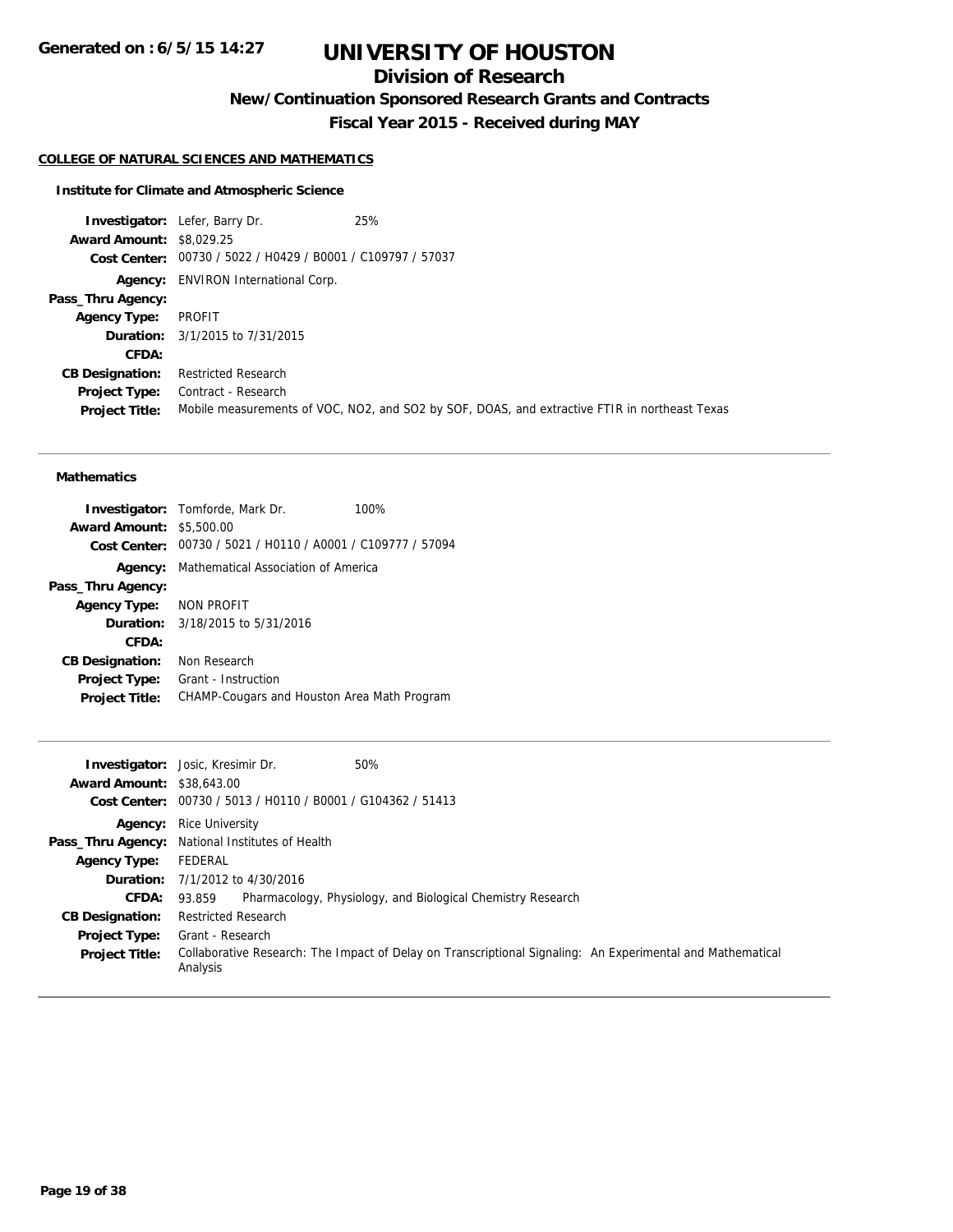## **Division of Research**

**New/Continuation Sponsored Research Grants and Contracts**

**Fiscal Year 2015 - Received during MAY**

### **COLLEGE OF NATURAL SCIENCES AND MATHEMATICS**

### **Mathematics**

|                                  | 100%<br><b>Investigator:</b> Olshanskiy, Maxim Dr.                                     |
|----------------------------------|----------------------------------------------------------------------------------------|
| <b>Award Amount: \$81,213,00</b> |                                                                                        |
|                                  | Cost Center: 00730 / 5013 / H0110 / B0001 / G106302 / 53607                            |
|                                  | <b>Agency:</b> National Science Foundation                                             |
| Pass_Thru Agency:                |                                                                                        |
| Agency Type: FEDERAL             |                                                                                        |
|                                  | <b>Duration:</b> 7/1/2013 to 6/30/2016                                                 |
| <b>CFDA:</b>                     | Mathematical and Physical Sciences<br>47.049                                           |
| <b>CB Designation:</b>           | <b>Restricted Research</b>                                                             |
| <b>Project Type:</b>             | Grant - Research                                                                       |
| <b>Project Title:</b>            | An Eulerian finite element method for partial differential equations posed on surfaces |

|                                  | 50%<br><b>Investigator: Ott, William Dr.</b>                                                                           |
|----------------------------------|------------------------------------------------------------------------------------------------------------------------|
| <b>Award Amount: \$38,643.00</b> |                                                                                                                        |
|                                  | Cost Center: 00730 / 5013 / H0110 / B0001 / G104362 / 51413                                                            |
|                                  | <b>Agency:</b> Rice University                                                                                         |
|                                  | Pass_Thru Agency: National Institutes of Health                                                                        |
| <b>Agency Type:</b>              | FEDERAL                                                                                                                |
|                                  | <b>Duration:</b> 7/1/2012 to 4/30/2016                                                                                 |
| <b>CFDA: 93.859</b>              | Pharmacology, Physiology, and Biological Chemistry Research                                                            |
| <b>CB Designation:</b>           | <b>Restricted Research</b>                                                                                             |
| <b>Project Type:</b>             | Grant - Research                                                                                                       |
| <b>Project Title:</b>            | Collaborative Research: The Impact of Delay on Transcriptional Signaling: An Experimental and Mathematical<br>Analysis |

| <b>Investigator:</b> Lau, Kwong Dr.   |                            |                                                | 44%                                                    |
|---------------------------------------|----------------------------|------------------------------------------------|--------------------------------------------------------|
| <b>Award Amount: \$176,000.00</b>     |                            |                                                |                                                        |
| Cost Center:                          |                            | 00730 / 5013 / H0112 / B0001 / G107429 / 54842 |                                                        |
|                                       |                            | <b>Agency:</b> U.S. Department of Energy       |                                                        |
| Pass_Thru Agency:                     |                            |                                                |                                                        |
| Agency Type: FEDERAL                  |                            |                                                |                                                        |
|                                       |                            | <b>Duration:</b> 3/15/2014 to 3/31/2016        |                                                        |
| <b>CFDA:</b>                          | 81.049                     |                                                | Office of Energy Research Financial Assistance Program |
| <b>CB Designation:</b>                | <b>Restricted Research</b> |                                                |                                                        |
| <b>Project Type:</b> Grant - Research |                            |                                                |                                                        |
| <b>Project Title:</b>                 |                            |                                                | Particle Physics Research at the University of Houston |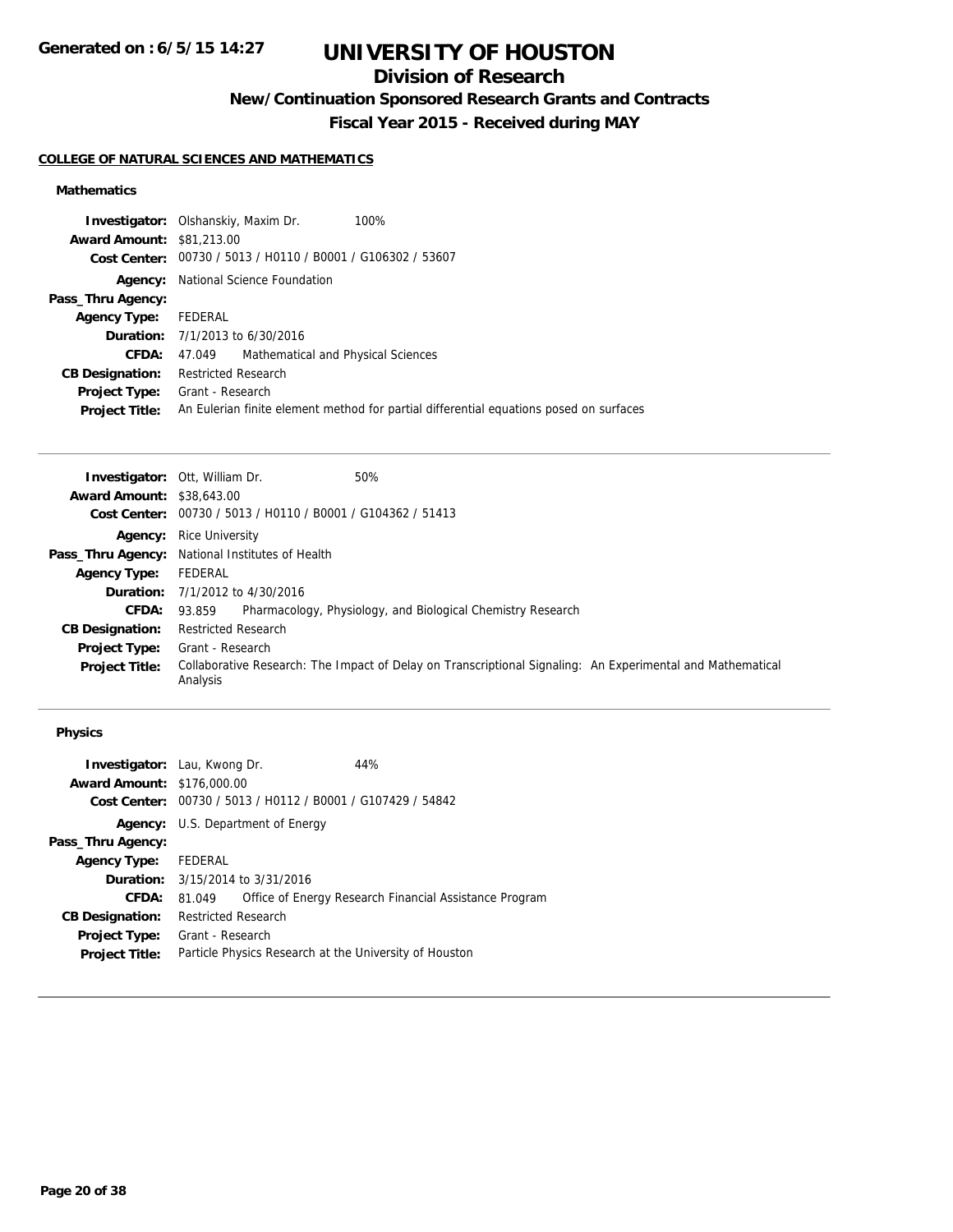**Generated on : 6/5/15 14:27**

# **UNIVERSITY OF HOUSTON**

## **Division of Research**

**New/Continuation Sponsored Research Grants and Contracts**

**Fiscal Year 2015 - Received during MAY**

### **COLLEGE OF NATURAL SCIENCES AND MATHEMATICS**

| <b>Investigator:</b> Hungerford, Ed V. Dr.<br><b>Award Amount: \$160,000.00</b> |                                                        | Cost Center: 00730 / 5013 / H0112 / B0001 / G107429 / 54842 | 40%                                                    |
|---------------------------------------------------------------------------------|--------------------------------------------------------|-------------------------------------------------------------|--------------------------------------------------------|
|                                                                                 |                                                        | <b>Agency:</b> U.S. Department of Energy                    |                                                        |
| Pass_Thru Agency:                                                               |                                                        |                                                             |                                                        |
| <b>Agency Type:</b>                                                             | FEDERAL                                                |                                                             |                                                        |
|                                                                                 |                                                        | <b>Duration:</b> 3/15/2014 to 3/31/2016                     |                                                        |
| <b>CFDA:</b>                                                                    | 81.049                                                 |                                                             | Office of Energy Research Financial Assistance Program |
| <b>CB Designation:</b>                                                          | <b>Restricted Research</b>                             |                                                             |                                                        |
| <b>Project Type:</b>                                                            | Grant - Research                                       |                                                             |                                                        |
| <b>Project Title:</b>                                                           | Particle Physics Research at the University of Houston |                                                             |                                                        |

| <b>Investigator:</b> Whitehead, Lisa Dr. |                            |                                                             | 16%                                                    |
|------------------------------------------|----------------------------|-------------------------------------------------------------|--------------------------------------------------------|
| <b>Award Amount: \$64,000.00</b>         |                            |                                                             |                                                        |
|                                          |                            | Cost Center: 00730 / 5013 / H0112 / B0001 / G107429 / 54842 |                                                        |
|                                          |                            | <b>Agency:</b> U.S. Department of Energy                    |                                                        |
| Pass_Thru Agency:                        |                            |                                                             |                                                        |
| Agency Type: FEDERAL                     |                            |                                                             |                                                        |
|                                          |                            | <b>Duration:</b> 3/15/2014 to 3/31/2016                     |                                                        |
| <b>CFDA:</b>                             | 81.049                     |                                                             | Office of Energy Research Financial Assistance Program |
| <b>CB Designation:</b>                   | <b>Restricted Research</b> |                                                             |                                                        |
| Project Type:                            | Grant - Research           |                                                             |                                                        |
| <b>Project Title:</b>                    |                            |                                                             | Particle Physics Research at the University of Houston |
|                                          |                            |                                                             |                                                        |

| <b>Award Amount: \$75,000.00</b> | <b>Investigator:</b> Kouri, Donald J. Dr.<br>Cost Center: 00730 / 5021 / H0112 / B0001 / C109969 / 57192 | 100%                                                                   |
|----------------------------------|----------------------------------------------------------------------------------------------------------|------------------------------------------------------------------------|
|                                  | <b>Agency:</b> The Welch Foundation                                                                      |                                                                        |
| Pass_Thru Agency:                |                                                                                                          |                                                                        |
| Agency Type: FOUNDATION          |                                                                                                          |                                                                        |
|                                  | <b>Duration:</b> 6/1/2015 to 5/31/2016                                                                   |                                                                        |
| CFDA:                            |                                                                                                          |                                                                        |
| <b>CB Designation:</b>           | <b>Restricted Research</b>                                                                               |                                                                        |
| <b>Project Type:</b>             | Grant - Research                                                                                         |                                                                        |
| <b>Project Title:</b>            |                                                                                                          | Fundamental Theory of Inverting Scattering Data: Chemical Interactions |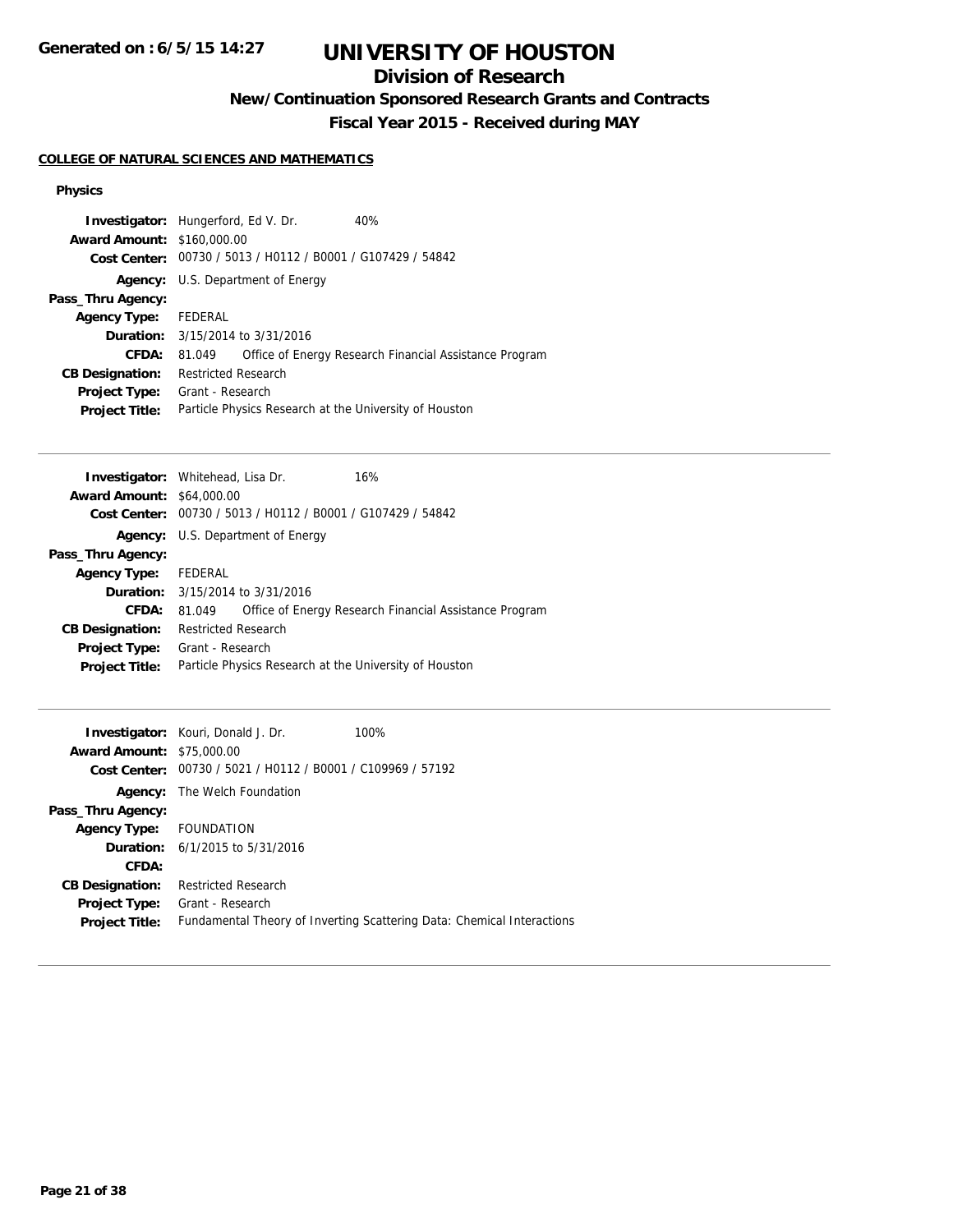## **Division of Research**

**New/Continuation Sponsored Research Grants and Contracts**

**Fiscal Year 2015 - Received during MAY**

### **COLLEGE OF NATURAL SCIENCES AND MATHEMATICS**

| <b>Investigator:</b> Su, Wu-Pei Dr. |                                                             | 100% |
|-------------------------------------|-------------------------------------------------------------|------|
| <b>Award Amount: \$60,000.00</b>    |                                                             |      |
|                                     | Cost Center: 00730 / 5021 / H0112 / B0001 / C109964 / 57175 |      |
|                                     | <b>Agency:</b> The Welch Foundation                         |      |
| Pass_Thru Agency:                   |                                                             |      |
| Agency Type: FOUNDATION             |                                                             |      |
|                                     | <b>Duration:</b> $6/1/2015$ to $5/31/2016$                  |      |
| CFDA:                               |                                                             |      |
| <b>CB Designation:</b>              | <b>Restricted Research</b>                                  |      |
| <b>Project Type:</b>                | Grant - Research                                            |      |
| <b>Project Title:</b>               | Direct Phasing in Macromolecular Crystallography            |      |

|                                   | <b>Investigator:</b> Whitehead, Lisa Dr.<br>100%                                        |
|-----------------------------------|-----------------------------------------------------------------------------------------|
| <b>Award Amount: \$101,000.00</b> |                                                                                         |
|                                   | Cost Center: 00730 / 5013 / H0112 / B0001 / G104646 / 51197                             |
|                                   | <b>Agency:</b> U.S. Department of Energy                                                |
| Pass_Thru Agency:                 |                                                                                         |
| <b>Agency Type:</b>               | FEDERAL                                                                                 |
|                                   | <b>Duration:</b> 7/1/2012 to 6/30/2016                                                  |
| <b>CFDA:</b>                      | Office of Energy Research Financial Assistance Program<br>81.049                        |
| <b>CB Designation:</b>            | <b>Restricted Research</b>                                                              |
| <b>Project Type:</b>              | Grant - Research                                                                        |
| <b>Project Title:</b>             | Precision Measurement of Electron Antineutrino Disappearance in the Daya Bay Experiment |

|                                  | <b>Investigator:</b> Ting, Chin-Sen Dr.                     | 50%                                                                       |
|----------------------------------|-------------------------------------------------------------|---------------------------------------------------------------------------|
| <b>Award Amount: \$55,000.00</b> |                                                             |                                                                           |
|                                  | Cost Center: 00730 / 5021 / H0112 / B0001 / C109654 / 57185 |                                                                           |
|                                  | <b>Agency:</b> The Welch Foundation                         |                                                                           |
| Pass_Thru Agency:                |                                                             |                                                                           |
| Agency Type: FOUNDATION          |                                                             |                                                                           |
|                                  | <b>Duration:</b> $6/1/2015$ to $5/31/2016$                  |                                                                           |
| CFDA:                            |                                                             |                                                                           |
| <b>CB Designation:</b>           | <b>Restricted Research</b>                                  |                                                                           |
| <b>Project Type:</b>             | Grant - Research                                            |                                                                           |
| <b>Project Title:</b>            |                                                             | Superconductivity in Fe-Pnictides and Other Electron-Correlated Materials |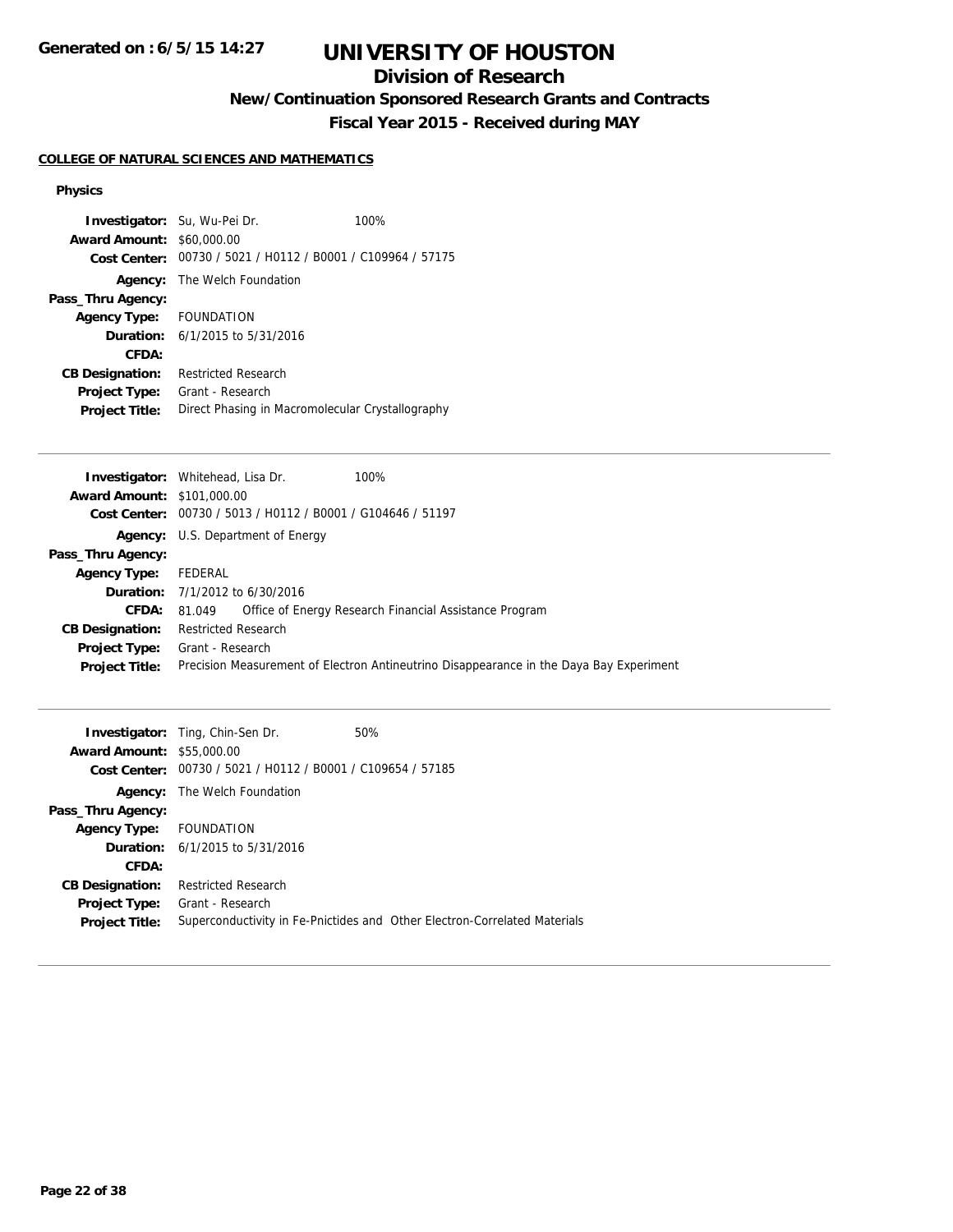**Generated on : 6/5/15 14:27**

# **UNIVERSITY OF HOUSTON**

## **Division of Research**

**New/Continuation Sponsored Research Grants and Contracts**

**Fiscal Year 2015 - Received during MAY**

### **COLLEGE OF NATURAL SCIENCES AND MATHEMATICS**

|                                 | <b>Investigator:</b> Freundlich, Alexandre Dr.              |                           | 50%                                                                          |
|---------------------------------|-------------------------------------------------------------|---------------------------|------------------------------------------------------------------------------|
| <b>Award Amount: \$5,000.00</b> |                                                             |                           |                                                                              |
|                                 | Cost Center: 00730 / 5013 / H0453 / B0100 / G109463 / 57145 |                           |                                                                              |
| Agency:                         |                                                             |                           | NSF/Engineering Science in Electrical, Communications, & Systems Engineering |
| Pass_Thru Agency:               |                                                             |                           |                                                                              |
| <b>Agency Type:</b>             | FEDERAL                                                     |                           |                                                                              |
|                                 | <b>Duration:</b> $4/1/2015$ to $9/30/2015$                  |                           |                                                                              |
| CFDA:                           | 47.041                                                      | <b>Engineering Grants</b> |                                                                              |
| <b>CB Designation:</b>          | Non Restricted Research                                     |                           |                                                                              |
| <b>Project Type:</b>            | Grant - Research                                            |                           |                                                                              |
| <b>Project Title:</b>           |                                                             |                           | Workshop on Compound Semiconductor Materials & Devices (WOCSEMMAD) 2015      |

|                                  | Investigator: Pinsky, Lawrence S. Dr.<br>100%               |  |  |
|----------------------------------|-------------------------------------------------------------|--|--|
| <b>Award Amount: \$23,680.00</b> |                                                             |  |  |
|                                  | Cost Center: 00730 / 5013 / H0112 / C0001 / G109973 / 57240 |  |  |
|                                  | <b>Agency:</b> University of Notre Dame                     |  |  |
|                                  | <b>Pass_Thru Agency:</b> National Science Foundation        |  |  |
| <b>Agency Type:</b>              | FEDERAL                                                     |  |  |
|                                  | <b>Duration:</b> 9/1/2014 to 8/31/2015                      |  |  |
| CFDA:                            | Mathematical and Physical Sciences<br>47.049                |  |  |
| <b>CB Designation:</b>           | Non Research                                                |  |  |
| <b>Project Type:</b>             | Grant - Public Service                                      |  |  |
| <b>Project Title:</b>            | UH Quarknet Program - FY 2015                               |  |  |

|                                 | <b>Investigator:</b> Cheung, Margaret Dr.                   | 100%                                                                      |
|---------------------------------|-------------------------------------------------------------|---------------------------------------------------------------------------|
| <b>Award Amount: \$5,000.00</b> |                                                             |                                                                           |
|                                 | Cost Center: 00730 / 5013 / H0112 / B0001 / G107867 / 55582 |                                                                           |
|                                 | <b>Agency:</b> National Science Foundation                  |                                                                           |
| Pass_Thru Agency:               |                                                             |                                                                           |
| Agency Type: FEDERAL            |                                                             |                                                                           |
|                                 | <b>Duration:</b> 7/1/2014 to 6/30/2019                      |                                                                           |
|                                 | <b>Biological Sciences</b><br><b>CFDA:</b> 47.074           |                                                                           |
| <b>CB Designation:</b>          | <b>Restricted Research</b>                                  |                                                                           |
| <b>Project Type:</b>            | Grant - Research                                            |                                                                           |
| <b>Project Title:</b>           |                                                             | Effects of Cellular Environment on Protein Structure and Folding Dynamics |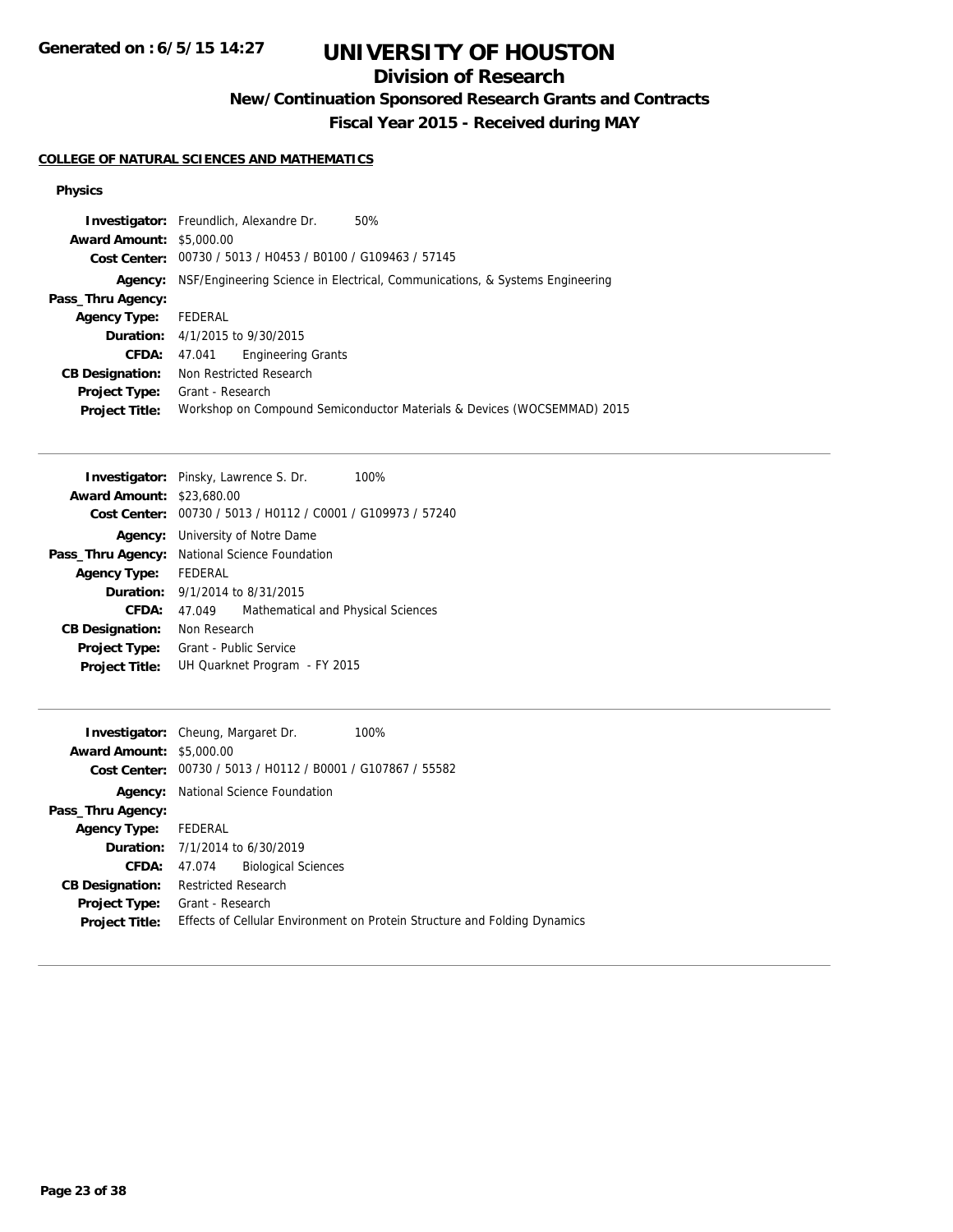## **Division of Research**

**New/Continuation Sponsored Research Grants and Contracts**

**Fiscal Year 2015 - Received during MAY**

#### **COLLEGE OF OPTOMETRY**

### **Optometry Vision Sciences**

|                                  | 100%<br><b>Investigator:</b> Burns, Alan Dr.                                                                     |
|----------------------------------|------------------------------------------------------------------------------------------------------------------|
| <b>Award Amount: \$27,090.00</b> |                                                                                                                  |
|                                  | Cost Center: 00730 / 5013 / H0114 / B0001 / G108271 / 55197                                                      |
|                                  | <b>Agency:</b> University of Alabama at Birmingham                                                               |
|                                  | <b>Pass_Thru Agency:</b> NIH/National Center for Research Resources                                              |
| <b>Agency Type:</b>              | FEDERAL                                                                                                          |
|                                  | <b>Duration:</b> 9/1/2013 to 3/31/2016                                                                           |
| <b>CFDA:</b>                     | 93.853 Clinical Research Related to Neurological Disorders                                                       |
| <b>CB Designation:</b>           | <b>Restricted Research</b>                                                                                       |
| <b>Project Type:</b>             | Grant - Research                                                                                                 |
| <b>Project Title:</b>            | Testing and modification of various fixation strategies for preserving and imagining endothelial light junctions |

#### **COLLEGE OF PHARMACY**

### **Clinical Pharmacy & Administration**

|                                   | <b>Investigator:</b> Garey, Kevin Dr.                       | 100%                                                                                                            |
|-----------------------------------|-------------------------------------------------------------|-----------------------------------------------------------------------------------------------------------------|
| <b>Award Amount: \$100,000.00</b> |                                                             |                                                                                                                 |
|                                   | Cost Center: 00730 / 5022 / H0118 / B0001 / G105792 / 52105 |                                                                                                                 |
|                                   | <b>Agency:</b> T2 Biosystems                                |                                                                                                                 |
| Pass_Thru Agency:                 |                                                             |                                                                                                                 |
| <b>Agency Type:</b>               | PROFIT                                                      |                                                                                                                 |
|                                   | <b>Duration:</b> $9/1/2012$ to $8/31/2016$                  |                                                                                                                 |
| CFDA:                             |                                                             |                                                                                                                 |
| <b>CB Designation:</b>            | <b>Restricted Research</b>                                  |                                                                                                                 |
| Project Type:                     | Grant - Research                                            |                                                                                                                 |
| <b>Project Title:</b>             |                                                             | T2 Bacterial Assay Development: Protocol for the Collection and Handling of Discarded Whole Blood Specimens for |

### **Heart and Kidney Institute**

|                                   | <b>Investigator:</b> McConnell, Bradley Dr.                 | 50%                                                                      |
|-----------------------------------|-------------------------------------------------------------|--------------------------------------------------------------------------|
| <b>Award Amount: \$225,750.00</b> |                                                             |                                                                          |
|                                   | Cost Center: 00730 / 5013 / H0117 / B0001 / G108686 / 57018 |                                                                          |
| Agency:                           | National Heart, Lung, and Blood Institute                   |                                                                          |
| Pass_Thru Agency:                 |                                                             |                                                                          |
| Agency Type: FEDERAL              |                                                             |                                                                          |
|                                   | <b>Duration:</b> 4/1/2015 to 3/31/2018                      |                                                                          |
| CFDA:                             | Heart and Vascular Diseases Research<br>93.837              |                                                                          |
| <b>CB Designation:</b>            | <b>Restricted Research</b>                                  |                                                                          |
| <b>Project Type:</b>              | Grant - Research                                            |                                                                          |
| <b>Project Title:</b>             |                                                             | Scaffolding Protein Interaction Network Regulates Cardiac Cell Signaling |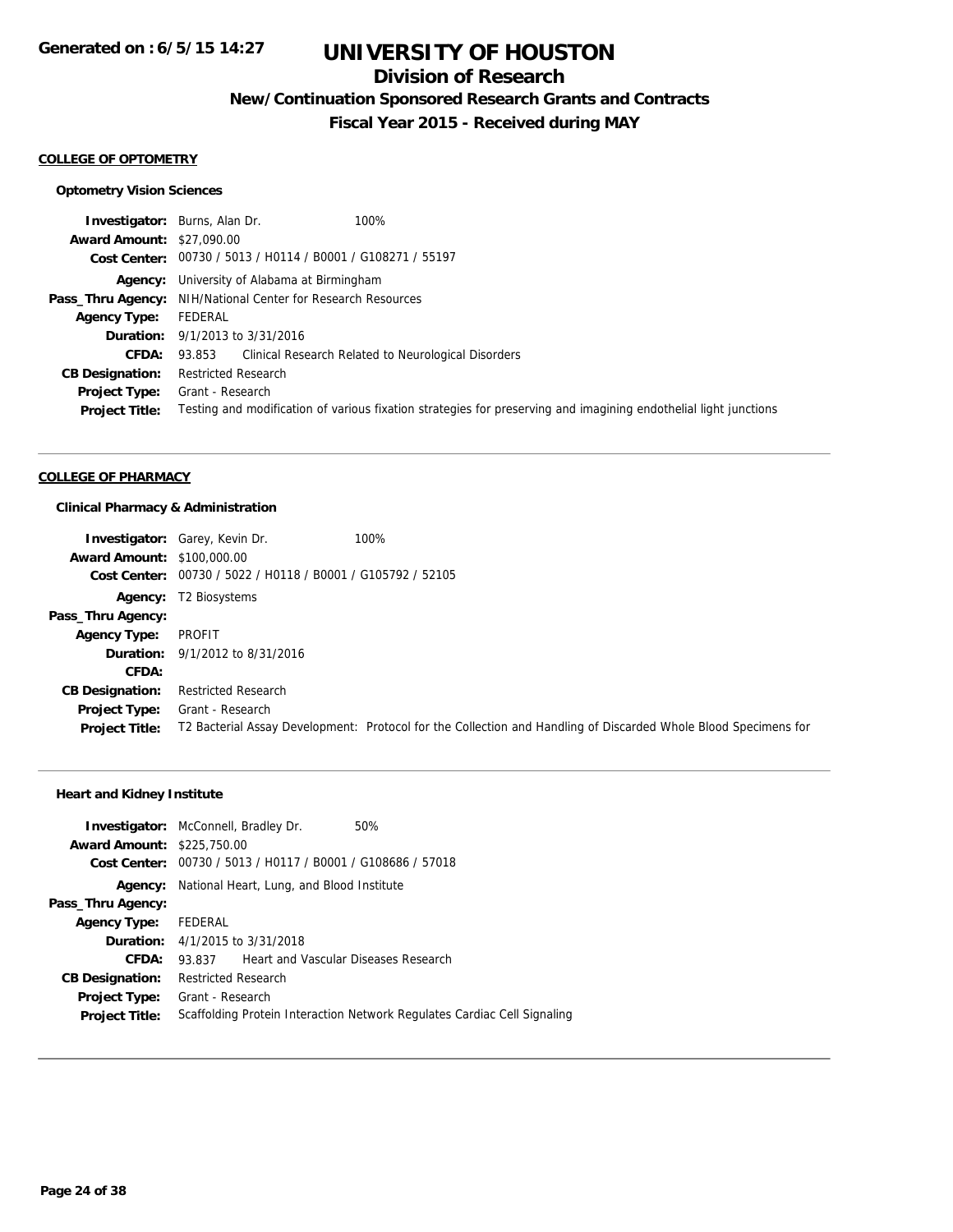## **Division of Research**

**New/Continuation Sponsored Research Grants and Contracts**

**Fiscal Year 2015 - Received during MAY**

#### **COLLEGE OF PHARMACY**

### **Pharmacological and Pharmaceutical Sciences**

**Investigator:** Udugamasooriya, Damith 100% **Award Amount:** \$477,763.13 **Cost Center:** 00730 / 5016 / H0117 / B0001 / G109228 / 56426 **Agency:** Cancer Prevention and Research Institute of Texas **Pass\_Thru Agency: Agency Type:** STATE **Duration:** 9/1/2014 to 5/31/2015 **CFDA: CB Designation:** Restricted Research **Project Type:** Grant - Research **Project Title:** Tumor Cell Lytic Peptoids that Target Exposed Phosphatidylserine

|                                   | <b>Investigator:</b> McConnell, Bradley Dr.                 | 50%                                                                      |
|-----------------------------------|-------------------------------------------------------------|--------------------------------------------------------------------------|
| <b>Award Amount: \$225,750.00</b> |                                                             |                                                                          |
|                                   | Cost Center: 00730 / 5013 / H0117 / B0001 / G108686 / 57018 |                                                                          |
| Agency:                           | National Heart, Lung, and Blood Institute                   |                                                                          |
| Pass_Thru Agency:                 |                                                             |                                                                          |
| <b>Agency Type:</b>               | FEDERAL                                                     |                                                                          |
|                                   | <b>Duration:</b> $4/1/2015$ to $3/31/2018$                  |                                                                          |
| CFDA:                             | Heart and Vascular Diseases Research<br>93.837              |                                                                          |
| <b>CB Designation:</b>            | <b>Restricted Research</b>                                  |                                                                          |
| <b>Project Type:</b>              | Grant - Research                                            |                                                                          |
| <b>Project Title:</b>             |                                                             | Scaffolding Protein Interaction Network Regulates Cardiac Cell Signaling |

### **COLLEGE OF TECHNOLOGY**

#### **Center for Technology Literacy**

| <b>Award Amount: \$38,739.00</b><br>Cost Center: 00730 / 5045 / H0567 / B0001 / G108266 / 56286                               |  |
|-------------------------------------------------------------------------------------------------------------------------------|--|
| <b>Agency:</b> Texas A&M University                                                                                           |  |
| <b>Pass_Thru Agency:</b> U.S. Department of the Interior - Bureau of Ocean Energy Management, Regulation and Enforcement      |  |
| FEDERAL<br><b>Agency Type:</b>                                                                                                |  |
| <b>Duration:</b> 1/1/2014 to 12/31/2015                                                                                       |  |
| Safety & Environmental Enforcement Research & Data Collection for Offshore Energy & Mineral Activities<br><b>CFDA:</b> 15.441 |  |
| Restricted Research<br><b>CB Designation:</b>                                                                                 |  |
| <b>Project Type:</b> Contract - Research                                                                                      |  |
| Operation and Maintenance of the Ocean Energy Safety Institute (OESI)<br><b>Project Title:</b>                                |  |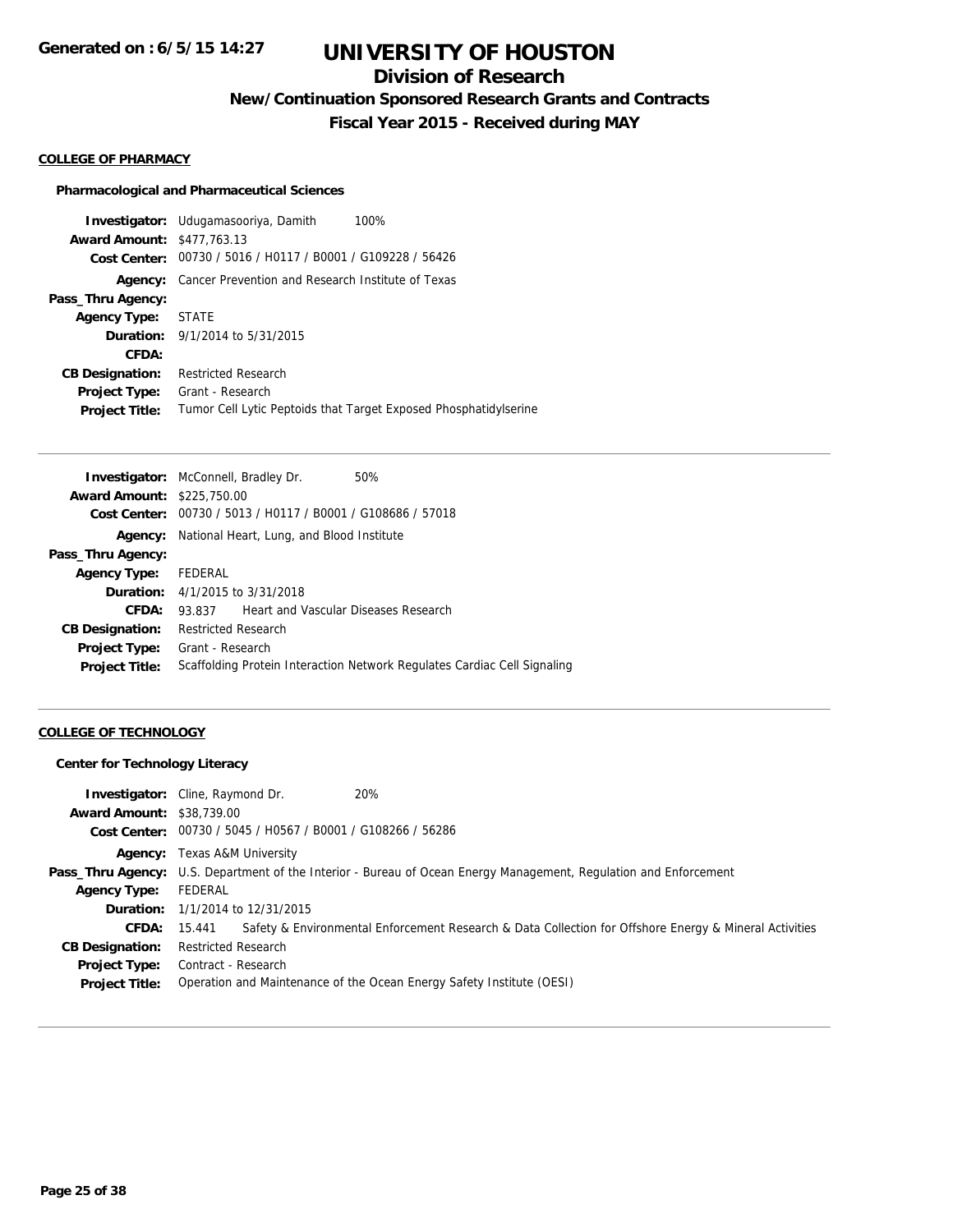## **Division of Research**

**New/Continuation Sponsored Research Grants and Contracts**

**Fiscal Year 2015 - Received during MAY**

### **COLLEGE OF TECHNOLOGY**

### **Engineering Technology**

| <b>Investigator:</b> Taylor, Shelton Dr.<br><b>Award Amount: \$179,290.00</b> |                                                                       |                                         | 100%                                                        |  |
|-------------------------------------------------------------------------------|-----------------------------------------------------------------------|-----------------------------------------|-------------------------------------------------------------|--|
|                                                                               |                                                                       |                                         | Cost Center: 00730 / 5015 / H0139 / B0001 / G110047 / 57337 |  |
| Agency:                                                                       | University of Texas Health Science Center at Houston                  |                                         |                                                             |  |
|                                                                               | <b>Pass_Thru Agency:</b> U.S. Air Force Office of Scientific Research |                                         |                                                             |  |
| <b>Agency Type:</b>                                                           | FEDERAL                                                               |                                         |                                                             |  |
|                                                                               |                                                                       | <b>Duration:</b> 9/15/2014 to 9/14/2015 |                                                             |  |
| CFDA:                                                                         |                                                                       |                                         | 12.800 Air Force Defense Research Sciences Program          |  |
| <b>CB Designation:</b>                                                        | <b>Restricted Research</b>                                            |                                         |                                                             |  |
| <b>Project Type:</b>                                                          | Grant - Research                                                      |                                         |                                                             |  |
| <b>Project Title:</b>                                                         |                                                                       |                                         | ELECTROPLATING OF RHENIUM AND ITS ALLOYS                    |  |

#### **CULLEN COLLEGE OF ENGINEERING**

### **Biomedical Engineering**

|                                  | 100%<br><b>Investigator:</b> Zhang, Yingchun Dr.                                                  |
|----------------------------------|---------------------------------------------------------------------------------------------------|
| <b>Award Amount: \$20,000.00</b> |                                                                                                   |
| Cost Center:                     | 00730 / 5021 / H0071 / B0001 / G109972 / 57247                                                    |
|                                  | <b>Agency:</b> Baylor College of Medicine                                                         |
|                                  | <b>Pass_Thru Agency:</b> Kanzuis Cancer Research Foundation                                       |
| <b>Agency Type:</b>              | FOUNDATION                                                                                        |
|                                  | <b>Duration:</b> $6/1/2015$ to $5/31/2016$                                                        |
| CFDA:                            |                                                                                                   |
| <b>CB Designation:</b>           | <b>Restricted Research</b>                                                                        |
| <b>Project Type:</b>             | Grant - Research                                                                                  |
| <b>Project Title:</b>            | Development of Magnetic Resonance Electrical Properties Tomography Technique for Cancer Detection |

|                                   | 100%<br><b>Investigator:</b> Zhang, Yingchun Dr.                                |
|-----------------------------------|---------------------------------------------------------------------------------|
| <b>Award Amount: \$218,336.00</b> |                                                                                 |
|                                   | Cost Center: 00730 / 5013 / H0071 / B0001 / G106384 / 53481                     |
|                                   | <b>Agency:</b> National Institute of Diabetes and Digestive and Kidney Diseases |
| Pass_Thru Agency:                 |                                                                                 |
| <b>Agency Type:</b>               | FEDERAL                                                                         |
|                                   | <b>Duration:</b> $7/1/2013$ to $4/30/2016$                                      |
| CFDA:                             | Diabetes, Endocrinology and Metabolism Research<br>93.847                       |
| <b>CB Designation:</b>            | <b>Restricted Research</b>                                                      |
| <b>Project Type:</b>              | Grant - Research                                                                |
| <b>Project Title:</b>             | Electromechanical Modeling Approach in Assessing Female SUI                     |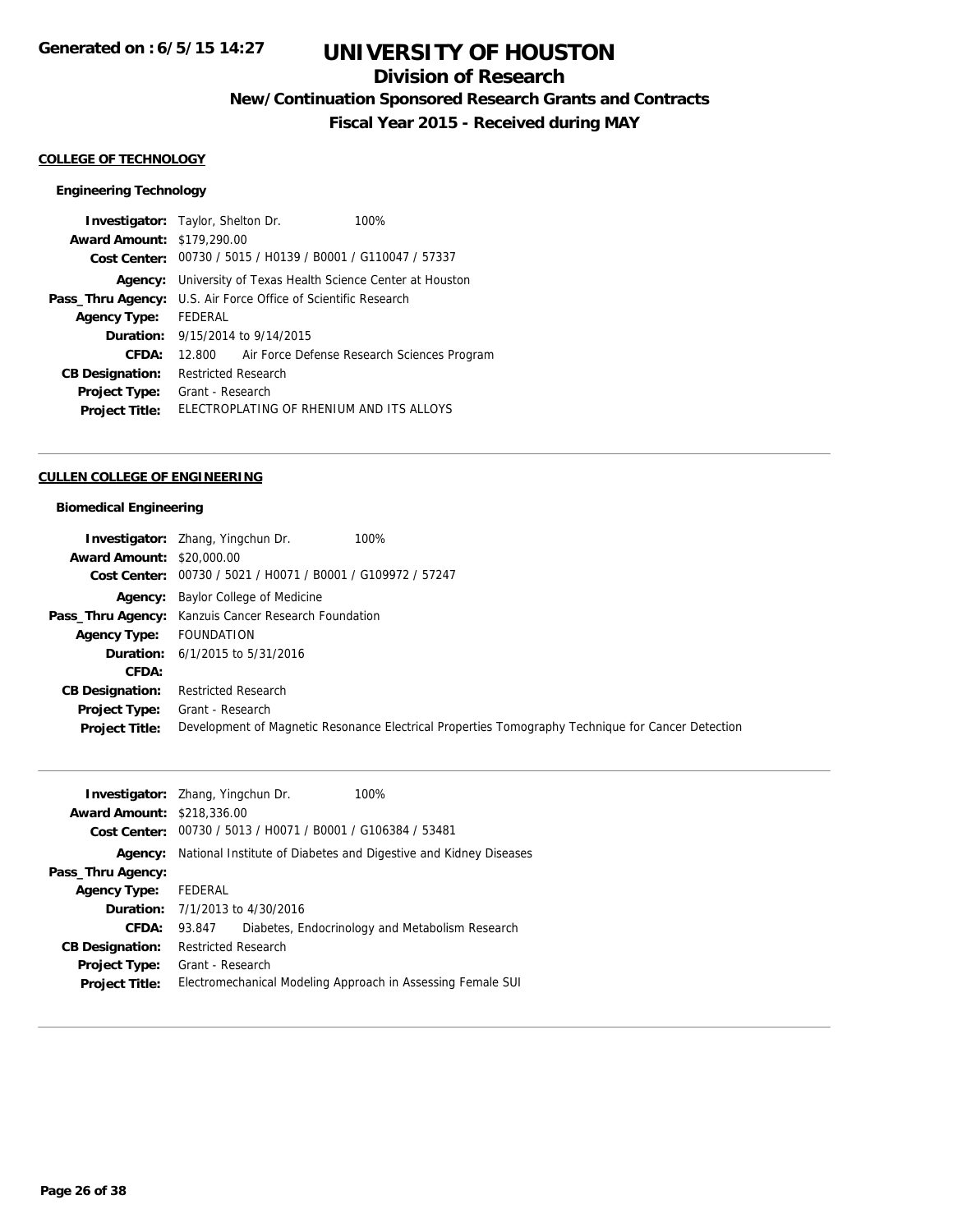## **Division of Research**

**New/Continuation Sponsored Research Grants and Contracts**

**Fiscal Year 2015 - Received during MAY**

#### **CULLEN COLLEGE OF ENGINEERING**

#### **Biomedical Engineering**

**Investigator:** Mohan, Chandra Dr. 100% **Award Amount:** \$50,000.00 **Cost Center:** 00730 / 5021 / H0071 / B0001 / C107502 / 54358 **Agency:** Lupus Research Institute **Pass\_Thru Agency: Agency Type:** NON PROFIT **Duration:** 6/28/2013 to 12/31/2015 **CFDA: CB Designation:** Restricted Research **Project Type:** Grant - Research **Project Title:** Novel Insights into Cerebral Lupus

#### **Center for Innovative Grouting Materials and Tech**

| <b>Award Amount: \$6,000.00</b> | <b>Investigator:</b> Vipulanandan, Cumaraswamy Di100%       |
|---------------------------------|-------------------------------------------------------------|
|                                 | Cost Center: 00730 / 5022 / H0069 / B0001 / C106967 / 53288 |
|                                 | <b>Agency:</b> Various Private Profit Agencies              |
| Pass_Thru Agency:               |                                                             |
| <b>Agency Type:</b>             | <b>PROFIT</b>                                               |
|                                 | <b>Duration:</b> 1/1/2013 to 8/31/2031                      |
| CFDA:                           |                                                             |
| <b>CB Designation:</b>          | <b>Restricted Research</b>                                  |
| <b>Project Type:</b>            | Special Research Agreement - Research                       |
| <b>Project Title:</b>           | Center for Innovative Grouting Materials and Technology     |

#### **Center for Integrated Bio and Nano Systems**

|                                  | <b>Investigator:</b> Litvinov, Dmitri Dr.                        | 22.5%                                                                                            |
|----------------------------------|------------------------------------------------------------------|--------------------------------------------------------------------------------------------------|
| <b>Award Amount: \$66,555.68</b> |                                                                  |                                                                                                  |
|                                  | Cost Center: 00730 / 5016 / H0067 / B0001 / G108656 / 57360      |                                                                                                  |
|                                  | <b>Agency:</b> Cancer Prevention and Research Institute of Texas |                                                                                                  |
| Pass_Thru Agency:                |                                                                  |                                                                                                  |
| <b>Agency Type:</b>              | <b>STATE</b>                                                     |                                                                                                  |
|                                  | <b>Duration:</b> 3/1/2015 to 2/28/2019                           |                                                                                                  |
| CFDA:                            |                                                                  |                                                                                                  |
| <b>CB Designation:</b>           | <b>Restricted Research</b>                                       |                                                                                                  |
|                                  | <b>Project Type:</b> Grant - Research                            |                                                                                                  |
| <b>Project Title:</b>            |                                                                  | An ultra-sensitive nanomagnetic sensor for the early detection of anaplastic large cell lymphoma |
|                                  |                                                                  |                                                                                                  |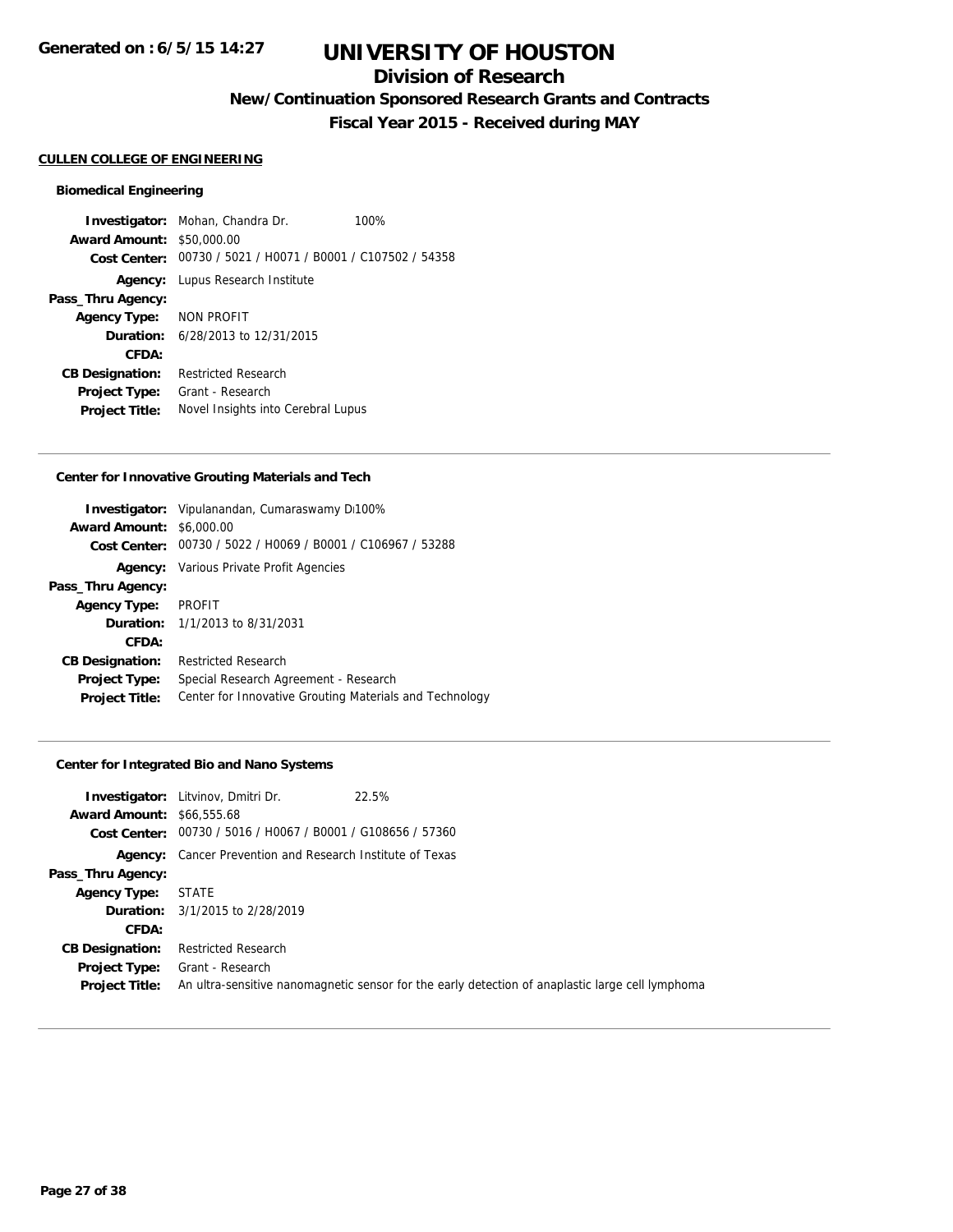## **Division of Research**

**New/Continuation Sponsored Research Grants and Contracts**

**Fiscal Year 2015 - Received during MAY**

### **CULLEN COLLEGE OF ENGINEERING**

### **Chemical Engineering**

|                      |                                    | 100%                                                                                                                                                                                                                                                                |
|----------------------|------------------------------------|---------------------------------------------------------------------------------------------------------------------------------------------------------------------------------------------------------------------------------------------------------------------|
|                      |                                    |                                                                                                                                                                                                                                                                     |
|                      |                                    |                                                                                                                                                                                                                                                                     |
| Agency:              |                                    |                                                                                                                                                                                                                                                                     |
|                      |                                    |                                                                                                                                                                                                                                                                     |
| Agency Type: FEDERAL |                                    |                                                                                                                                                                                                                                                                     |
|                      |                                    |                                                                                                                                                                                                                                                                     |
| 47.049               | Mathematical and Physical Sciences |                                                                                                                                                                                                                                                                     |
|                      |                                    |                                                                                                                                                                                                                                                                     |
|                      |                                    |                                                                                                                                                                                                                                                                     |
|                      |                                    | CAREER: Controlling the Morphology of Polymer/Fullerene Solar Cells                                                                                                                                                                                                 |
|                      |                                    | <b>Investigator:</b> Stein, Gila Dr.<br><b>Award Amount: \$100,000.00</b><br>Cost Center: 00730 / 5013 / H0067 / B0001 / G104102 / 50569<br>National Science Foundation<br><b>Duration:</b> 6/1/2012 to 5/31/2017<br><b>Restricted Research</b><br>Grant - Research |

| <b>Award Amount: \$98,400.00</b><br><b>Cost Center:</b>                                                                                                                       | <b>Investigator:</b> Robertson, Megan Dr.<br>00730 / 5013 / H0067 / B0001 / G107251 / 54572                                                                                                                                                                                 | 100%                                                                                                   |
|-------------------------------------------------------------------------------------------------------------------------------------------------------------------------------|-----------------------------------------------------------------------------------------------------------------------------------------------------------------------------------------------------------------------------------------------------------------------------|--------------------------------------------------------------------------------------------------------|
| Agency:<br>Pass_Thru Agency:<br><b>Agency Type:</b><br>Duration:<br><b>CFDA:</b><br><b>CB Designation:</b><br><b>Project Type:</b><br><b>Project Title:</b>                   | National Science Foundation<br>FEDERAL<br>5/1/2014 to 4/30/2019<br>Mathematical and Physical Sciences<br>47.049<br><b>Restricted Research</b><br>Grant - Research<br>Sustainability                                                                                         | CAREER: SusChEM: Polymers Derived from Vegetable Oils: Synthesis, Structure-Property Relationships and |
| <b>Award Amount: \$14,790.15</b><br>Pass_Thru Agency:<br><b>Agency Type:</b><br>Duration:<br>CFDA:<br><b>CB Designation:</b><br><b>Project Type:</b><br><b>Project Title:</b> | <b>Investigator:</b> Kourentzi, Ekaterini Dr.<br>Cost Center: 00730 / 5016 / H0067 / B0001 / G108656 / 57360<br><b>Agency:</b> Cancer Prevention and Research Institute of Texas<br><b>STATE</b><br>3/1/2015 to 2/28/2019<br><b>Restricted Research</b><br>Grant - Research | 5%<br>An ultra-sensitive nanomagnetic sensor for the early detection of anaplastic large cell lymphoma |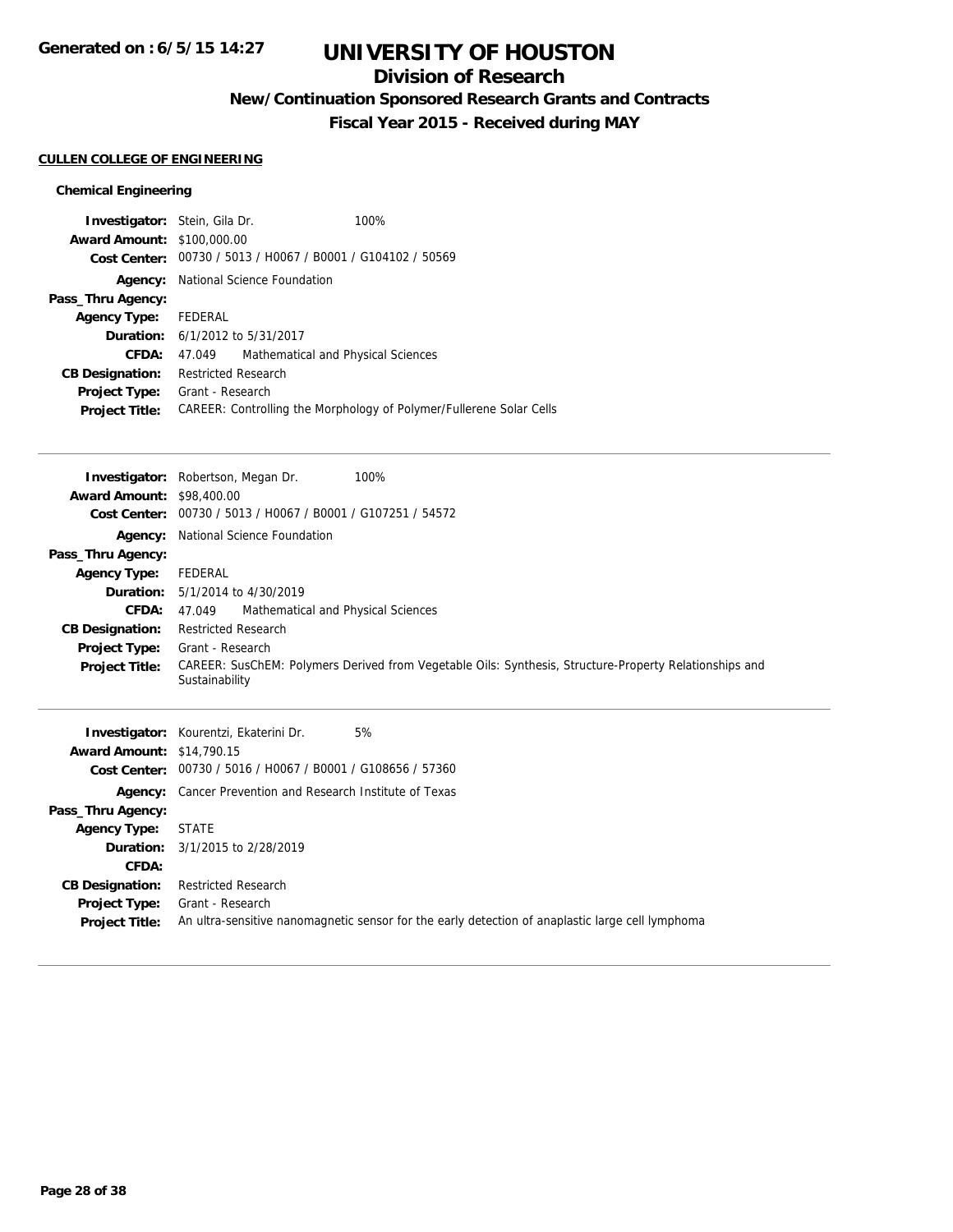## **Division of Research**

**New/Continuation Sponsored Research Grants and Contracts**

**Fiscal Year 2015 - Received during MAY**

### **CULLEN COLLEGE OF ENGINEERING**

### **Chemical Engineering**

|                                   | <b>Investigator:</b> Willson, Richard Dr.                        | 35%                                                                                              |
|-----------------------------------|------------------------------------------------------------------|--------------------------------------------------------------------------------------------------|
| <b>Award Amount: \$103,531.05</b> |                                                                  |                                                                                                  |
|                                   | Cost Center: 00730 / 5016 / H0067 / B0001 / G108656 / 57360      |                                                                                                  |
|                                   | <b>Agency:</b> Cancer Prevention and Research Institute of Texas |                                                                                                  |
| Pass_Thru Agency:                 |                                                                  |                                                                                                  |
| <b>Agency Type:</b>               | STATE                                                            |                                                                                                  |
|                                   | <b>Duration:</b> 3/1/2015 to 2/28/2019                           |                                                                                                  |
| CFDA:                             |                                                                  |                                                                                                  |
| <b>CB Designation:</b>            | <b>Restricted Research</b>                                       |                                                                                                  |
| <b>Project Type:</b>              | Grant - Research                                                 |                                                                                                  |
| <b>Project Title:</b>             |                                                                  | An ultra-sensitive nanomagnetic sensor for the early detection of anaplastic large cell lymphoma |

|                                   | <b>Investigator:</b> Rimer, Jeffrey Dr.        | 100%                                                                     |
|-----------------------------------|------------------------------------------------|--------------------------------------------------------------------------|
| <b>Award Amount: \$110,000.00</b> |                                                |                                                                          |
| Cost Center:                      | 00730 / 5021 / H0067 / B0001 / C109680 / 57186 |                                                                          |
|                                   | <b>Agency:</b> The Welch Foundation            |                                                                          |
| Pass_Thru Agency:                 |                                                |                                                                          |
| <b>Agency Type:</b>               | <b>FOUNDATION</b>                              |                                                                          |
|                                   | <b>Duration:</b> $6/1/2015$ to $5/31/2016$     |                                                                          |
| CFDA:                             |                                                |                                                                          |
| <b>CB Designation:</b>            | <b>Restricted Research</b>                     |                                                                          |
| <b>Project Type:</b>              | Grant - Research                               |                                                                          |
| <b>Project Title:</b>             | Monohydrate Crystallization                    | Physicochemical Factors Governing Modifier Inhibition of Calcium Oxalate |
|                                   |                                                |                                                                          |

|                         | <b>Investigator:</b> Conrad, Jacinta Dr.                    | 100% |
|-------------------------|-------------------------------------------------------------|------|
| <b>Award Amount:</b>    | \$65,000.00                                                 |      |
|                         | Cost Center: 00730 / 5021 / H0067 / B0001 / C109679 / 57191 |      |
| Agency:                 | The Welch Foundation                                        |      |
| Pass_Thru Agency:       |                                                             |      |
| Agency Type: FOUNDATION |                                                             |      |
|                         | <b>Duration:</b> $6/1/2015$ to $5/31/2016$                  |      |
| <b>CFDA:</b>            |                                                             |      |
| <b>CB Designation:</b>  | <b>Restricted Research</b>                                  |      |
| <b>Project Type:</b>    | Grant - Research                                            |      |
| <b>Project Title:</b>   | Structure and dynamics of attractive nanoparticle glasses   |      |
|                         |                                                             |      |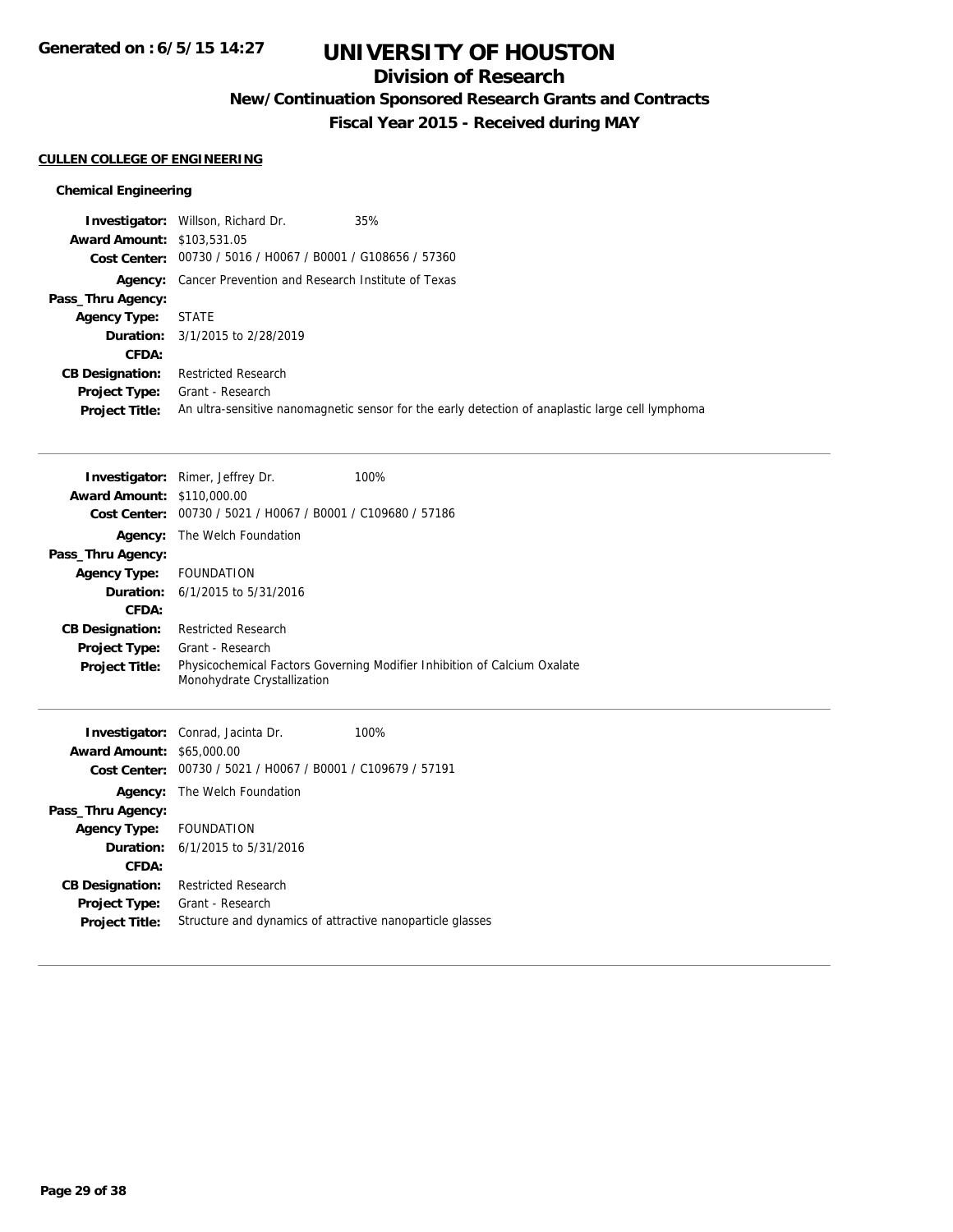## **Division of Research**

**New/Continuation Sponsored Research Grants and Contracts**

**Fiscal Year 2015 - Received during MAY**

### **CULLEN COLLEGE OF ENGINEERING**

### **Chemical Engineering**

|                                  | <b>Investigator:</b> Palmer, Jeremy Dr.                     | 100%                                                                                 |
|----------------------------------|-------------------------------------------------------------|--------------------------------------------------------------------------------------|
| <b>Award Amount: \$65,000.00</b> |                                                             |                                                                                      |
|                                  | Cost Center: 00730 / 5021 / H0067 / B0001 / C109672 / 57190 |                                                                                      |
| Agency:                          | The Welch Foundation                                        |                                                                                      |
| Pass_Thru Agency:                |                                                             |                                                                                      |
| <b>Agency Type:</b>              | FOUNDATION                                                  |                                                                                      |
|                                  | <b>Duration:</b> $6/1/2015$ to $5/31/2016$                  |                                                                                      |
| CFDA:                            |                                                             |                                                                                      |
| <b>CB Designation:</b>           | <b>Restricted Research</b>                                  |                                                                                      |
| <b>Project Type:</b>             | Grant - Research                                            |                                                                                      |
| <b>Project Title:</b>            |                                                             | Metastable liquid-liquid phase transitions in molecular models of tetrahedral fluids |

|                                   | <b>Investigator:</b> Myers, Michael Dr.         | 100% |
|-----------------------------------|-------------------------------------------------|------|
| <b>Award Amount: \$130,404.00</b> |                                                 |      |
| Cost Center:                      | 00730 / 5022 / H0067 / B0001 / C106916 / 54306  |      |
| Agency:                           | <b>Shell Global Solutions</b>                   |      |
| Pass_Thru Agency:                 |                                                 |      |
| <b>Agency Type:</b>               | PROFIT                                          |      |
|                                   | <b>Duration:</b> $6/1/2013$ to $6/30/2016$      |      |
| CFDA:                             |                                                 |      |
| <b>CB Designation:</b>            | <b>Restricted Research</b>                      |      |
| <b>Project Type:</b>              | Contract - Research                             |      |
| <b>Project Title:</b>             | Geomechanical Properties of Depleted Reservoirs |      |

### **Civil Engineering**

|                                  | <b>Investigator:</b> Lee, Hyongki Dr.<br>100%                                                                |
|----------------------------------|--------------------------------------------------------------------------------------------------------------|
| <b>Award Amount: \$23,198.00</b> |                                                                                                              |
| Cost Center:                     | 00730 / 5013 / H0068 / B0001 / G107397 / 55536                                                               |
|                                  | <b>Agency:</b> Northeastern University                                                                       |
|                                  | <b>Pass_Thru Agency:</b> NASA - National Aeronautics and Space Administration - Headquarters (Wash., D.C.)   |
| <b>Agency Type:</b>              | FEDERAL                                                                                                      |
|                                  | <b>Duration:</b> $3/21/2014$ to $3/20/2016$                                                                  |
| <b>CFDA:</b>                     | Aerospace Education Services Program<br>43.001                                                               |
| <b>CB Designation:</b>           | <b>Restricted Research</b>                                                                                   |
| <b>Project Type:</b>             | Grant - Research                                                                                             |
| <b>Project Title:</b>            | Decomposing the Water Storage Signal from Basins in Varied Climate Settings with Remote Sensing and Modeling |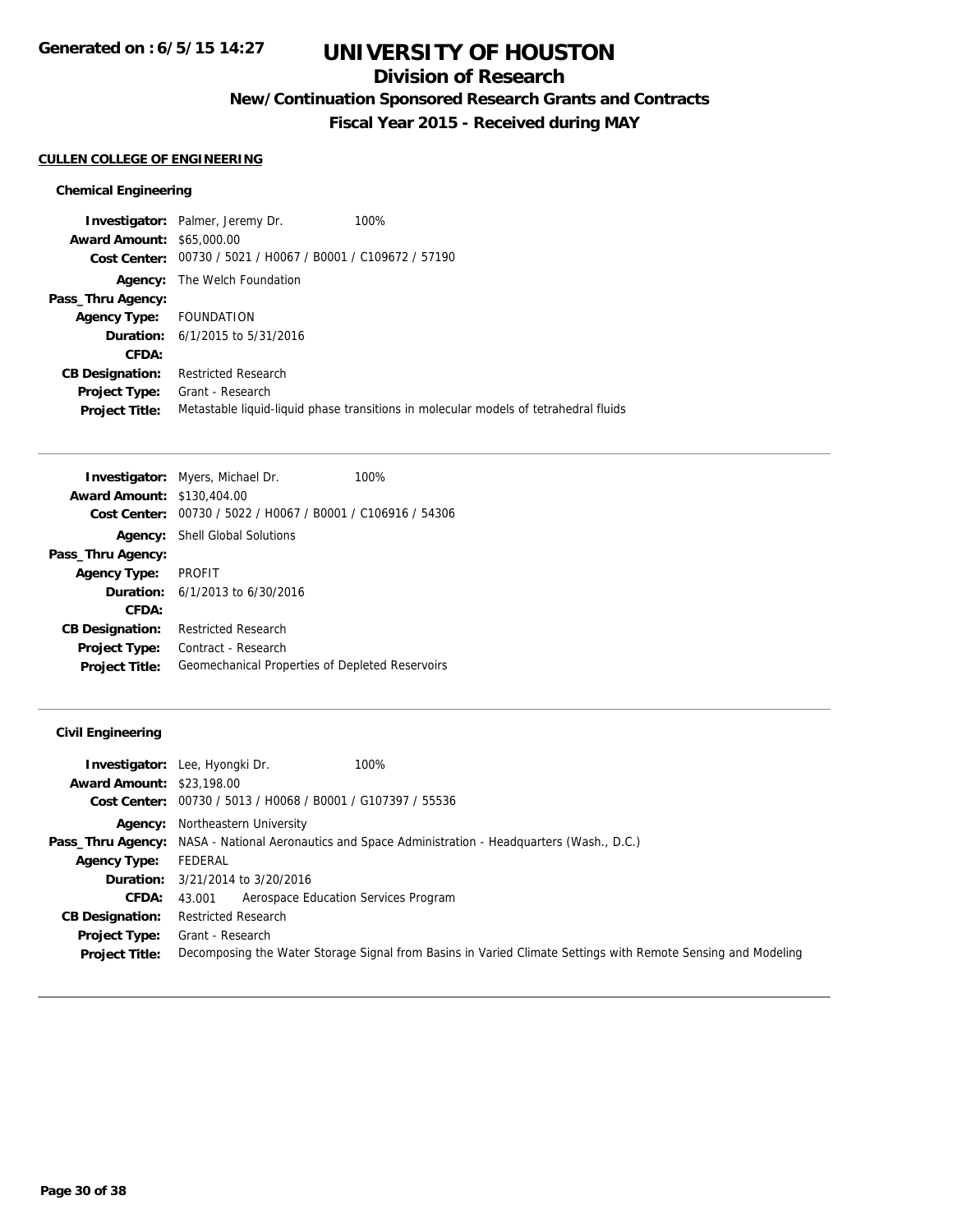## **Division of Research**

**New/Continuation Sponsored Research Grants and Contracts**

**Fiscal Year 2015 - Received during MAY**

### **CULLEN COLLEGE OF ENGINEERING**

### **Civil Engineering**

|                                  | 20%<br><b>Investigator:</b> Rifai, Hanadi Dr.                         |                                                                                                                          |
|----------------------------------|-----------------------------------------------------------------------|--------------------------------------------------------------------------------------------------------------------------|
| <b>Award Amount: \$38,739.00</b> |                                                                       |                                                                                                                          |
|                                  | Cost Center: 00730 / 5045 / H0567 / B0001 / G108266 / 56286           |                                                                                                                          |
|                                  | <b>Agency:</b> Texas A&M University                                   |                                                                                                                          |
|                                  |                                                                       | <b>Pass_Thru Agency:</b> U.S. Department of the Interior - Bureau of Ocean Energy Management, Regulation and Enforcement |
| <b>Agency Type:</b>              | FEDERAL                                                               |                                                                                                                          |
|                                  | <b>Duration:</b> 1/1/2014 to 12/31/2015                               |                                                                                                                          |
| <b>CFDA:</b>                     | 15.441                                                                | Safety & Environmental Enforcement Research & Data Collection for Offshore Energy & Mineral Activities                   |
| <b>CB Designation:</b>           | <b>Restricted Research</b>                                            |                                                                                                                          |
| <b>Project Type:</b>             | Contract - Research                                                   |                                                                                                                          |
| <b>Project Title:</b>            | Operation and Maintenance of the Ocean Energy Safety Institute (OESI) |                                                                                                                          |

### **Electrical & Computer Engineering**

| <b>Investigator:</b> Yao, Yan Dr.<br><b>Award Amount: \$7,000.00</b> | Cost Center: 00730 / 5013 / H0070 / B0001 / G107435 / 55768 | 70%                                                                               |
|----------------------------------------------------------------------|-------------------------------------------------------------|-----------------------------------------------------------------------------------|
|                                                                      |                                                             |                                                                                   |
|                                                                      | <b>Agency:</b> National Science Foundation                  |                                                                                   |
| Pass_Thru Agency:                                                    |                                                             |                                                                                   |
| Agency Type: FEDERAL                                                 |                                                             |                                                                                   |
|                                                                      | <b>Duration:</b> 8/15/2014 to 7/31/2017                     |                                                                                   |
| CFDA:                                                                | <b>Engineering Grants</b><br>47.041                         |                                                                                   |
| <b>CB Designation:</b>                                               | <b>Restricted Research</b>                                  |                                                                                   |
| Project Type:<br><b>Project Title:</b>                               | Grant - Research                                            | SusChEM: Atomic-Level Manipulation of 2D Materials for Sustainable Energy Storage |
|                                                                      |                                                             |                                                                                   |

| <b>Award Amount: \$75,000.00</b> | <b>Investigator:</b> Bao, Jiming Dr.           | 50%                                                                                       |
|----------------------------------|------------------------------------------------|-------------------------------------------------------------------------------------------|
| Cost Center:                     | 00730 / 5021 / H0070 / B0001 / C109968 / 57181 |                                                                                           |
| Agency:                          | The Welch Foundation                           |                                                                                           |
| Pass_Thru Agency:                |                                                |                                                                                           |
| Agency Type:                     | FOUNDATION                                     |                                                                                           |
|                                  | <b>Duration:</b> $6/1/2015$ to $5/31/2016$     |                                                                                           |
| CFDA:                            |                                                |                                                                                           |
| <b>CB Designation:</b>           | <b>Restricted Research</b>                     |                                                                                           |
| <b>Project Type:</b>             | Grant - Research                               |                                                                                           |
| <b>Project Title:</b>            |                                                | Understanding Nanocrystalline CoO as an Efficient Photocatalyst for Solar Water Splitting |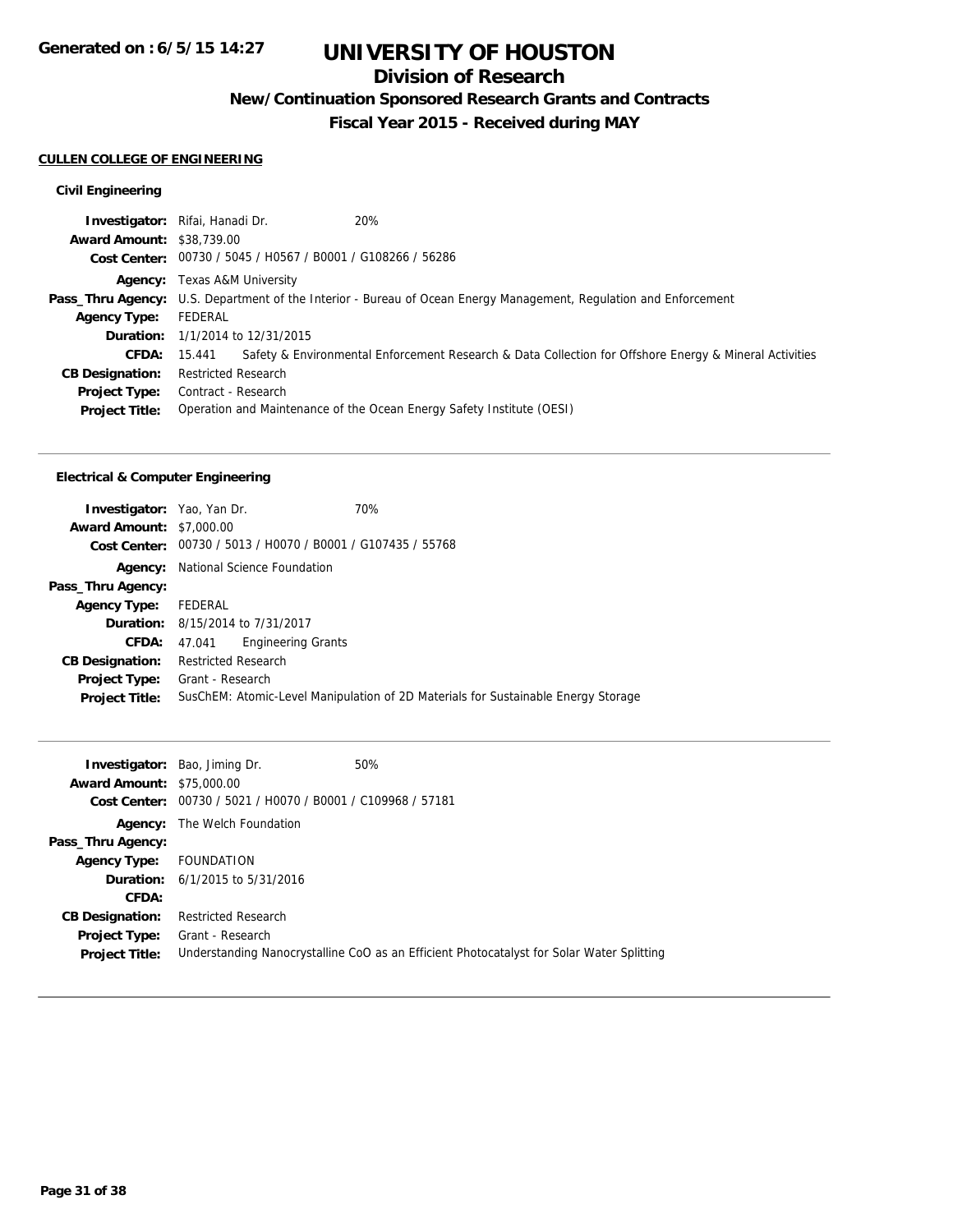**Generated on : 6/5/15 14:27**

# **UNIVERSITY OF HOUSTON**

## **Division of Research**

**New/Continuation Sponsored Research Grants and Contracts**

**Fiscal Year 2015 - Received during MAY**

### **CULLEN COLLEGE OF ENGINEERING**

### **Electrical & Computer Engineering**

|                                  | <b>Investigator:</b> Litvinov, Dmitri Dr.                        | 22.5%                                                                                            |
|----------------------------------|------------------------------------------------------------------|--------------------------------------------------------------------------------------------------|
| <b>Award Amount: \$66,555.68</b> |                                                                  |                                                                                                  |
|                                  | Cost Center: 00730 / 5016 / H0067 / B0001 / G108656 / 57360      |                                                                                                  |
|                                  | <b>Agency:</b> Cancer Prevention and Research Institute of Texas |                                                                                                  |
| Pass_Thru Agency:                |                                                                  |                                                                                                  |
| <b>Agency Type:</b>              | <b>STATE</b>                                                     |                                                                                                  |
|                                  | <b>Duration:</b> 3/1/2015 to 2/28/2019                           |                                                                                                  |
| CFDA:                            |                                                                  |                                                                                                  |
| <b>CB Designation:</b>           | <b>Restricted Research</b>                                       |                                                                                                  |
| <b>Project Type:</b>             | Grant - Research                                                 |                                                                                                  |
| <b>Project Title:</b>            |                                                                  | An ultra-sensitive nanomagnetic sensor for the early detection of anaplastic large cell lymphoma |

|                                  | <b>Investigator:</b> Chang, Long Dr.                             | 5%                                                                                               |
|----------------------------------|------------------------------------------------------------------|--------------------------------------------------------------------------------------------------|
| <b>Award Amount: \$14,790.15</b> |                                                                  |                                                                                                  |
|                                  | Cost Center: 00730 / 5016 / H0067 / B0001 / G108656 / 57360      |                                                                                                  |
|                                  | <b>Agency:</b> Cancer Prevention and Research Institute of Texas |                                                                                                  |
| Pass_Thru Agency:                |                                                                  |                                                                                                  |
| <b>Agency Type:</b>              | <b>STATE</b>                                                     |                                                                                                  |
|                                  | <b>Duration:</b> 3/1/2015 to 2/28/2019                           |                                                                                                  |
| CFDA:                            |                                                                  |                                                                                                  |
| <b>CB Designation:</b>           | <b>Restricted Research</b>                                       |                                                                                                  |
| <b>Project Type:</b>             | Grant - Research                                                 |                                                                                                  |
| <b>Project Title:</b>            |                                                                  | An ultra-sensitive nanomagnetic sensor for the early detection of anaplastic large cell lymphoma |

| <b>Award Amount: \$79,838.66</b> | <b>Investigator:</b> Chen, Jinghong Dr.                     | 100%                                                                                         |
|----------------------------------|-------------------------------------------------------------|----------------------------------------------------------------------------------------------|
|                                  | Cost Center: 00730 / 5022 / H0070 / B0001 / C109804 / 57248 |                                                                                              |
|                                  | <b>Agency:</b> HiSilicon Technologies Co Ltd                |                                                                                              |
| Pass_Thru Agency:                |                                                             |                                                                                              |
| <b>Agency Type:</b>              | PROFIT                                                      |                                                                                              |
|                                  | <b>Duration:</b> 5/1/2015 to 5/31/2015                      |                                                                                              |
| CFDA:                            |                                                             |                                                                                              |
| <b>CB Designation:</b>           | <b>Restricted Research</b>                                  |                                                                                              |
| <b>Project Type:</b>             | Grant - Research                                            |                                                                                              |
| <b>Project Title:</b>            |                                                             | Low-Jitter, Temperature-Robust Wideband LC PLL for Multi-Protocol Serial Link Communications |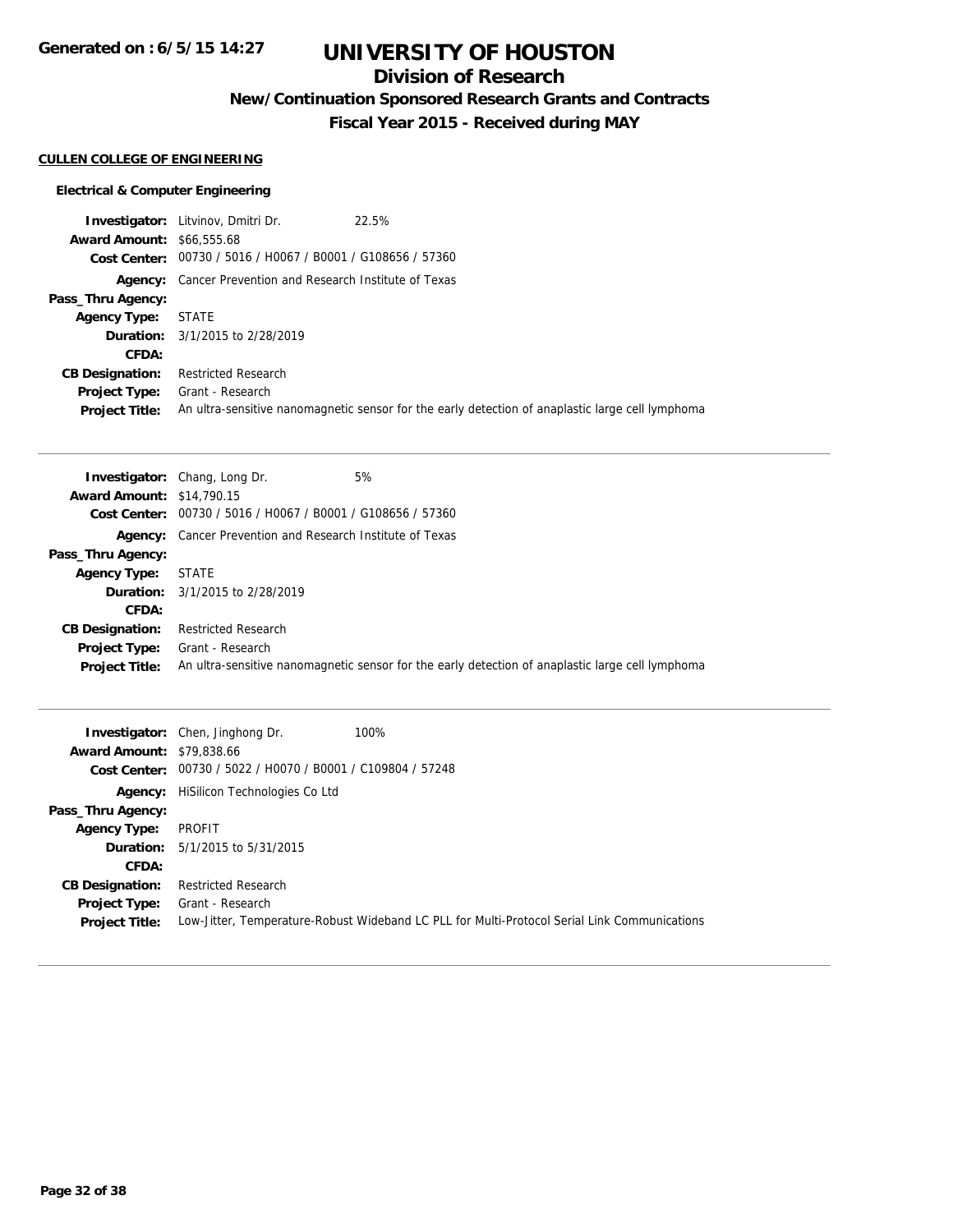## **Division of Research**

**New/Continuation Sponsored Research Grants and Contracts**

**Fiscal Year 2015 - Received during MAY**

### **CULLEN COLLEGE OF ENGINEERING**

### **Industrial Engineering**

|                                  | <b>Investigator:</b> Lim, Gino Jinho Dr.<br>100%                       |
|----------------------------------|------------------------------------------------------------------------|
| <b>Award Amount: \$12,000.00</b> |                                                                        |
|                                  | Cost Center: 00730 / 5021 / H0072 / B0001 / G104012 / 52200            |
| Agency:                          | Texas Engineering Experiment Station                                   |
|                                  | Pass_Thru Agency: Qatar National Research Fund                         |
| Agency Type: FOUNDATION          |                                                                        |
|                                  | <b>Duration:</b> 3/15/2012 to 1/15/2016                                |
| CFDA:                            |                                                                        |
| <b>CB Designation:</b>           | <b>Restricted Research</b>                                             |
| <b>Project Type:</b>             | Grant - Research                                                       |
| <b>Project Title:</b>            | Risk Analysis and Efficient Logistics for Maritime Ports and Waterways |

### **Mechanical Engineering**

| <b>Award Amount: \$154,355.00</b> | <b>Investigator:</b> Sharma, Pradeep Dr.<br>100%<br>Cost Center: 00730 / 5013 / H0073 / B0001 / G109178 / 57198                                        |
|-----------------------------------|--------------------------------------------------------------------------------------------------------------------------------------------------------|
| Agency:                           | NSF/Engineering Science in Mechanics, Structures, & Materials Engineering                                                                              |
| Pass_Thru Agency:                 |                                                                                                                                                        |
| <b>Agency Type:</b>               | FEDERAL                                                                                                                                                |
|                                   | <b>Duration:</b> $6/1/2015$ to $5/31/2018$                                                                                                             |
| CFDA:                             | <b>Engineering Grants</b><br>47.041                                                                                                                    |
| <b>CB Designation:</b>            | <b>Restricted Research</b>                                                                                                                             |
| <b>Project Type:</b>              | Grant - Research                                                                                                                                       |
| <b>Project Title:</b>             | Collaborative Research: Generating Electricity from Deformation: Multiscale Modeling and Characterization of<br>Flexoelectricity from Atoms to Devices |

|                                   | 60%<br><b>Investigator:</b> Selvamanickam, Venkat Dr.                                     |
|-----------------------------------|-------------------------------------------------------------------------------------------|
| <b>Award Amount: \$299,937.00</b> |                                                                                           |
|                                   | Cost Center: 00730 / 5013 / H0073 / B0001 / G109046 / 57404                               |
|                                   | <b>Agency:</b> U.S. Department of Commerce-National Institute of Standards and Technology |
| Pass_Thru Agency:                 |                                                                                           |
| <b>Agency Type:</b>               | FEDERAL                                                                                   |
|                                   | <b>Duration:</b> 6/1/2015 to 5/31/2017                                                    |
| <b>CFDA:</b>                      | Arrangements for Interdisciplinary Research Infrastructure<br>11.619                      |
| <b>CB Designation:</b>            | <b>Restricted Research</b>                                                                |
| <b>Project Type:</b>              | Co-Op Agreement - Research                                                                |
| <b>Project Title:</b>             | Advanced Superconductor Manufacturing Institute                                           |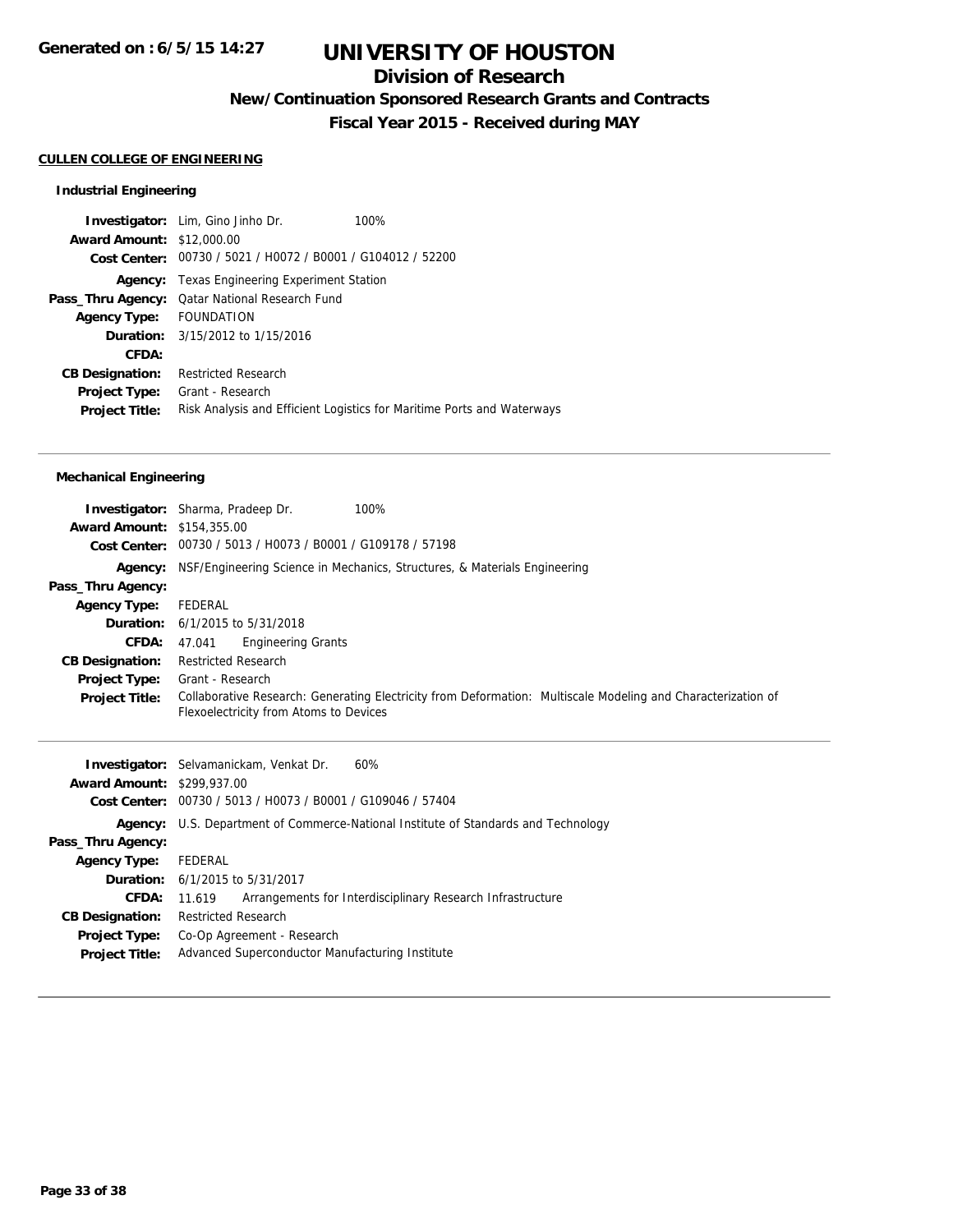## **Division of Research**

**New/Continuation Sponsored Research Grants and Contracts**

**Fiscal Year 2015 - Received during MAY**

### **CULLEN COLLEGE OF ENGINEERING**

### **Mechanical Engineering**

|                                   | <b>Investigator:</b> Song, Gangbing Dr.<br>100%                                                                                            |
|-----------------------------------|--------------------------------------------------------------------------------------------------------------------------------------------|
| <b>Award Amount: \$112,820.45</b> |                                                                                                                                            |
|                                   | Cost Center: 00730 / 5016 / H0073 / B0001 / G105314 / 51009                                                                                |
|                                   | <b>Agency:</b> Texas A&M Engineering Experiment Station                                                                                    |
|                                   | Pass_Thru Agency: Qatar National Research Fund                                                                                             |
| <b>Agency Type:</b>               | FOUNDATION                                                                                                                                 |
|                                   | <b>Duration:</b> 1/15/2012 to 11/12/2015                                                                                                   |
| CFDA:                             |                                                                                                                                            |
| <b>CB Designation:</b>            | <b>Restricted Research</b>                                                                                                                 |
| <b>Project Type:</b>              | Grant - Research                                                                                                                           |
| <b>Project Title:</b>             | Hands-on Experiment via Internet - To Develop a Unified Remote Laboratory Framework for Cross Nation<br>Engineering Education-Inside Qatar |

|                                   | <b>Investigator:</b> Franchek, Matthew Dr.                  | 75% |
|-----------------------------------|-------------------------------------------------------------|-----|
| <b>Award Amount: \$173,731.50</b> |                                                             |     |
|                                   | Cost Center: 00730 / 5022 / H0073 / B0001 / C109743 / 57233 |     |
|                                   | <b>Agency:</b> National Oilwell Varco, L.P.                 |     |
| Pass_Thru Agency:                 |                                                             |     |
| <b>Agency Type:</b>               | <b>PROFIT</b>                                               |     |
|                                   | <b>Duration:</b> 8/15/2012 to 5/31/2016                     |     |
| CFDA:                             |                                                             |     |
| <b>CB Designation:</b>            | <b>Restricted Research</b>                                  |     |
| <b>Project Type:</b>              | Grant - Research                                            |     |
| <b>Project Title:</b>             | Erosion Modeling of Rubber in BOPs                          |     |
|                                   |                                                             |     |

| <b>Investigator:</b> Liu, Dong Dr. |                                                             | 25% |
|------------------------------------|-------------------------------------------------------------|-----|
| <b>Award Amount: \$57,910.50</b>   |                                                             |     |
|                                    | Cost Center: 00730 / 5022 / H0073 / B0001 / C109743 / 57233 |     |
|                                    | <b>Agency:</b> National Oilwell Varco, L.P.                 |     |
| Pass_Thru Agency:                  |                                                             |     |
| <b>Agency Type:</b>                | <b>PROFIT</b>                                               |     |
|                                    | <b>Duration:</b> $8/15/2012$ to $5/31/2016$                 |     |
| CFDA:                              |                                                             |     |
| <b>CB Designation:</b>             | Restricted Research                                         |     |
| <b>Project Type:</b>               | Grant - Research                                            |     |
| <b>Project Title:</b>              | Erosion Modeling of Rubber in BOPs                          |     |
|                                    |                                                             |     |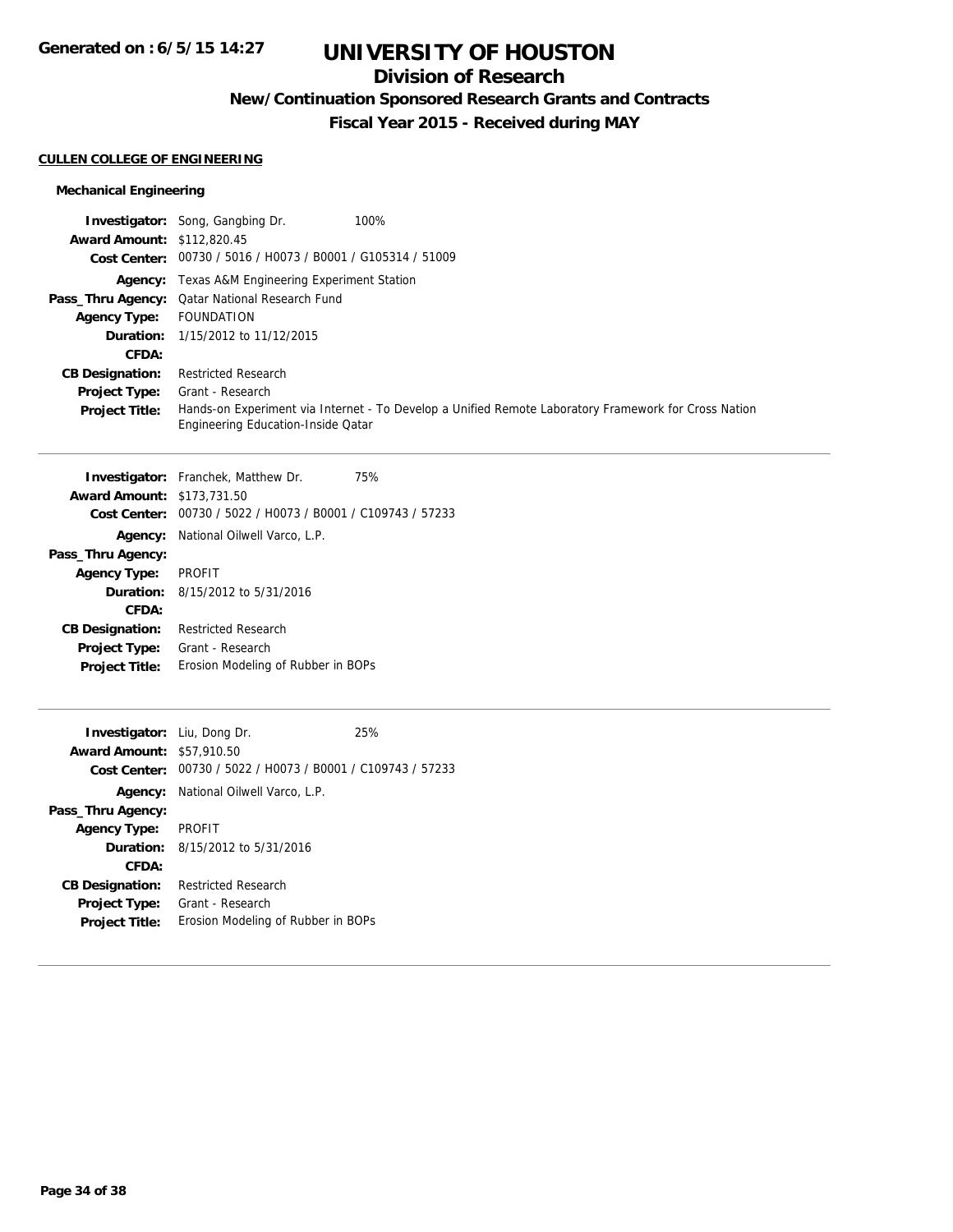## **Division of Research**

**New/Continuation Sponsored Research Grants and Contracts**

**Fiscal Year 2015 - Received during MAY**

#### **CULLEN COLLEGE OF ENGINEERING**

### **Mechanical Engineering**

|                                  | 100%<br><b>Investigator:</b> Song, Gangbing Dr.                                                                                      |
|----------------------------------|--------------------------------------------------------------------------------------------------------------------------------------|
| <b>Award Amount: \$12,796.34</b> |                                                                                                                                      |
|                                  | Cost Center: 00730 / 5016 / H0073 / B0001 / G103069 / 51021                                                                          |
|                                  | <b>Agency:</b> Texas A&M Engineering Experiment Station                                                                              |
|                                  | <b>Pass_Thru Agency:</b> Qatar National Research Fund                                                                                |
| <b>Agency Type:</b>              | FOUNDATION                                                                                                                           |
|                                  | <b>Duration:</b> 1/15/2012 to 11/12/2015                                                                                             |
| CFDA:                            |                                                                                                                                      |
| <b>CB Designation:</b>           | <b>Restricted Research</b>                                                                                                           |
| <b>Project Type:</b>             | Grant - Research                                                                                                                     |
| <b>Project Title:</b>            | Hands-on Experiment via Internet - To Develop a Unified Remote Laboratory Framework for Cross Nation<br><b>Engineering Education</b> |

|                                  | <b>Investigator:</b> Song, Gangbing Dr.        | 100%                                                                                                             |
|----------------------------------|------------------------------------------------|------------------------------------------------------------------------------------------------------------------|
| <b>Award Amount: \$53,296.00</b> |                                                |                                                                                                                  |
| Cost Center:                     | 00730 / 5022 / H0073 / B0001 / C109598 / 57264 |                                                                                                                  |
| Agency: Cameron                  |                                                |                                                                                                                  |
| Pass_Thru Agency:                |                                                |                                                                                                                  |
| <b>Agency Type:</b>              | PROFIT                                         |                                                                                                                  |
|                                  | <b>Duration:</b> 1/1/2015 to 12/31/2015        |                                                                                                                  |
| CFDA:                            |                                                |                                                                                                                  |
| <b>CB Designation:</b>           | <b>Restricted Research</b>                     |                                                                                                                  |
| <b>Project Type:</b>             | Grant - Research                               |                                                                                                                  |
| <b>Project Title:</b>            | Piezoceramic Tapes                             | Develop a Miniaturized and Portable Real Time Bolt Pre-load Monitoring System for Flanged Structures Using Smart |

### **DIVISION OF RESEARCH**

### **Advanced Superconductivity Manufacturing Institute**

| <b>Award Amount: \$199,958.00</b> | 40%<br><b>Investigator:</b> Selvamanickam, Venkat Dr.<br>Cost Center: 00730 / 5013 / H0073 / B0001 / G109046 / 57404 |
|-----------------------------------|----------------------------------------------------------------------------------------------------------------------|
|                                   | <b>Agency:</b> U.S. Department of Commerce-National Institute of Standards and Technology                            |
| Pass_Thru Agency:                 |                                                                                                                      |
| <b>Agency Type:</b>               | FEDERAL                                                                                                              |
|                                   | <b>Duration:</b> 6/1/2015 to 5/31/2017                                                                               |
| <b>CFDA:</b>                      | Arrangements for Interdisciplinary Research Infrastructure<br>11.619                                                 |
| <b>CB Designation:</b>            | <b>Restricted Research</b>                                                                                           |
| <b>Project Type:</b>              | Co-Op Agreement - Research                                                                                           |
| <b>Project Title:</b>             | Advanced Superconductor Manufacturing Institute                                                                      |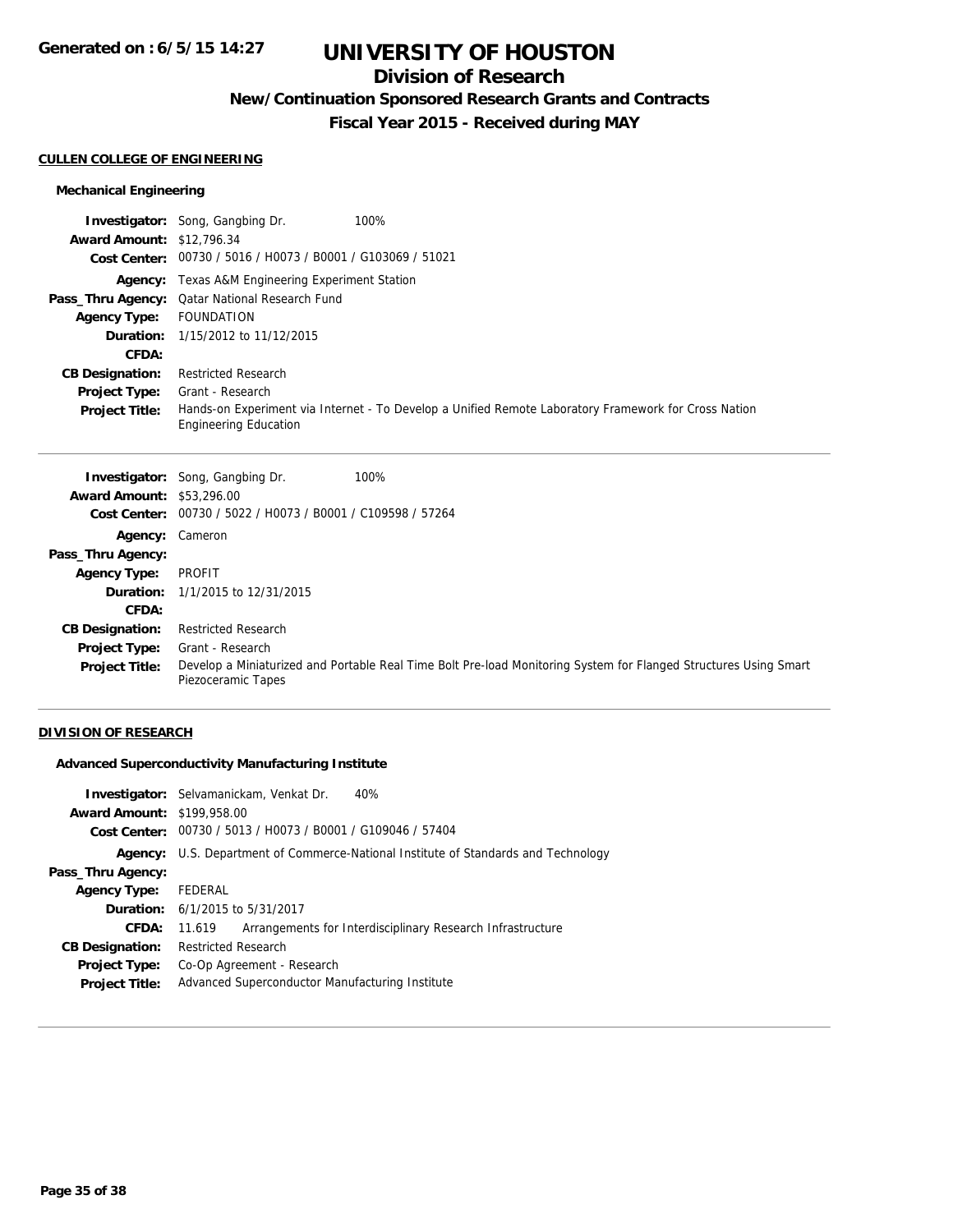### **Division of Research**

**New/Continuation Sponsored Research Grants and Contracts**

**Fiscal Year 2015 - Received during MAY**

#### **DIVISION OF RESEARCH**

### **Center for Advanced Materials**

**Investigator:** Freundlich, Alexandre Dr. 50% **Award Amount:** \$5,000.00 **Cost Center:** 00730 / 5013 / H0453 / B0100 / G109463 / 57145 **Agency:** NSF/Engineering Science in Electrical, Communications, & Systems Engineering **Pass\_Thru Agency: Agency Type:** FEDERAL **Duration:** 4/1/2015 to 9/30/2015 **CFDA:** 47.041 Engineering Grants **CB Designation:** Non Restricted Research **Project Type:** Grant - Research **Project Title:** Workshop on Compound Semiconductor Materials & Devices (WOCSEMMAD) 2015

### **TcSUH**

|                                  | <b>Investigator:</b> Ting, Chin-Sen Dr.                     | 50%                                                                       |
|----------------------------------|-------------------------------------------------------------|---------------------------------------------------------------------------|
| <b>Award Amount: \$55,000.00</b> |                                                             |                                                                           |
|                                  | Cost Center: 00730 / 5021 / H0112 / B0001 / C109654 / 57185 |                                                                           |
|                                  | <b>Agency:</b> The Welch Foundation                         |                                                                           |
| Pass_Thru Agency:                |                                                             |                                                                           |
| Agency Type: FOUNDATION          |                                                             |                                                                           |
|                                  | <b>Duration:</b> $6/1/2015$ to $5/31/2016$                  |                                                                           |
| CFDA:                            |                                                             |                                                                           |
| <b>CB Designation:</b>           | <b>Restricted Research</b>                                  |                                                                           |
| <b>Project Type:</b>             | Grant - Research                                            |                                                                           |
| <b>Project Title:</b>            |                                                             | Superconductivity in Fe-Pnictides and Other Electron-Correlated Materials |
|                                  |                                                             |                                                                           |

|                                 | <b>Investigator:</b> Jacobson, Allan J. Dr.     | 40% |
|---------------------------------|-------------------------------------------------|-----|
| <b>Award Amount: \$3,303.20</b> |                                                 |     |
| Cost Center:                    | 00730 / 5022 / H0452 / B0001 / C109399 / 56830  |     |
| Agency:                         | Rare Resource Recycling                         |     |
| Pass_Thru Agency:               |                                                 |     |
| <b>Agency Type:</b>             | <b>PROFIT</b>                                   |     |
|                                 | <b>Duration:</b> 11/15/2014 to 6/30/2015        |     |
| CFDA:                           |                                                 |     |
| <b>CB Designation:</b>          | <b>Restricted Research</b>                      |     |
| <b>Project Type:</b>            | Grant - Research                                |     |
| <b>Project Title:</b>           | Rare Earth Elements Recovery from NdFeB Magnets |     |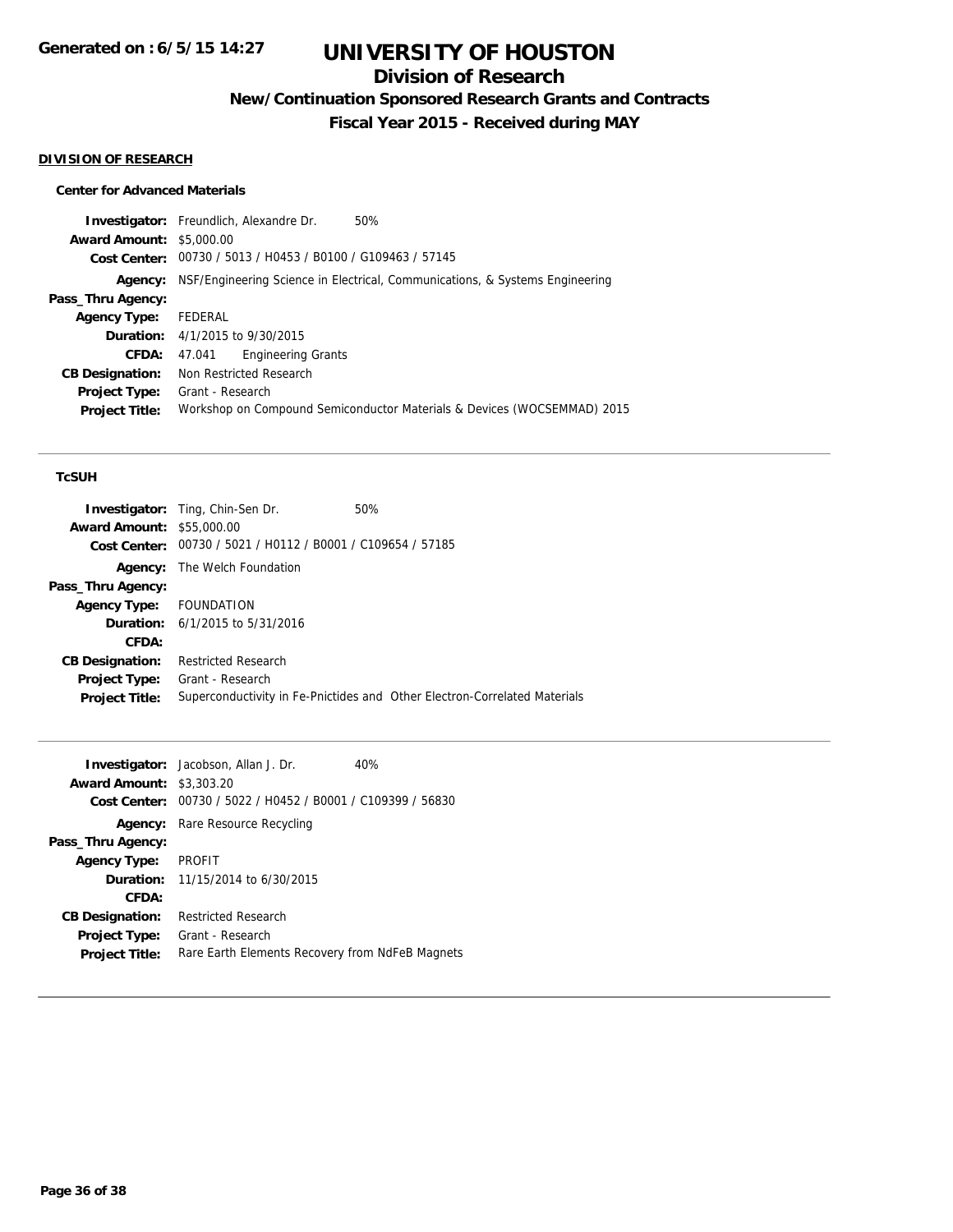## **Division of Research**

## **New/Continuation Sponsored Research Grants and Contracts**

**Fiscal Year 2015 - Received during MAY**

#### **DIVISION OF RESEARCH**

### **TcSUH**

|                                  | 10%<br><b>Investigator:</b> Miljanic, Ognien Dr.            |                                                                                       |
|----------------------------------|-------------------------------------------------------------|---------------------------------------------------------------------------------------|
| <b>Award Amount: \$45,000.00</b> |                                                             |                                                                                       |
|                                  | Cost Center: 00730 / 5013 / H0107 / B0001 / G109283 / 57385 |                                                                                       |
| Agency:                          | National Science Foundation                                 |                                                                                       |
| Pass_Thru Agency:                |                                                             |                                                                                       |
| Agency Type:                     | FEDERAL                                                     |                                                                                       |
|                                  | <b>Duration:</b> 6/1/2015 to 5/31/2018                      |                                                                                       |
| <b>CFDA:</b>                     | 47.049 Mathematical and Physical Sciences                   |                                                                                       |
| <b>CB Designation:</b>           | <b>Restricted Research</b>                                  |                                                                                       |
| <b>Project Type:</b>             | Grant - Research                                            |                                                                                       |
| <b>Project Title:</b>            |                                                             | Porous Molecular Crystals and Metal-Organic Frameworks Based on Fluorinated Pyrazoles |

| <b>Investigator:</b> Yao, Yan Dr. |                             |                                                             | 30% |                                                                                   |
|-----------------------------------|-----------------------------|-------------------------------------------------------------|-----|-----------------------------------------------------------------------------------|
| <b>Award Amount: \$3,000.00</b>   |                             |                                                             |     |                                                                                   |
|                                   |                             | Cost Center: 00730 / 5013 / H0070 / B0001 / G107435 / 55768 |     |                                                                                   |
| Agency:                           | National Science Foundation |                                                             |     |                                                                                   |
| Pass_Thru Agency:                 |                             |                                                             |     |                                                                                   |
| <b>Agency Type:</b>               | FEDERAL                     |                                                             |     |                                                                                   |
|                                   |                             | <b>Duration:</b> 8/15/2014 to 7/31/2017                     |     |                                                                                   |
| CFDA:                             | 47.041                      | <b>Engineering Grants</b>                                   |     |                                                                                   |
| <b>CB Designation:</b>            | <b>Restricted Research</b>  |                                                             |     |                                                                                   |
| <b>Project Type:</b>              | Grant - Research            |                                                             |     |                                                                                   |
| <b>Project Title:</b>             |                             |                                                             |     | SusChEM: Atomic-Level Manipulation of 2D Materials for Sustainable Energy Storage |
|                                   |                             |                                                             |     |                                                                                   |

### **GRADUATE COLLEGE OF SOCIAL WORK**

### **Center for Drug and Social Policy Research**

| <b>Award Amount: \$297,640.00</b>             | 100%<br><b>Investigator:</b> Torres-Hostos, Luis Dr.<br>Cost Center: 00730 / 5013 / H0508 / B0001 / G107132 / 54529 |
|-----------------------------------------------|---------------------------------------------------------------------------------------------------------------------|
| Agency:                                       | Substance Abuse and Mental Health Services Administration                                                           |
| Pass_Thru Agency:                             |                                                                                                                     |
| <b>Agency Type:</b>                           | FEDERAL                                                                                                             |
|                                               | <b>Duration:</b> 9/30/2013 to 9/29/2016                                                                             |
|                                               | <b>CFDA:</b> 93.243 Substance Abuse and Mental Health Services - Projects of Regional and National Significance     |
| <b>CB Designation:</b>                        | <b>Restricted Research</b>                                                                                          |
| <b>Project Type:</b><br><b>Project Title:</b> | Grant - Research<br>SMART Cougars: Substance Use, Mental Health, and HIV/AIDS Risk Assessment and Testing           |